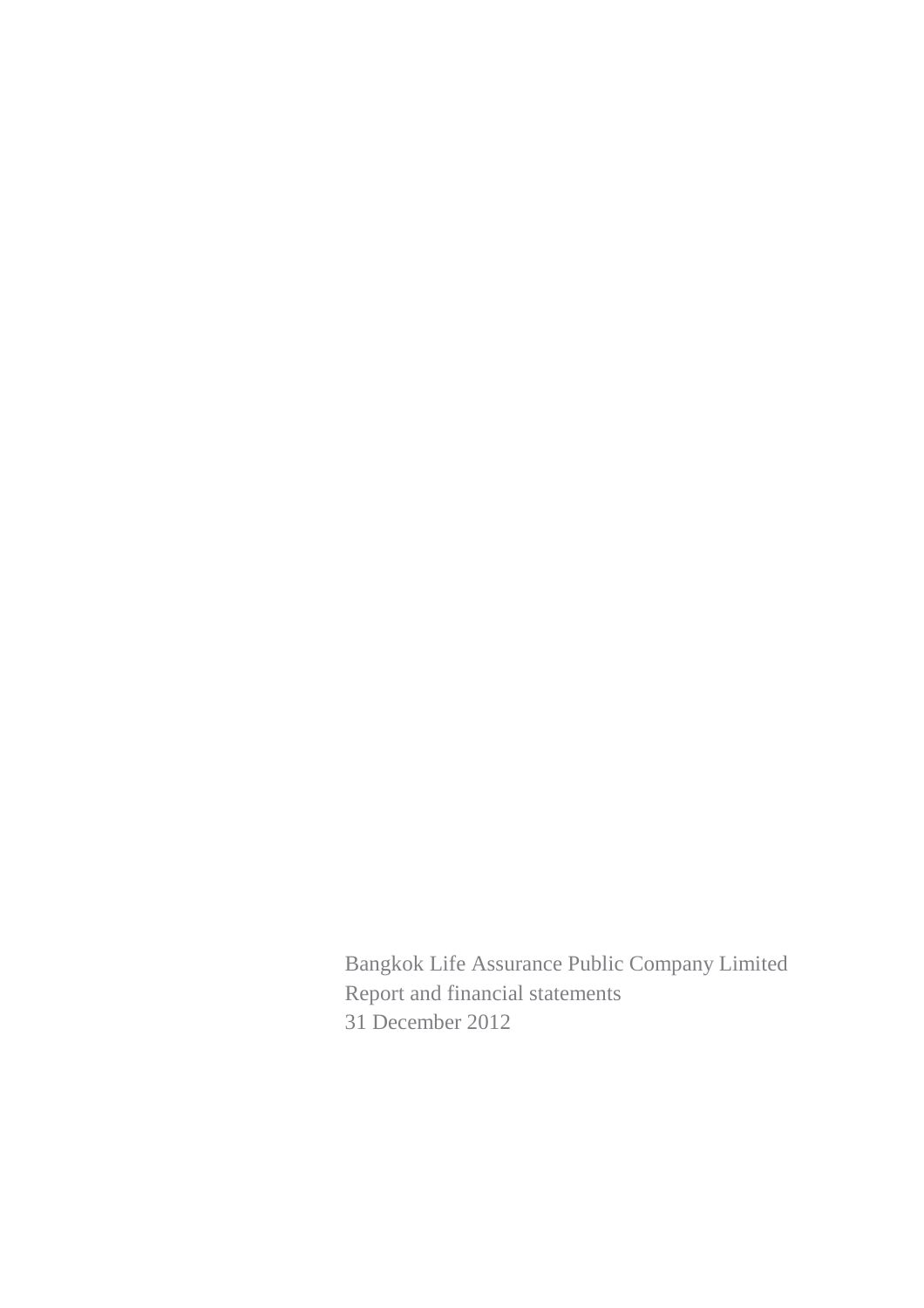### **Independent Auditor's Report**

To the Shareholders of Bangkok Life Assurance Public Company Limited

I have audited the accompanying financial statement of Bangkok Life Assurance Public Company Limited, which comprise the statement of financial position as at 31 December 2012, and the related statements of income, comprehensive income, changes in equity and cash flows for the year then ended, and a summary of significant accounting policies and other explanatory information.

### **Management's Responsibility for the Financial Statements**

Management is responsible for the preparation and fair presentation of these financial statements in accordance with Thai Financial Reporting Standards, and for such internal control as management determines is necessary to enable the preparation of financial statements that are free from material misstatement, whether due to fraud or error.

### **Auditor's Responsibility**

My responsibility is to express an opinion on these financial statements based on my audit. I conducted my audit in accordance with Thai Standards on Auditing. Those standards require that I comply with ethical requirements and plan and perform the audit to obtain reasonable assurance about whether the financial statements are free from material misstatement.

An audit involves performing procedures to obtain audit evidence about the amounts and disclosures in the financial statements. The procedures selected depend on the auditor's judgment, including the assessment of the risks of material misstatement of the financial statements, whether due to fraud or error. In making those risk assessments, the auditor considers internal control relevant to the entity's preparation and fair presentation of the financial statements in order to design audit procedures that are appropriate in the circumstances, but not for the purpose of expressing an opinion on the effectiveness of the entity's internal control. An audit also includes evaluating the appropriateness of accounting policies used and the reasonableness of accounting estimates made by management, as well as evaluating the overall presentation of the financial statements.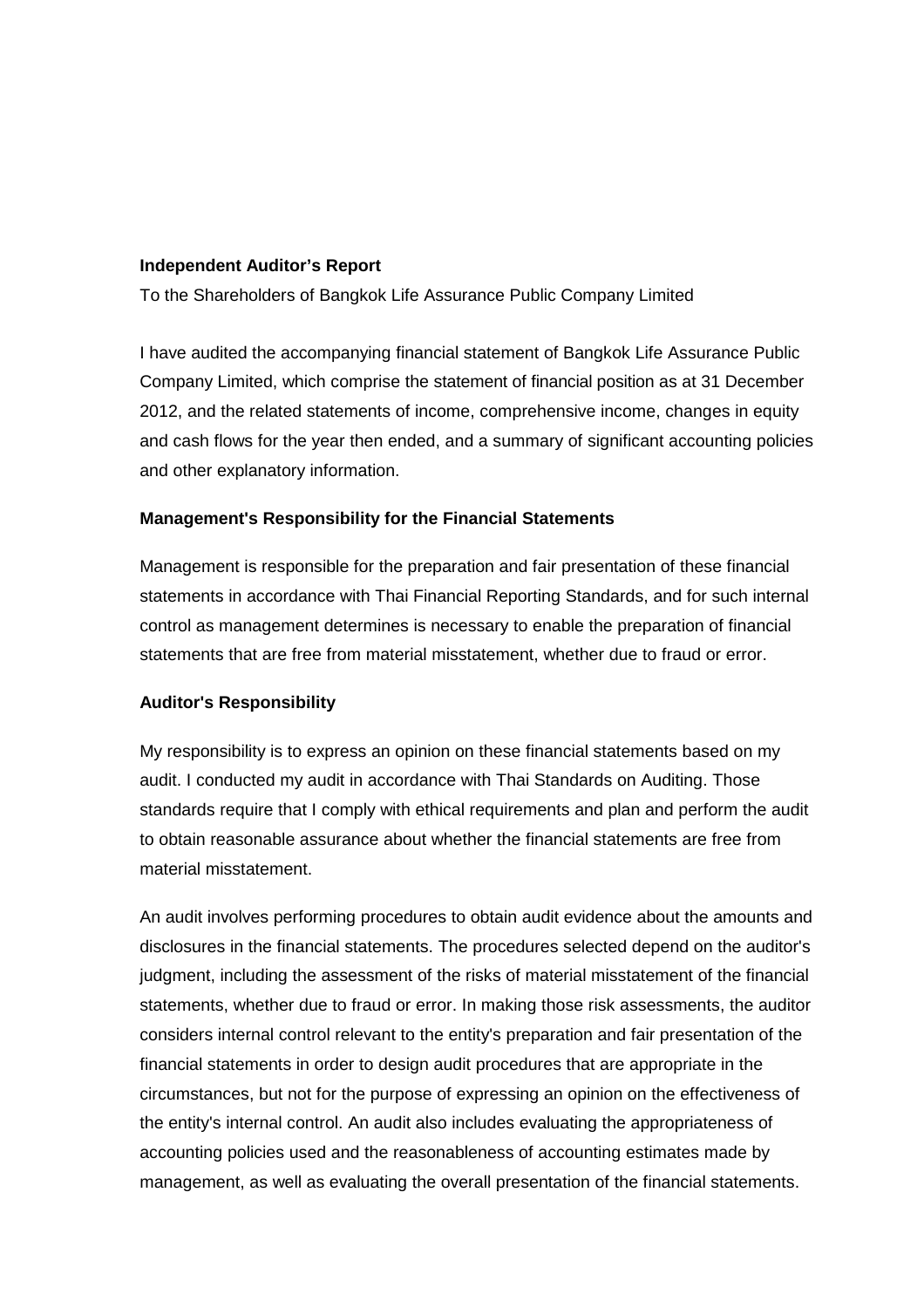I believe that the audit evidence I have obtained is sufficient and appropriate to provide a basis for my audit opinion.

## **Opinion**

In my opinion, the financial statements referred to above present fairly, in all material respects, the financial position of Bangkok Life Assurance Public Company Limited as at 31 December 2012, and its financial performance and cash flows for the year then ended, in accordance with Thai Financial Reporting Standards.

Nonglak Pumnoi Certified Public Accountant (Thailand) No. 4172

Ernst & Young Office Limited Bangkok: 22 February 2013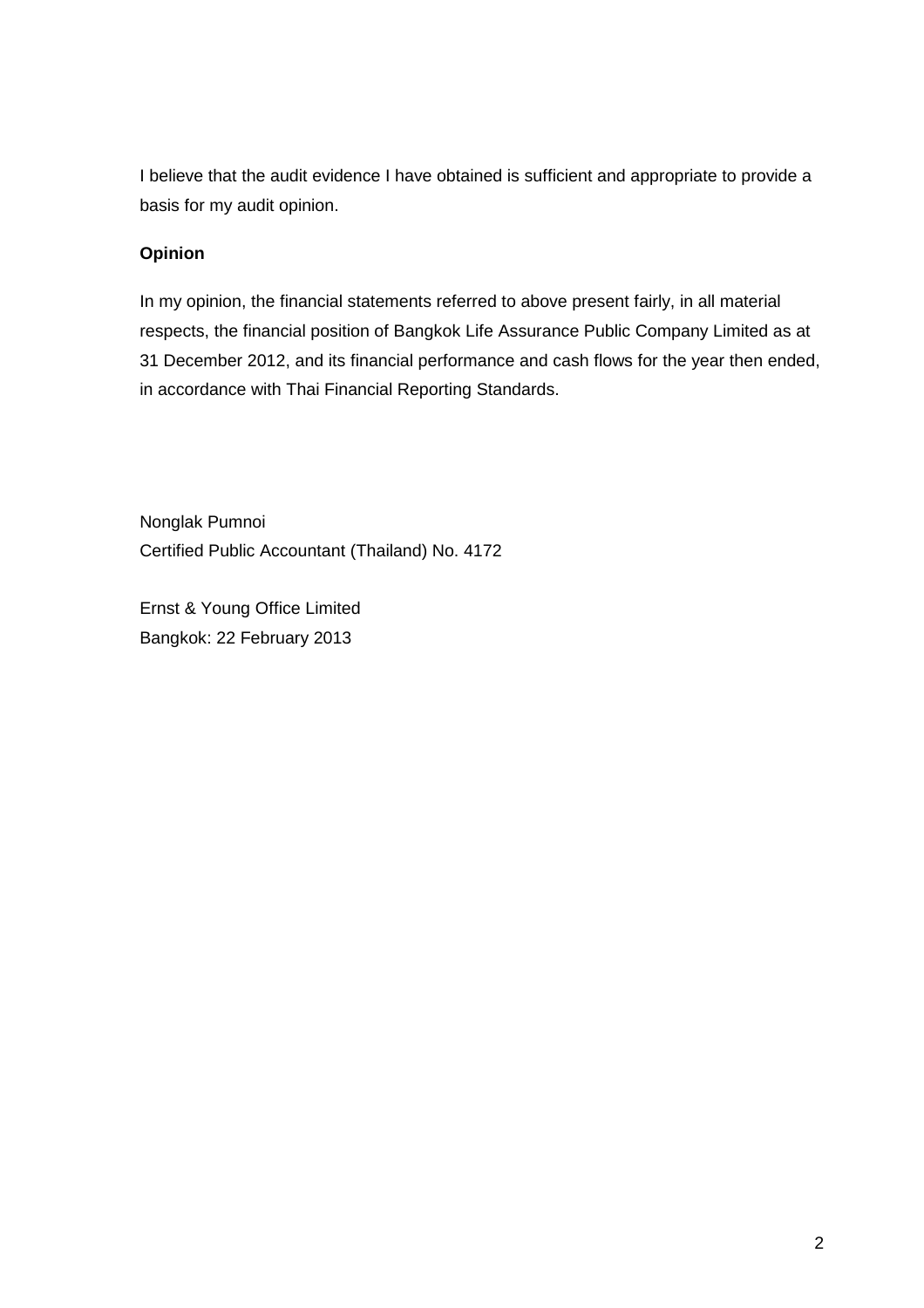# **As at 31 December 2012 Bangkok Life Assurance Public Company Limited Statement of financial position**

|                                   |             |                 | (Unit: Baht)    |
|-----------------------------------|-------------|-----------------|-----------------|
|                                   | <b>Note</b> | 2012            | 2011            |
| <b>Assets</b>                     |             |                 |                 |
| Cash and cash equivalent          | 6, 29       | 865,845,947     | 2,736,720,476   |
| Accrued investment income         |             | 1,500,076,847   | 1,375,597,931   |
| Premium receivables               | 7           | 1,612,729,639   | 2,312,647,445   |
| Reinsurance assets                | 8, 29       | 510,012,812     | 332,055,036     |
| Investment assets                 |             |                 |                 |
| Investments in securities         | 29          |                 |                 |
| Trading investments               | 9.1         | 477,236,368     | 299,019,595     |
| Available-for-sale investments    | 9.2         | 18,395,331,360  | 13,358,947,452  |
| Held-to-maturity investments      | 9.3, 30, 31 | 116,059,781,262 | 89,394,339,476  |
| Other investments                 | 9.4         | 46,962,230      | 29,587,830      |
| Loans                             | 10, 29      | 2,649,100,421   | 2,113,082,452   |
| Property, buildings and equipment | 11          | 304,954,930     | 306,415,271     |
| Intangible assets                 | 12          | 17,202,032      | 21,390,815      |
| Other assets                      | 13, 29      | 347,978,903     | 179,608,126     |
| <b>Total assets</b>               |             | 142,787,212,751 | 112,459,411,905 |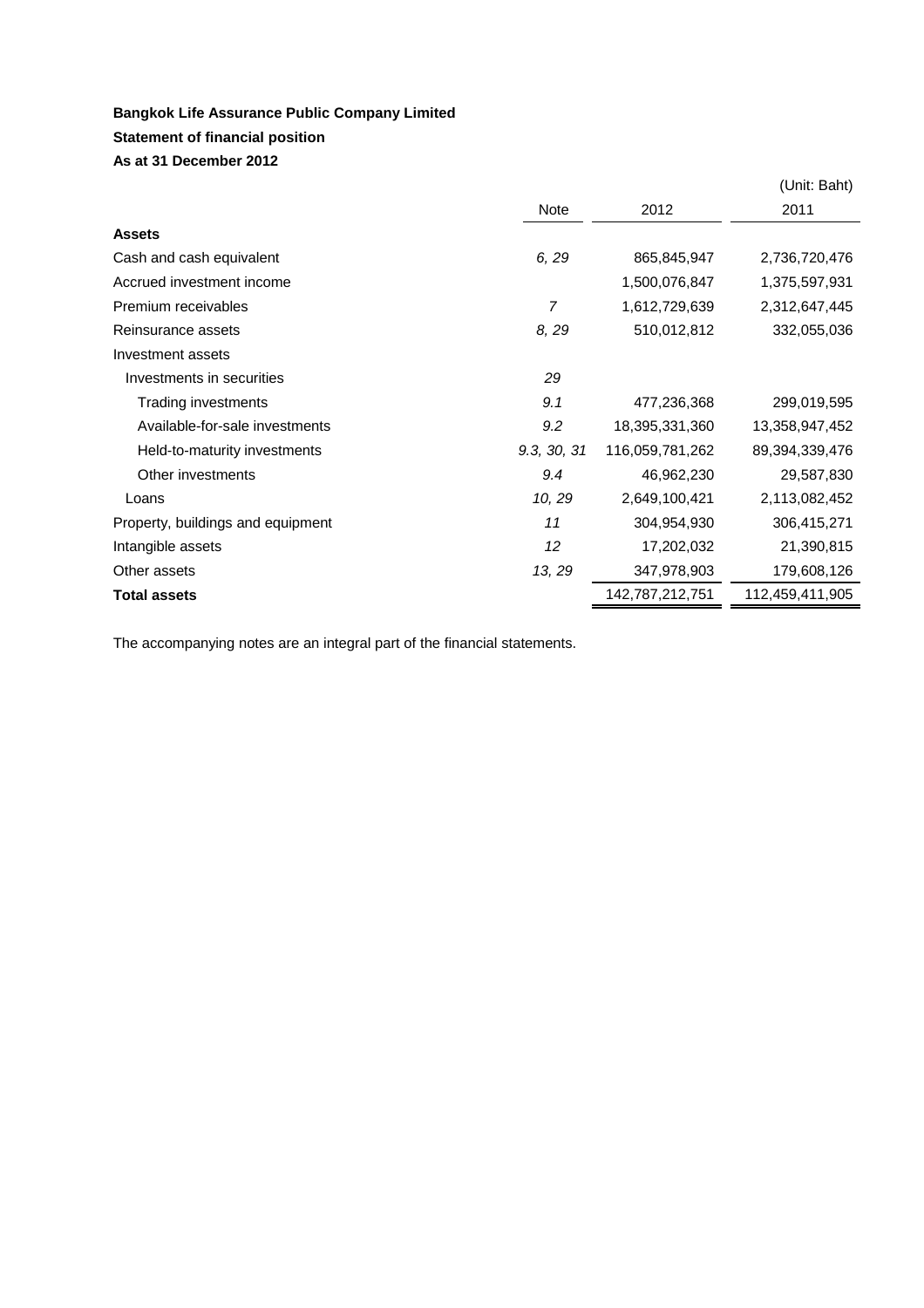## **Bangkok Life Assurance Public Company Limited Statement of financial position (Continued) As at 31 December 2012**

|                                      |             |                 | (Unit: Baht)   |
|--------------------------------------|-------------|-----------------|----------------|
|                                      | <b>Note</b> | 2012            | 2011           |
| <b>Liabilities and equity</b>        |             |                 |                |
| <b>Liabilities</b>                   |             |                 |                |
| Income tax payable                   |             | 581,526,761     | 738,563,265    |
| Amount due to reinsurers             | 14, 29      | 400,098,875     | 266,778,378    |
| Insurance contract liabilities       |             |                 |                |
| Life policy reserve                  | 15          | 111,259,206,400 | 88,386,403,850 |
| Unpaid policy benefits               | 16          | 88,460,596      | 82,588,130     |
| Loss reserves and outstanding claims | 17, 29      | 340,909,580     | 333,830,276    |
| Premium reserve                      | 18          | 1,078,120,949   | 1,085,196,967  |
| Other insurance liabilities          |             | 7,279,716,866   | 6,852,174,216  |
| Employee benefit obligations         | 19          | 266,958,660     | 233,793,703    |
| Other liabilities                    | 20, 29      | 1,519,141,914   | 1,048,861,404  |
| <b>Total liabilities</b>             |             | 122,814,140,601 | 99,028,190,189 |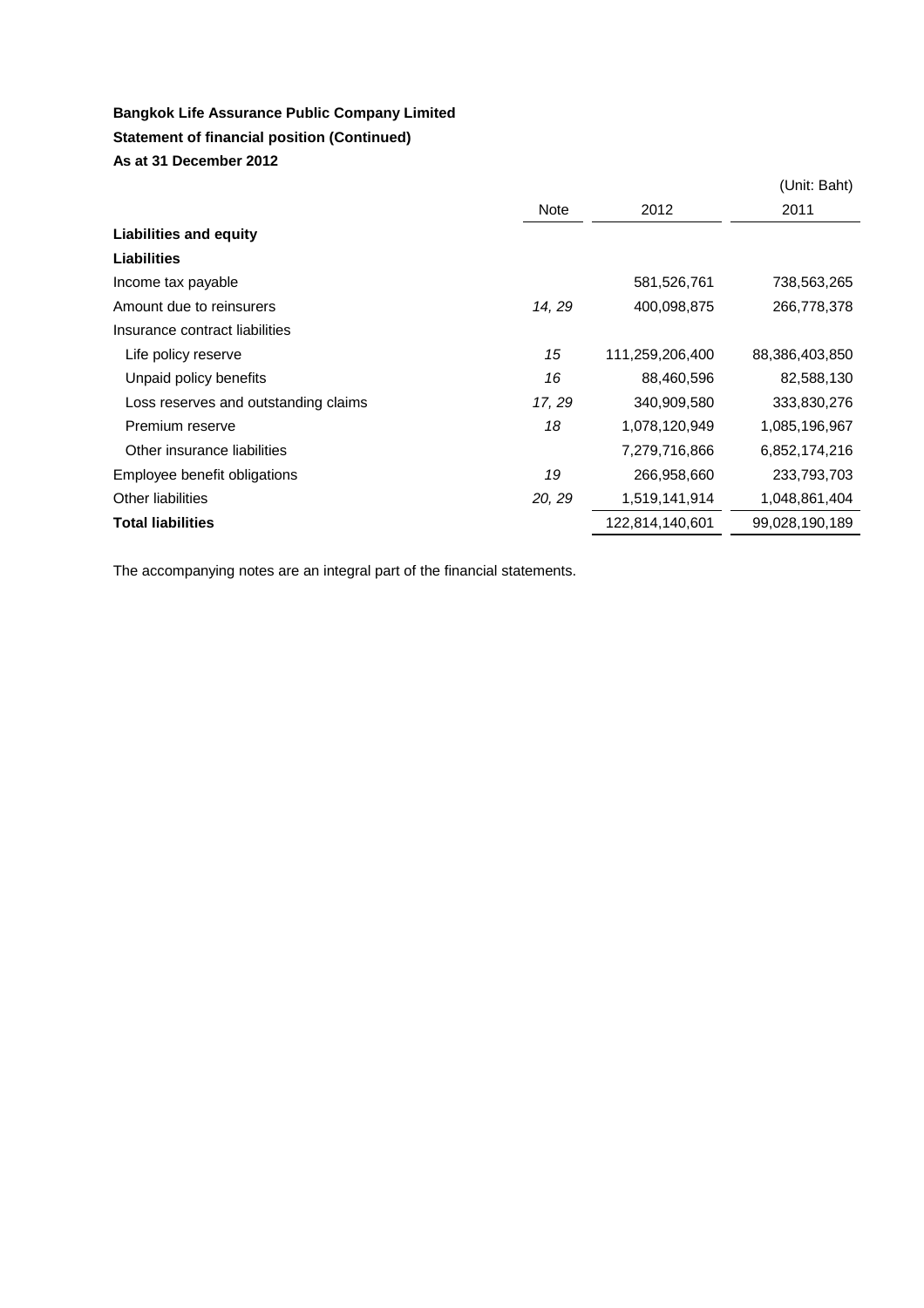## **Bangkok Life Assurance Public Company Limited Statement of financial position (Continued) As at 31 December 2012**

|                                                      |             |                 | (Unit: Baht)    |
|------------------------------------------------------|-------------|-----------------|-----------------|
|                                                      | <b>Note</b> | 2012            | 2011            |
| <b>Equity</b>                                        |             |                 |                 |
| Share capital                                        |             |                 |                 |
| Registered                                           |             |                 |                 |
| 1,220,000,000 ordinary shares of Baht 1 each         |             | 1,220,000,000   | 1,220,000,000   |
| Issued and fully paid up                             |             |                 |                 |
| 1,204,771,855 ordinary shares of Baht 1 each         | 21          | 1,204,771,855   | 1,200,000,000   |
| Premium on share capital                             |             | 2,759,469,456   | 2,699,821,268   |
| Capital reserve for share-based payment transactions | 21          | 28,315,191      |                 |
| Subscription received in advance from exercise of    |             | 35,477,257      |                 |
| warrants                                             |             |                 |                 |
| Retained earnings                                    |             |                 |                 |
| Appropriated                                         |             |                 |                 |
| Legal reserve                                        | 23          | 122,000,000     | 122,000,000     |
| General reserve                                      |             | 400,000,000     | 400,000,000     |
| Unappropriated                                       |             | 8,981,322,350   | 6,531,692,293   |
| Other components of equity                           |             | 6,441,716,041   | 2,477,708,155   |
| <b>Total equity</b>                                  |             | 19,973,072,150  | 13,431,221,716  |
| <b>Total liabilities and equity</b>                  |             | 142,787,212,751 | 112,459,411,905 |
|                                                      |             |                 |                 |

The accompanying notes are an integral part of the financial statements.

**Directors**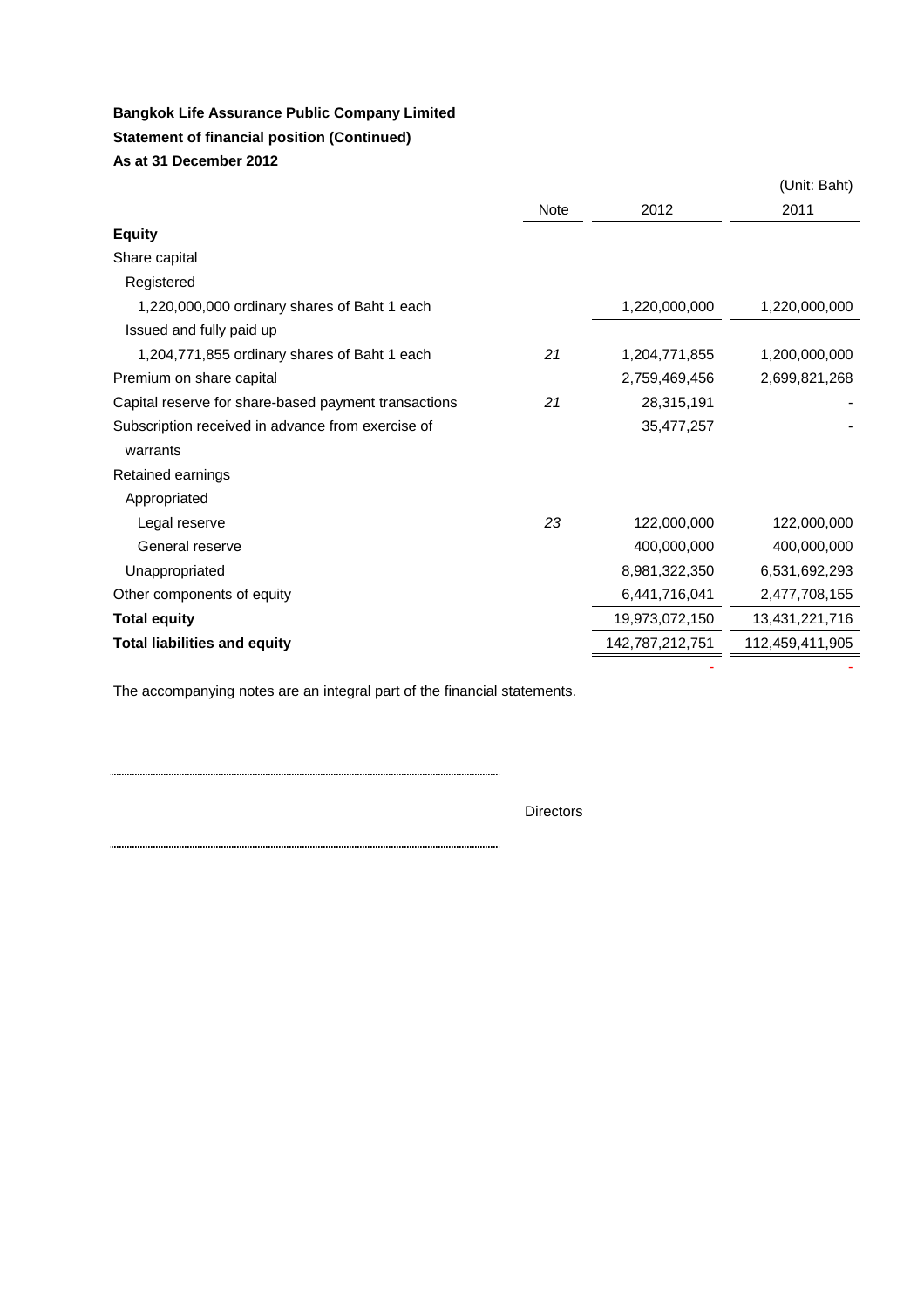**Statement of income** 

#### **For the year ended 31 December 2012**

| Note<br>2012<br>2011<br>24, 29<br>34, 127, 629, 145<br>31,066,702,999<br>29<br>5,703,833,360<br>4,697,720,065<br>39,831,462,505<br>35,764,423,064<br>Life policy reserve increase from previous year<br>24<br>22,872,802,550<br>20,196,606,260<br>Benefit payments to life policies and<br>24<br>5,380,207,311<br>benefit adjustment expenses<br>6,542,697,588<br>Claims and losses adjustment expenses<br>24, 29<br>1,428,694,711<br>1,559,104,914<br>Commissions and brokerages expenses<br>24, 29<br>2,758,143,553<br>2,439,192,599<br>24<br>333,838,932<br>328,773,706<br>Sales promotion expenses<br>24, 29<br>Other underwriting expenses<br>30,223,750<br>20,784,146<br>25, 29<br>1,479,141,882<br>1,250,099,832<br>35,445,542,966<br>31,174,768,768<br>4,385,919,539<br>4,589,654,296<br>9<br>500,591,623<br>326,486,406<br>(13, 216, 817)<br>9<br>1,190,138<br>19,758,278<br>16,290,869<br>(49, 396, 462)<br>12,507,829<br>4,858,063,116<br>4,931,722,583<br>57,709,635<br>59,344,870<br>34,640,205<br>31,556,169<br>4,764,078,041<br>4,842,456,779<br>27<br>1,479,708,284<br>1,425,358,620<br>3,284,369,757<br>3,417,098,159<br>28<br><b>Earnings per share</b><br>Basic earnings per share<br>2.734<br>Profit for the year<br>2.848<br>Diluted earnings per share<br>Profit for the year<br>2.716<br>2.827 |                                                    |  | (Unit: Baht) |
|-----------------------------------------------------------------------------------------------------------------------------------------------------------------------------------------------------------------------------------------------------------------------------------------------------------------------------------------------------------------------------------------------------------------------------------------------------------------------------------------------------------------------------------------------------------------------------------------------------------------------------------------------------------------------------------------------------------------------------------------------------------------------------------------------------------------------------------------------------------------------------------------------------------------------------------------------------------------------------------------------------------------------------------------------------------------------------------------------------------------------------------------------------------------------------------------------------------------------------------------------------------------------------------------------------------------------|----------------------------------------------------|--|--------------|
|                                                                                                                                                                                                                                                                                                                                                                                                                                                                                                                                                                                                                                                                                                                                                                                                                                                                                                                                                                                                                                                                                                                                                                                                                                                                                                                       |                                                    |  |              |
|                                                                                                                                                                                                                                                                                                                                                                                                                                                                                                                                                                                                                                                                                                                                                                                                                                                                                                                                                                                                                                                                                                                                                                                                                                                                                                                       | <b>Income</b>                                      |  |              |
|                                                                                                                                                                                                                                                                                                                                                                                                                                                                                                                                                                                                                                                                                                                                                                                                                                                                                                                                                                                                                                                                                                                                                                                                                                                                                                                       | Net earned premium                                 |  |              |
|                                                                                                                                                                                                                                                                                                                                                                                                                                                                                                                                                                                                                                                                                                                                                                                                                                                                                                                                                                                                                                                                                                                                                                                                                                                                                                                       | Net investment income                              |  |              |
|                                                                                                                                                                                                                                                                                                                                                                                                                                                                                                                                                                                                                                                                                                                                                                                                                                                                                                                                                                                                                                                                                                                                                                                                                                                                                                                       | <b>Total income</b>                                |  |              |
|                                                                                                                                                                                                                                                                                                                                                                                                                                                                                                                                                                                                                                                                                                                                                                                                                                                                                                                                                                                                                                                                                                                                                                                                                                                                                                                       | <b>Expenses</b>                                    |  |              |
|                                                                                                                                                                                                                                                                                                                                                                                                                                                                                                                                                                                                                                                                                                                                                                                                                                                                                                                                                                                                                                                                                                                                                                                                                                                                                                                       | Underwriting                                       |  |              |
|                                                                                                                                                                                                                                                                                                                                                                                                                                                                                                                                                                                                                                                                                                                                                                                                                                                                                                                                                                                                                                                                                                                                                                                                                                                                                                                       |                                                    |  |              |
|                                                                                                                                                                                                                                                                                                                                                                                                                                                                                                                                                                                                                                                                                                                                                                                                                                                                                                                                                                                                                                                                                                                                                                                                                                                                                                                       |                                                    |  |              |
|                                                                                                                                                                                                                                                                                                                                                                                                                                                                                                                                                                                                                                                                                                                                                                                                                                                                                                                                                                                                                                                                                                                                                                                                                                                                                                                       |                                                    |  |              |
|                                                                                                                                                                                                                                                                                                                                                                                                                                                                                                                                                                                                                                                                                                                                                                                                                                                                                                                                                                                                                                                                                                                                                                                                                                                                                                                       |                                                    |  |              |
|                                                                                                                                                                                                                                                                                                                                                                                                                                                                                                                                                                                                                                                                                                                                                                                                                                                                                                                                                                                                                                                                                                                                                                                                                                                                                                                       |                                                    |  |              |
|                                                                                                                                                                                                                                                                                                                                                                                                                                                                                                                                                                                                                                                                                                                                                                                                                                                                                                                                                                                                                                                                                                                                                                                                                                                                                                                       |                                                    |  |              |
|                                                                                                                                                                                                                                                                                                                                                                                                                                                                                                                                                                                                                                                                                                                                                                                                                                                                                                                                                                                                                                                                                                                                                                                                                                                                                                                       |                                                    |  |              |
|                                                                                                                                                                                                                                                                                                                                                                                                                                                                                                                                                                                                                                                                                                                                                                                                                                                                                                                                                                                                                                                                                                                                                                                                                                                                                                                       | Operating expenses                                 |  |              |
|                                                                                                                                                                                                                                                                                                                                                                                                                                                                                                                                                                                                                                                                                                                                                                                                                                                                                                                                                                                                                                                                                                                                                                                                                                                                                                                       | <b>Total underwriting expenses</b>                 |  |              |
|                                                                                                                                                                                                                                                                                                                                                                                                                                                                                                                                                                                                                                                                                                                                                                                                                                                                                                                                                                                                                                                                                                                                                                                                                                                                                                                       | <b>Profit from underwriting</b>                    |  |              |
|                                                                                                                                                                                                                                                                                                                                                                                                                                                                                                                                                                                                                                                                                                                                                                                                                                                                                                                                                                                                                                                                                                                                                                                                                                                                                                                       | Gains on investments                               |  |              |
|                                                                                                                                                                                                                                                                                                                                                                                                                                                                                                                                                                                                                                                                                                                                                                                                                                                                                                                                                                                                                                                                                                                                                                                                                                                                                                                       | Fair value gains (losses) on trading investments   |  |              |
|                                                                                                                                                                                                                                                                                                                                                                                                                                                                                                                                                                                                                                                                                                                                                                                                                                                                                                                                                                                                                                                                                                                                                                                                                                                                                                                       | Other income                                       |  |              |
|                                                                                                                                                                                                                                                                                                                                                                                                                                                                                                                                                                                                                                                                                                                                                                                                                                                                                                                                                                                                                                                                                                                                                                                                                                                                                                                       | Gains (losses) on exchange                         |  |              |
|                                                                                                                                                                                                                                                                                                                                                                                                                                                                                                                                                                                                                                                                                                                                                                                                                                                                                                                                                                                                                                                                                                                                                                                                                                                                                                                       | <b>Profit from operations</b>                      |  |              |
|                                                                                                                                                                                                                                                                                                                                                                                                                                                                                                                                                                                                                                                                                                                                                                                                                                                                                                                                                                                                                                                                                                                                                                                                                                                                                                                       | Contribution to the Office of Insurance Commission |  |              |
|                                                                                                                                                                                                                                                                                                                                                                                                                                                                                                                                                                                                                                                                                                                                                                                                                                                                                                                                                                                                                                                                                                                                                                                                                                                                                                                       | Contribution to the Life Insurance Fund            |  |              |
|                                                                                                                                                                                                                                                                                                                                                                                                                                                                                                                                                                                                                                                                                                                                                                                                                                                                                                                                                                                                                                                                                                                                                                                                                                                                                                                       | Profit before income tax expenses                  |  |              |
|                                                                                                                                                                                                                                                                                                                                                                                                                                                                                                                                                                                                                                                                                                                                                                                                                                                                                                                                                                                                                                                                                                                                                                                                                                                                                                                       | Income tax expenses                                |  |              |
|                                                                                                                                                                                                                                                                                                                                                                                                                                                                                                                                                                                                                                                                                                                                                                                                                                                                                                                                                                                                                                                                                                                                                                                                                                                                                                                       | Profit for the year                                |  |              |
|                                                                                                                                                                                                                                                                                                                                                                                                                                                                                                                                                                                                                                                                                                                                                                                                                                                                                                                                                                                                                                                                                                                                                                                                                                                                                                                       |                                                    |  |              |
|                                                                                                                                                                                                                                                                                                                                                                                                                                                                                                                                                                                                                                                                                                                                                                                                                                                                                                                                                                                                                                                                                                                                                                                                                                                                                                                       |                                                    |  |              |
|                                                                                                                                                                                                                                                                                                                                                                                                                                                                                                                                                                                                                                                                                                                                                                                                                                                                                                                                                                                                                                                                                                                                                                                                                                                                                                                       |                                                    |  |              |
|                                                                                                                                                                                                                                                                                                                                                                                                                                                                                                                                                                                                                                                                                                                                                                                                                                                                                                                                                                                                                                                                                                                                                                                                                                                                                                                       |                                                    |  |              |
|                                                                                                                                                                                                                                                                                                                                                                                                                                                                                                                                                                                                                                                                                                                                                                                                                                                                                                                                                                                                                                                                                                                                                                                                                                                                                                                       |                                                    |  |              |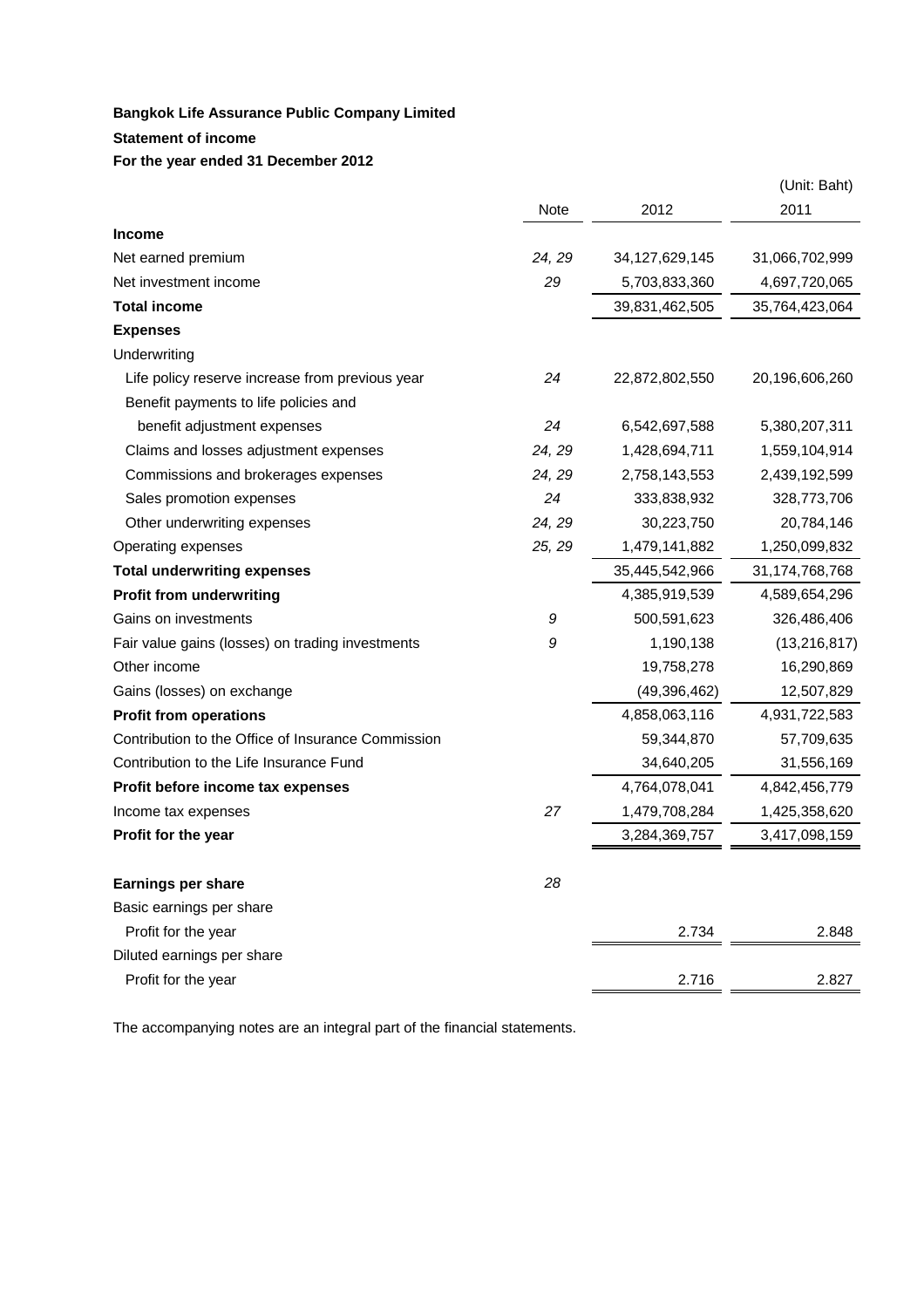#### **Statement of comprehensive income**

**For the year ended 31 December 2012** 

|                                                              | 2012          | (Unit: Baht)<br>2011 |
|--------------------------------------------------------------|---------------|----------------------|
| Profit for the year                                          | 3,284,369,757 | 3,417,098,159        |
| Other comprehensive income                                   |               |                      |
| Gains on changes in values of available-for-sale investments | 3,964,007,886 | 137,003,930          |
| Other comprehensive income for the year                      | 3,964,007,886 | 137,003,930          |
| Total comprehensive income for the year                      | 7,248,377,643 | 3,554,102,089        |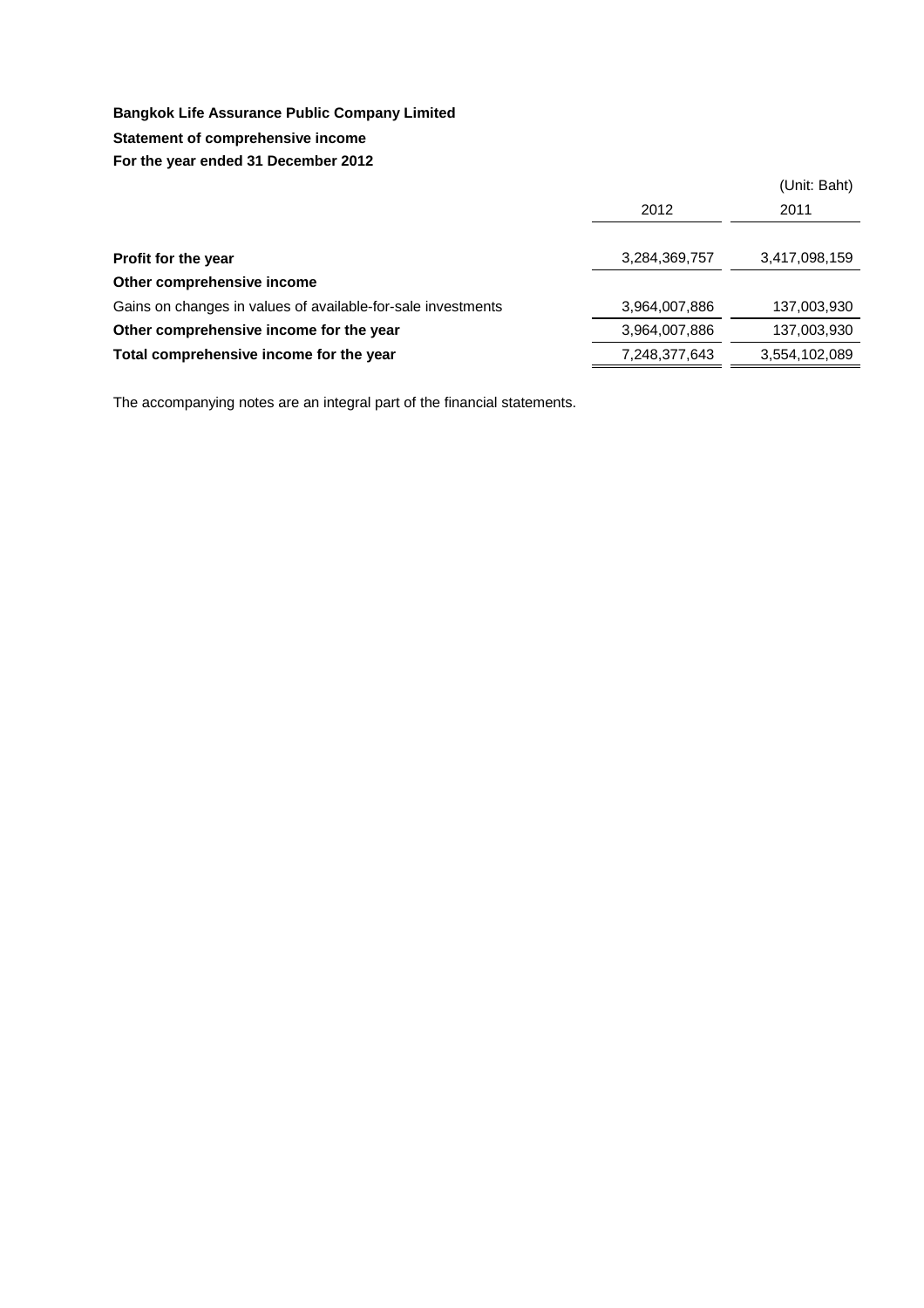**Statement of cash flows**

**For the year ended 31 December 2012** 

|                                                   |                      | (Unit: Baht)         |
|---------------------------------------------------|----------------------|----------------------|
|                                                   | 2012                 | 2011                 |
| Cash flows from operating activities              |                      |                      |
| Direct premium written, net                       | 34,535,018,568       | 29,742,780,760       |
| Interest income                                   | 4,846,286,478        | 3,775,208,609        |
| Dividend income                                   | 733,067,964          | 534,207,344          |
| Other investment income                           | 521,473,361          | 395,567,503          |
| Other income                                      | 19,487,272           | 16,768,826           |
| Benefit payments to life policies during the year | (7,381,664,053)      | (6,331,418,362)      |
| Dividends to policyholders                        | (74, 423, 900)       | (44, 776, 600)       |
| Commissions and brokerages                        | (2,703,652,234)      | (2,623,444,010)      |
| Other underwriting expenses                       | (299, 344, 075)      | (462, 396, 505)      |
| Operating expenses                                | (1,218,007,372)      | (1,085,544,368)      |
| Other expenses                                    | (94, 320, 857)       | (90, 467, 707)       |
| Corporate income tax                              | (1,636,744,788)      | (1, 188, 000, 089)   |
| Net cash from operating activities                | 27,247,176,364       | 22,638,485,401       |
| Cash flows from investing activities              |                      |                      |
| Cash flows from                                   |                      |                      |
| Investments in securities                         | 84,471,878,655       | 128,580,469,709      |
| Loans                                             | 733,715,091          | 916,754,630          |
| Deposits at financial institutions                | 1,875,000,000        |                      |
| Property and equipment                            | 962,582              | 104,406              |
| Net cash from investing activities                | 87,081,556,328       | 129,497,328,745      |
| Cash flows used in                                |                      |                      |
| Investments in securities                         | (113, 776, 325, 485) | (149, 812, 723, 167) |
| Loans                                             | (1,066,251,879)      | (615, 166, 001)      |
| Deposits at financial institutions                | (750,000,000)        | (1,575,000,000)      |
| Property and equipment                            | (72, 187, 457)       | (44, 341, 164)       |
| Net cash used in investing activities             | (115,664,764,821)    | (152,047,230,332)    |
| Net cash used in investing activities             | (28, 583, 208, 493)  | (22, 549, 901, 587)  |
| Cash flows from financing activities              |                      |                      |
| Subscription received from exercise of warrants   | 99,897,300           |                      |
| Loans                                             | 200,000,000          |                      |
| Dividends paid                                    | (834, 739, 700)      | (931, 396, 297)      |
| Net cash used in financing activities             | (534, 842, 400)      | (931, 396, 297)      |
| Net decrease in cash and cash equivalents         | (1,870,874,529)      | (842, 812, 483)      |
| Cash and cash equivalents at beginning of year    | 2,736,720,476        | 3,579,532,959        |
| Cash and cash equivalents at end of year (Note 6) | 865,845,947          | 2,736,720,476        |
| Supplemental cash flows information               |                      |                      |
| Non-cash item                                     |                      |                      |
| Gains on changes in values of                     | 3,964,007,886        | 137,003,930          |
| available-for-sale investments                    |                      |                      |
| Capital reserve for share-based payment           | 28,315,191           |                      |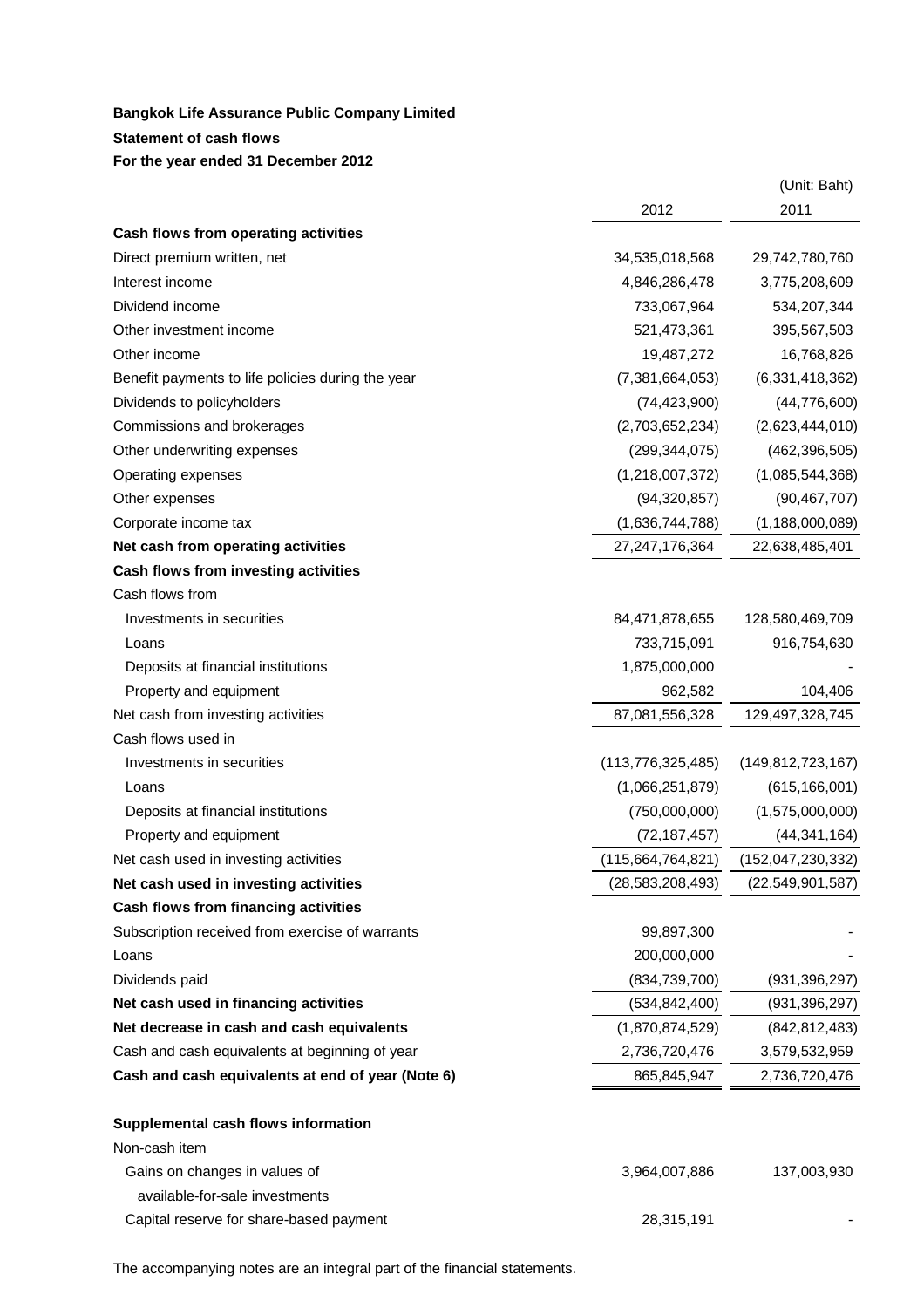#### **Statement of changes in equity**

**For the year ended 31 December 2012** 

|                                                          |      |               |               |                 |                                       |               |                          |                  | Other components of equity |                          |                 |
|----------------------------------------------------------|------|---------------|---------------|-----------------|---------------------------------------|---------------|--------------------------|------------------|----------------------------|--------------------------|-----------------|
|                                                          |      |               |               | Capital reserve |                                       |               |                          |                  | Other comprehensive income |                          |                 |
|                                                          |      | Issued and    |               |                 | for share-based Subscription received |               | Retained earnings        |                  | Surplus on changes         | Total other              |                 |
|                                                          |      | fully paid-up |               | payment         | in advance from                       |               | Appropriated             |                  | in value of available-     | components of            |                 |
|                                                          | Note | share capital | Share premium | transactions    | exercise of warrants                  | Legal reserve | General reserve          | Unappropriated   | for-sale investments       | equity                   | Total           |
| Balance as at 31 December 2010                           |      | 1,200,000,000 | 2,699,821,268 |                 |                                       | 122,000,000   | 400,000,000              | 4, 154, 178, 577 | 2,340,704,225              | 2,340,704,225            | 10,916,704,070  |
| Cumulative effect of change in accounting policy         |      |               |               |                 |                                       |               |                          |                  |                            |                          |                 |
| for employee benefits                                    |      |               |               |                 |                                       |               |                          | (108, 188, 146)  |                            |                          | (108, 188, 146) |
| Dividend paid                                            | 22   |               |               |                 |                                       |               |                          | (931, 396, 297)  |                            |                          | (931, 396, 297) |
| Total comprehensive income for the year                  |      |               |               |                 |                                       |               | $\overline{\phantom{a}}$ | 3,417,098,159    | 137,003,930                | 137,003,930              | 3,554,102,089   |
| Balance as at 31 December 2011                           |      | 1,200,000,000 | 2,699,821,268 |                 |                                       | 122,000,000   | 400,000,000              | 6,531,692,293    | 2,477,708,155              | 2,477,708,155            | 13,431,221,716  |
|                                                          |      |               |               |                 |                                       |               |                          |                  |                            |                          |                 |
| Balance as at 31 December 2011                           |      | 1,200,000,000 | 2,699,821,268 |                 |                                       | 122,000,000   | 400,000,000              | 6,531,692,293    | 2,477,708,155              | 2,477,708,155            | 13,431,221,716  |
| Capital reserve for share-based payment                  |      |               |               |                 |                                       |               |                          |                  |                            |                          |                 |
| transactions                                             | 21   |               |               | 28,315,191      |                                       |               |                          |                  |                            |                          | 28,315,191      |
| Increase share capital from                              |      |               |               |                 |                                       |               |                          |                  |                            |                          |                 |
| exercise of warrants                                     | 21   | 4,771,855     | 59,648,188    |                 |                                       |               |                          |                  |                            | $\overline{\phantom{a}}$ | 64,420,043      |
| Subscription received in advance from exercise of warran |      |               |               |                 | 35,477,257                            |               |                          |                  |                            | $\overline{\phantom{a}}$ | 35,477,257      |
| Dividend paid                                            | 22   |               |               |                 |                                       |               |                          | (834, 739, 700)  |                            |                          | (834, 739, 700) |
| Total comprehensive income for the year                  |      |               |               |                 |                                       |               |                          | 3,284,369,757    | 3,964,007,886              | 3,964,007,886            | 7,248,377,643   |
| Balance as at 31 December 2012                           |      | 1,204,771,855 | 2,759,469,456 | 28,315,191      | 35,477,257                            | 122,000,000   | 400,000,000              | 8,981,322,350    | 6,441,716,041              | 6,441,716,041            | 19,973,072,150  |
|                                                          |      |               |               |                 |                                       |               |                          |                  |                            |                          |                 |

- - - - - - - -

The accompanying notes are an integral part of the financial statements.

-

(Unit: Baht)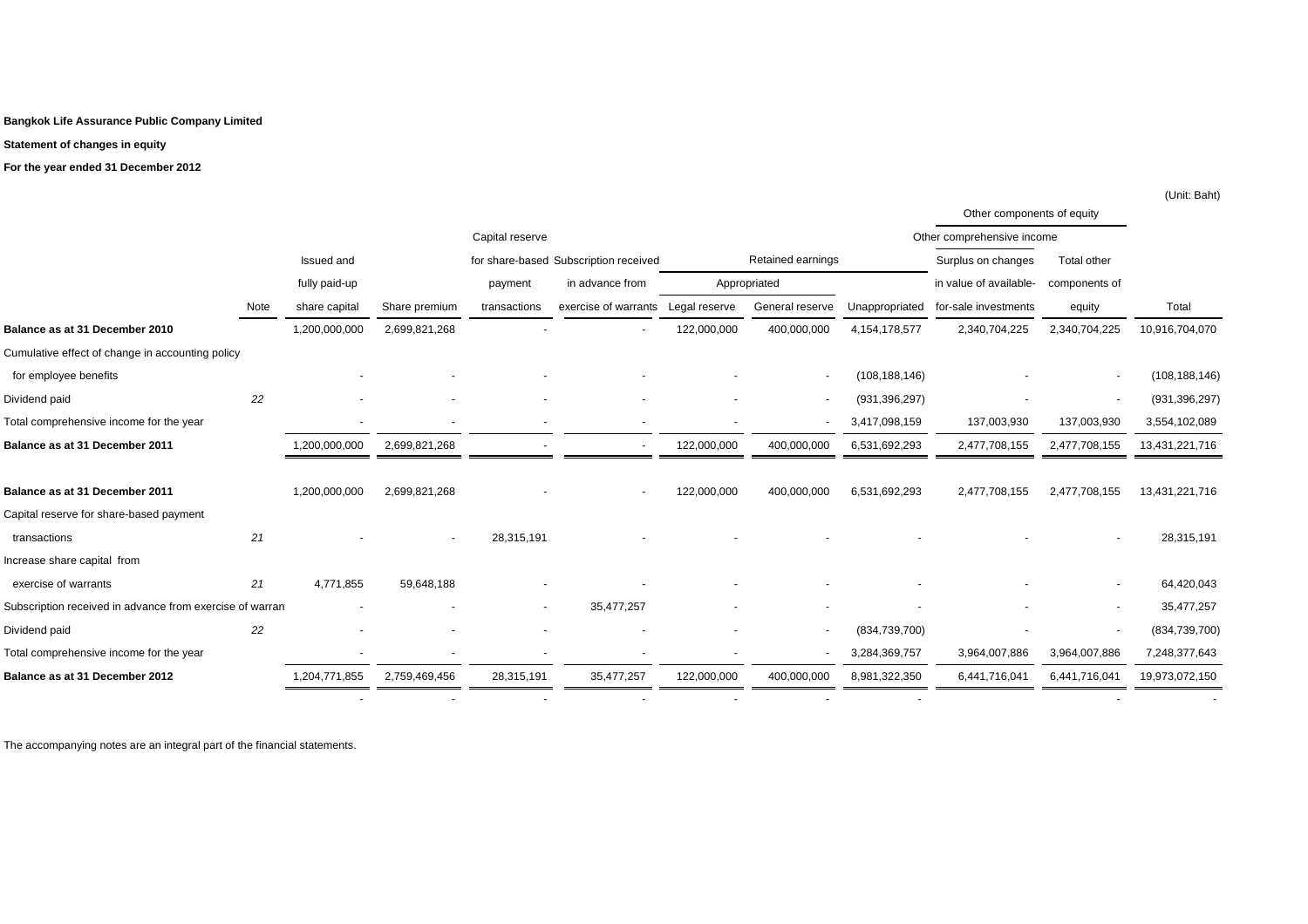**Bangkok Life Assurance Public Company Limited Notes to financial statements For the year ended 31 December 2012** 

## **1. General information**

Bangkok Life Assurance Public Company Limited ("the Company") is a public company incorporated and domiciled in Thailand. Its major shareholder is Nippon Life Insurance Company, which was incorporated in Japan. The Company is principally engaged in the provision of life insurance business. The registered office of the Company is at 23/115-121, Royal City Avenue, Rama 9 Road, Bangkapi, Huaykwang, Bangkok.

## **2. Basis of preparation**

The financial statements have been prepared in accordance with accounting standards enunciated under the Accounting Profession Act B.E. 2547, and where applicable Thai accounting practices related to life insurance and the accounting and reporting guidelines prescribed by the Office of Insurance Commission ("OIC"). The presentation of the financial statements has been made in compliance with the Declaration of the Insurance Commission dated 27 May 2010.

 The financial statements in Thai language are the official statutory financial statements of the Company. The financial statements in English language have been translated from the Thai language financial statements.

 The financial statements have been prepared on a historical cost basis except where otherwise disclosed in the accounting policies.

### **3. New accounting standards not yet effective**

 The Federation of Accounting Professions issued the following new/revised accounting standards that are effective for fiscal years beginning on or after 1 January 2013.

Accounting standards:

| TAS 12 | Income Taxes                                                             |
|--------|--------------------------------------------------------------------------|
|        | TAS 20 (revised 2009) Accounting for Government Grants and Disclosure of |
|        | <b>Government Assistance</b>                                             |
|        | TAS 21 (revised 2009) The Effects of Changes in Foreign Exchange Rates   |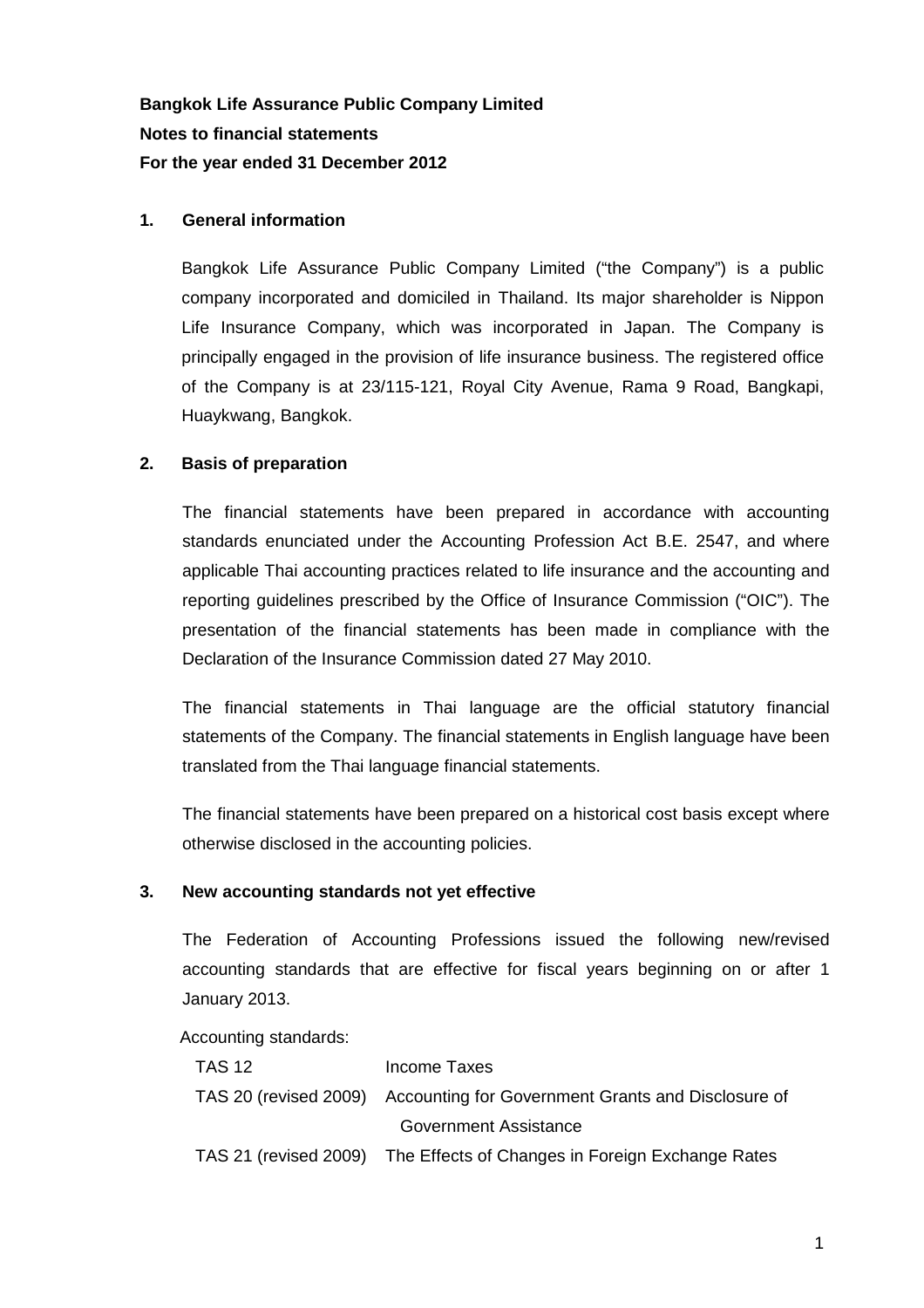Financial Reporting Standard:

| TFRS <sub>8</sub>                           | <b>Operating Segments</b>                                |
|---------------------------------------------|----------------------------------------------------------|
| <b>Accounting Standard Interpretations:</b> |                                                          |
| <b>SIC 10</b>                               | Government Assistance - No Specific Relation to          |
|                                             | <b>Operating Activities</b>                              |
| <b>SIC 21</b>                               | Income Taxes - Recovery of Revalued Non-Depreciable      |
|                                             | Assets                                                   |
| <b>SIC 25</b>                               | Income Taxes - Changes in the Tax Status of an Entity or |
|                                             | its Shareholders                                         |

 The Company's management believes that these accounting standards will not have any significant impact on the financial statements for the year when they are initially applied, except for the following accounting standard.

### **TAS 12 Income Taxes**

 This accounting standard requires an entity to identify temporary differences, which are differences between the carrying amount of an asset or liability in the accounting records and its tax base, and to recognize deferred tax assets and liabilities under the stipulated guidelines. The management of the Company expects the adoption of this accounting standard to have the effect of increasing the Company's broughtforward retained earnings of the year 2013 by approximately Baht 780 million and decreasing the brought-forward balance of other components of equity of the year 2013 by Baht 1,288 million.

 In addition, the Federation of Accounting Professions has issued Notification No. 30/2555 – 34/2555, published in the Royal Gazette on 17 January 2013, mandating the use of accounting treatment guidance and accounting standard interpretations as follows.

|                 |                                                                 | Effective date |
|-----------------|-----------------------------------------------------------------|----------------|
|                 | Accounting Treatment Guidance for Transfers of Financial Assets | 1 January 2013 |
|                 | <b>Accounting Standard Interpretation:</b>                      |                |
| <b>SIC 29</b>   | <b>Service Concession Arrangements:</b>                         | 1 January 2014 |
|                 | <b>Disclosures</b>                                              |                |
|                 | <b>Financial Reporting Standard Interpretations:</b>            |                |
| <b>TFRIC4</b>   | Determining whether an Arrangement                              | 1 January 2014 |
|                 | contains a Lease                                                |                |
| <b>TFRIC 12</b> | <b>Service Concession Arrangements</b>                          | 1 January 2014 |
| <b>TFRIC 13</b> | <b>Customer Loyalty Programmes</b>                              | 1 January 2014 |
|                 |                                                                 |                |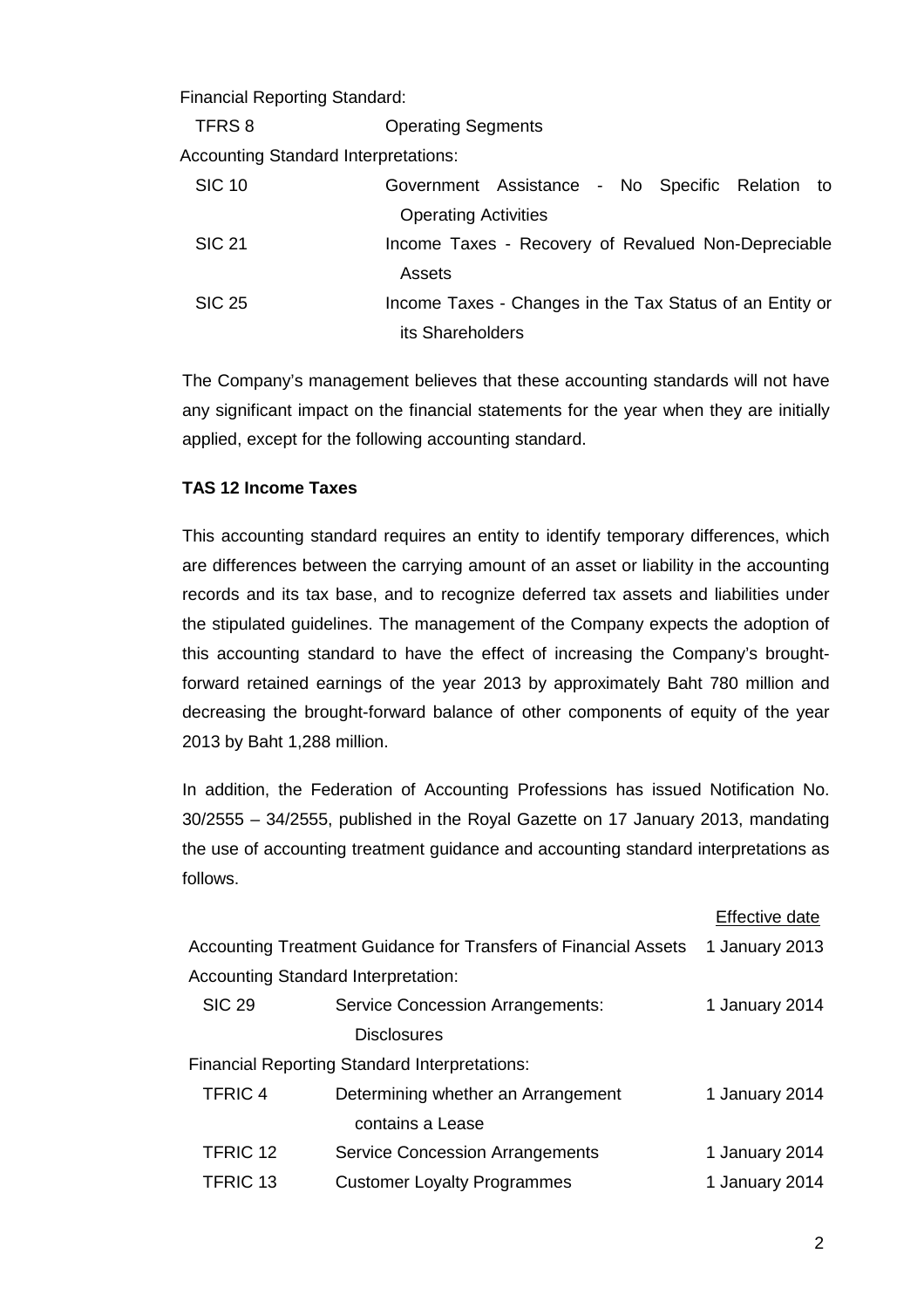The management of the Company has assessed the effect of these standards and believes that accounting treatment guidance, accounting standard interpretation and financial reporting standard interpretations are not relevant to the business of the Company.

## **4. Significant accounting policies**

## **4.1 Revenue recognition**

(a) Premium income

 Premium income is recognised as income on the effective date less premium ceded and refund. For renewal premium income is recognised when the premium is dued, and if the policy is still in force at the end of reporting period.

(b) Interest income and dividends on investments

 Interest income is recognised on an accrual basis based on the effective interest rate. Dividends are recognised as income when the right to receive the dividend is established.

(c) Interest incomes on loan

 Interest income is recognised over the term of the loans based on the amount of principal outstanding, except for interest of past due over six months recognised based on cash basis.

(d) Income (expense) on investment

 Income (expense) on investment is recognised as income or expense when incurred.

# **4.2 Expenses recognition**

(a) Ceded premium

 Ceded premium are recognised as expenses when the risks is transfer to the reinsurer.

(b) Commissions and brokerages

Commission and brokerage fees are expended when incurred.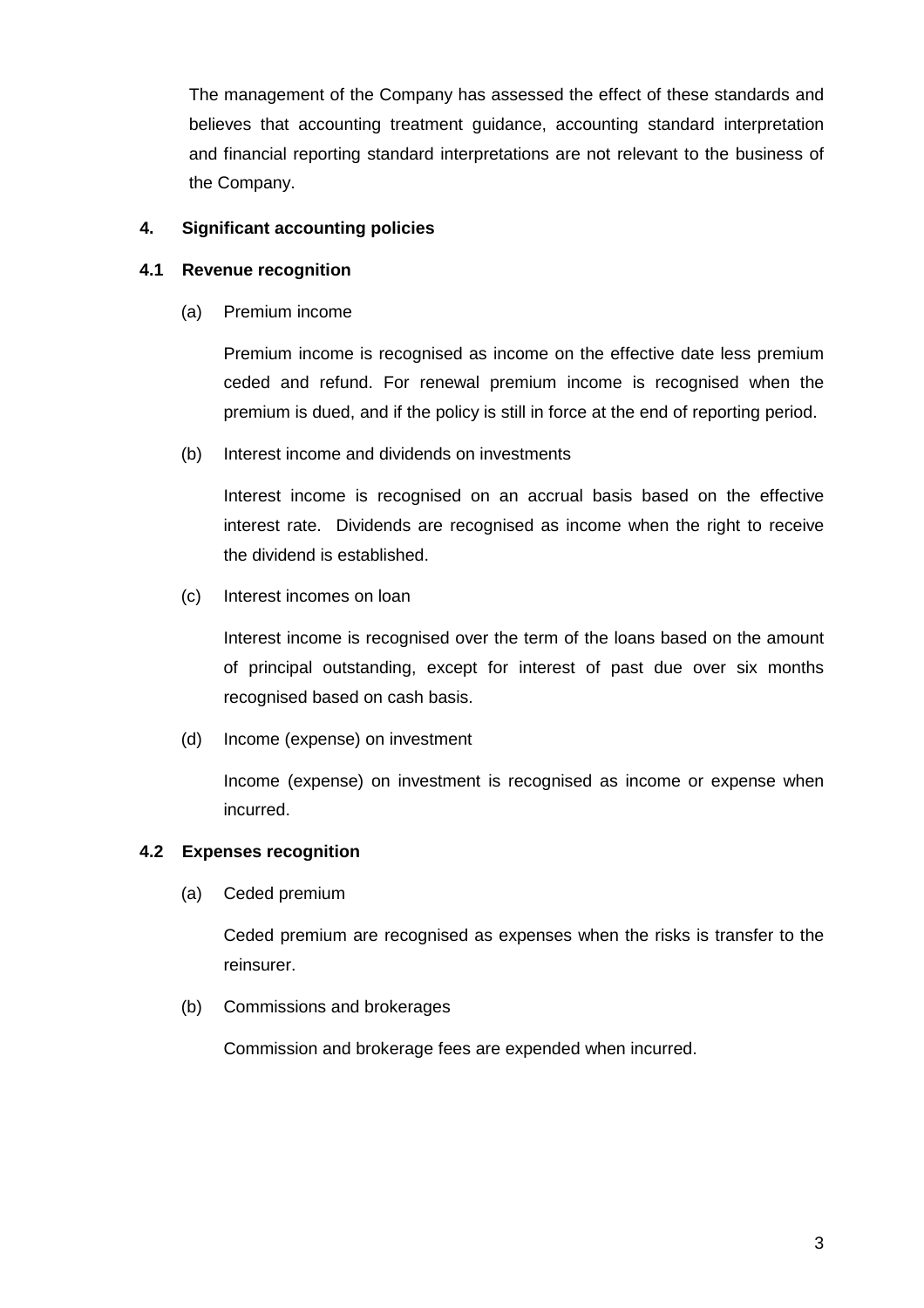#### (c) Claims and losses adjustment expenses

 Claims and losses adjustment expenses consist of claims and losses adjustment expenses of insurance, and include the amounts of the claims, related expenses, and loss adjustments of the current and prior period incurred during the year, and less claims refundable from reinsurers.

 Claims and losses adjustment expenses of insurance are recognised upon the receipt of the claims advice from the insured, based on the claims notified by the insured and estimates made by the Company's management. The maximum value of claims estimated is not however, to exceed the sum-insured under the relevant policy.

(d) Benefit payments to life policies

 Benefit payments to life policies are recorded when notices of claims have been received or when policies reach maturity.

### **4.3 Cash and cash equivalents**

 Cash and cash equivalents include cash on hand and at banks, and all highly liquid investments with an original maturity of 3 months or less and not subject to withdrawal restrictions.

### **4.4 Premium receivables and allowance for doubtful accounts**

Premium receivable is stated at net realisable value. Allowance for doubtful accounts is provided for the estimated losses that may be incurred in collection of receivables. The allowance is generally based on collection experience and a review of current status of the premium receivables as at the end of reporting period.

### **4.5 Reinsurance assets and due to reinsurers**

(a) Reinsurance assets are stated at the outstanding balance of amount due from reinsurers and insurance reserve refundable from reinsurers.

 Amounts due from reinsurers consist of accrued commission and brokerage income, claims and various other items receivable from reinsurers, excluding reinsurance premium receivable, less allowance for doubtful accounts. The Company records allowance for doubtful accounts for the estimated losses that may be incurred due to inability to make collection, taking into account collection experience and the status of receivables from reinsurers as at the end of the reporting period.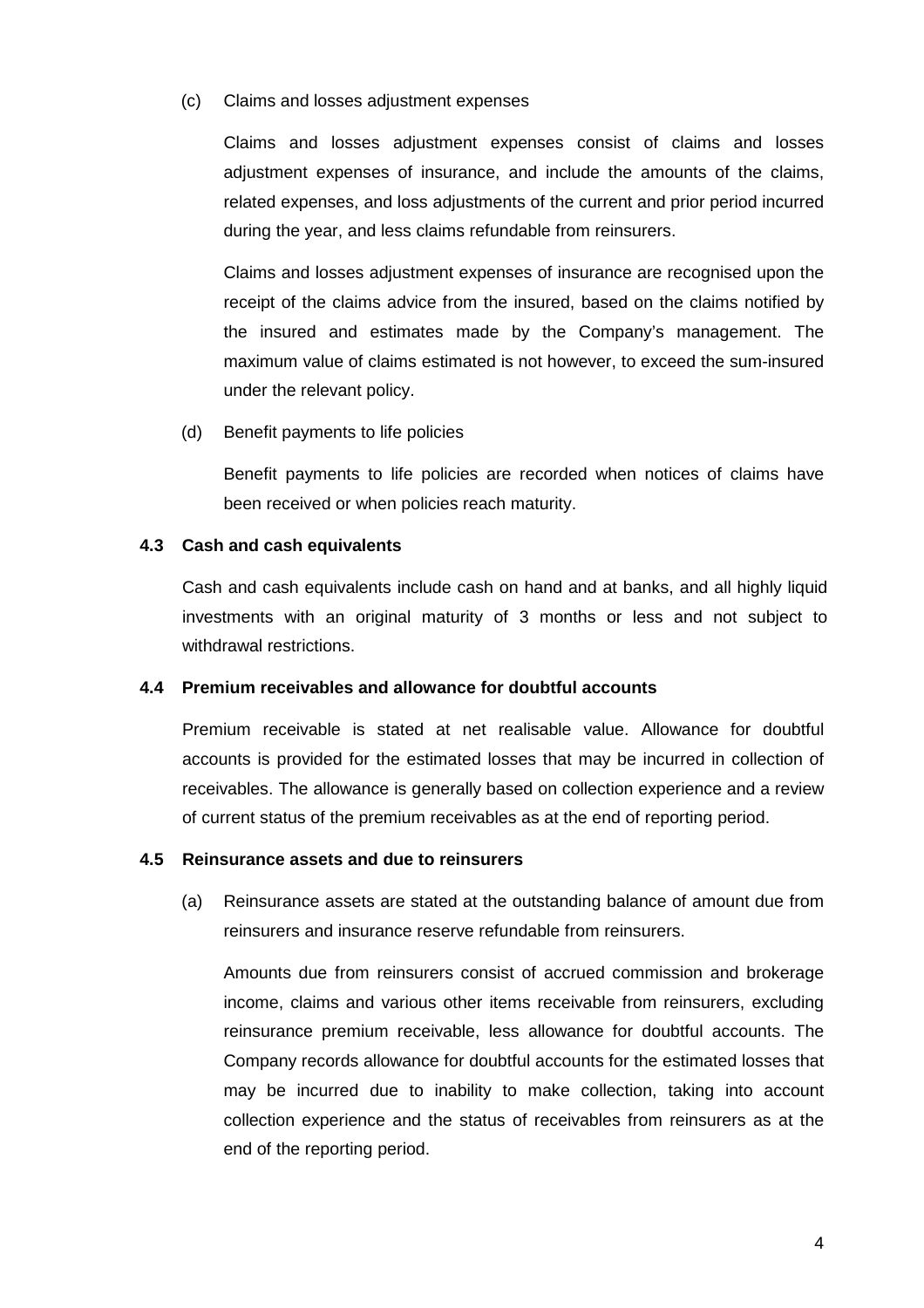Insurance reserve refundable from reinsurers is estimated based on the related reinsurance contract of loss reserve and outstanding claims in accordance with the law regarding insurance reserve calculation.

(b) Amounts due from reinsurers are stated at the outstanding balance payable from reinsurance.

 Amount due to reinsurers consist of reinsurance premiums and other items payable to reinsurers, excluding claims.

 The Company presents net of reinsurance to the same entity (reinsurance assets or amounts due to reinsurers) when the following criteria for offsetting are met.

- (1) The entity has a legal right to offset amounts presented in the statements of financial position, and
- (2) The entity intends to receive or pay the net amount recognised in the statements of financial position, or to realise the asset at the same time as it pays the liability.

### **4.6 Investments in securities**

- (a) Investments in securities held for trading are stated at fair value. Changes in the fair value of these securities are recorded in profit or loss. Investments are classified as held for trading if they are acquired for the purpose of selling in the near term.
- (b) Investments in available-for-sale securities are stated at fair value. Changes in the fair value of these securities are recorded in comprehensive income, and will be recorded in profit or loss when the securities are sold.
- (c) Investments in debt securities, both due within one year and expected to be held to maturity, are recorded at amortised cost. The premium/discount on debt securities is amortised/accreted by the effective rate method with the amortised/accreted amount presented as an adjustment to the interest income. The debt securities are classified as held to maturity when the Company has the positive intention and ability to hold them to maturity.
- (d) Investments in non-marketable equity securities, which the Company classifies as other investments, are stated at cost net of allowance for impairment (if any).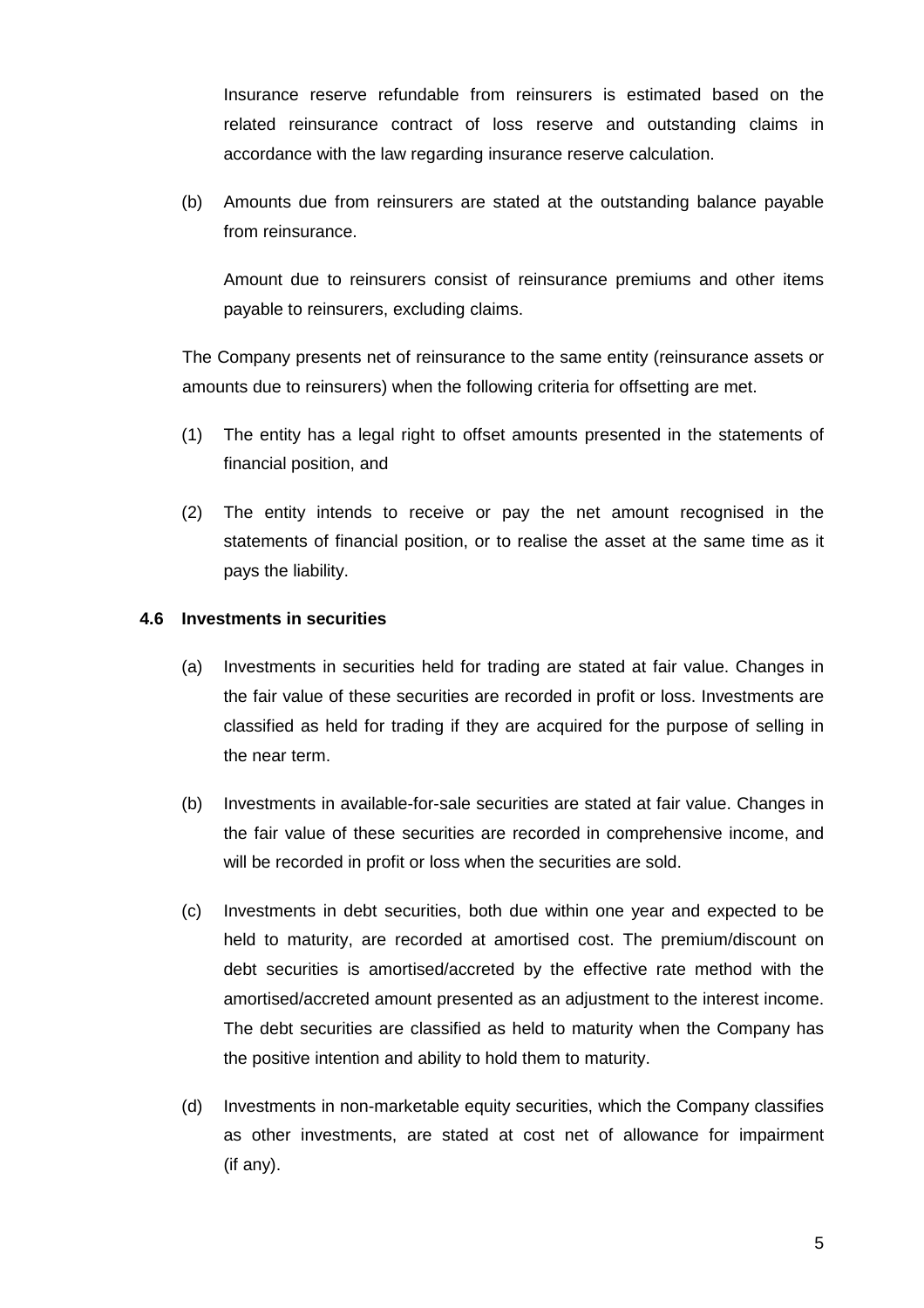The fair value of marketable securities is based on the latest bid price of the last working day of the year. The fair value of debt instruments is determined based on yield rates quoted by the Thai Bond Market Association. The fair value of unit trusts is determined from their net asset value.

The weighted average method is used for computation of the cost of investments.

In the event the Company reclassifies investments from one type to another, such investments will be readjusted to their fair value as at the reclassification date. The difference between the carrying amount of the investments and the fair value on the date of reclassification are recorded in profit or loss or recorded as other components of equity, depending on the type of investment that is reclassified.

 On disposal of an investment, the difference between net disposal proceeds and the carrying amount of the investment is recognised in profit or loss.

## **4.7 Loans and allowance for doubtful accounts**

Loans are stated at net realisable value. Allowance for doubtful accounts is provided for the estimated losses that may be incurred in collection of receivables. The allowance is generally based on collection experience, analysis of debt aging and the appraisal value of the collateral of each debt.

### **4.8 Property, buildings and equipment and depreciation**

 Land is stated at cost. Buildings and equipment are stated at cost less accumulated depreciation and allowance for loss on impairment of assets (if any).

 Depreciation of buildings and equipment are calculated by reference to their costs on a straight-line basis over the following estimated useful lives, or the period of the lease.

| <b>Buildings</b>                            | - 20  | vears                 |
|---------------------------------------------|-------|-----------------------|
| Condominium                                 | $-20$ | vears                 |
| <b>Building improvements</b>                |       | - Period of lease     |
| Furniture and fixtures and office equipment |       | - 3 years and 5 years |
| Motor vehicles                              | - 5   | vears                 |

Depreciation is included in determining income.

No depreciation is provided for land and construction in progress.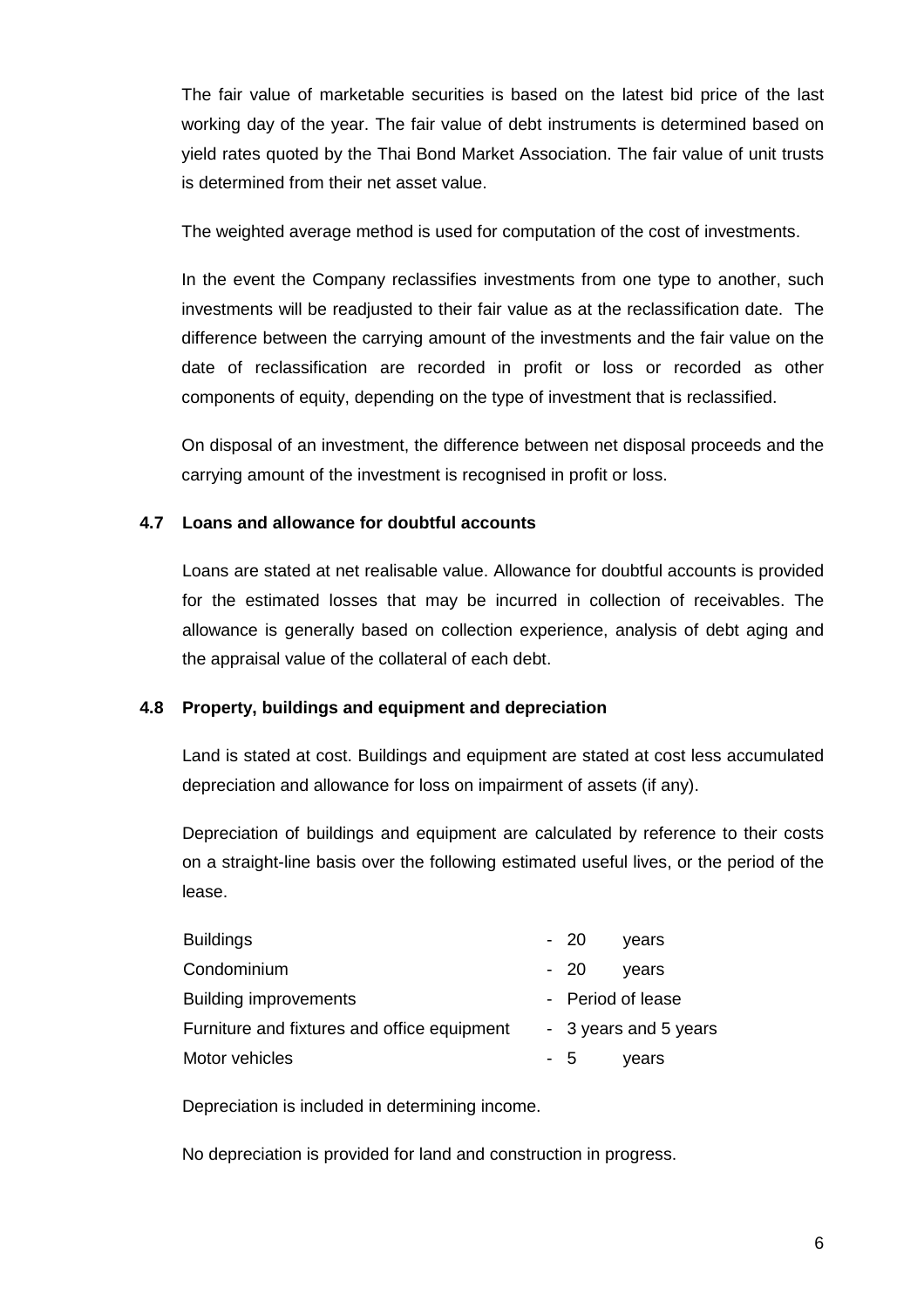An item of property, buildings and equipment is derecognised upon disposal or when no future economic benefits are expected from its use or disposal. Any gain or loss arising on disposal of an asset is included in profit or loss when the asset is derecognised.

#### **4.9 Intangible assets and amortisation**

Intangible assets are carried at cost less any accumulated amortisation and any accumulated impairment losses (if any).

Intangible assets with finite lives are amortised on a systematic basis over the economic useful life and tested for impairment whenever there is an indication that the intangible asset may be impaired. The amortisation period and the amortisation method of such intangible assets are reviewed at least at each financial year end. The amortisation expense is charged to profit or loss.

The useful lives of intangible assets with finite useful lives which are computer software are expected to generate economic benefit within 3 years, 5 years and 10 years.

#### **4.10 Related party transactions**

Related parties comprise enterprises and individuals that control, or are controlled by, the Company, whether directly or indirectly, or which are under common control with the Company.

 They also include individuals which directly or indirectly own a voting interest in the Company that gives them significant influence over the Company, key management personnel, directors and officers with authority in the planning and direction of the Company's operations.

### **4.11 Life premium reserve**

 Life assurance policy reserve represents the accumulated total liability for policies in force as at the end of the reporting period. Such reserves are set aside for estimated future claims under all life insurance policies in force. The Company calculates reserve under long-term policies with reference to net level premium reserve ("NPV"), which is an actuarial method, and assumptions as to mortality rate, morbidity rate, age and discount rate.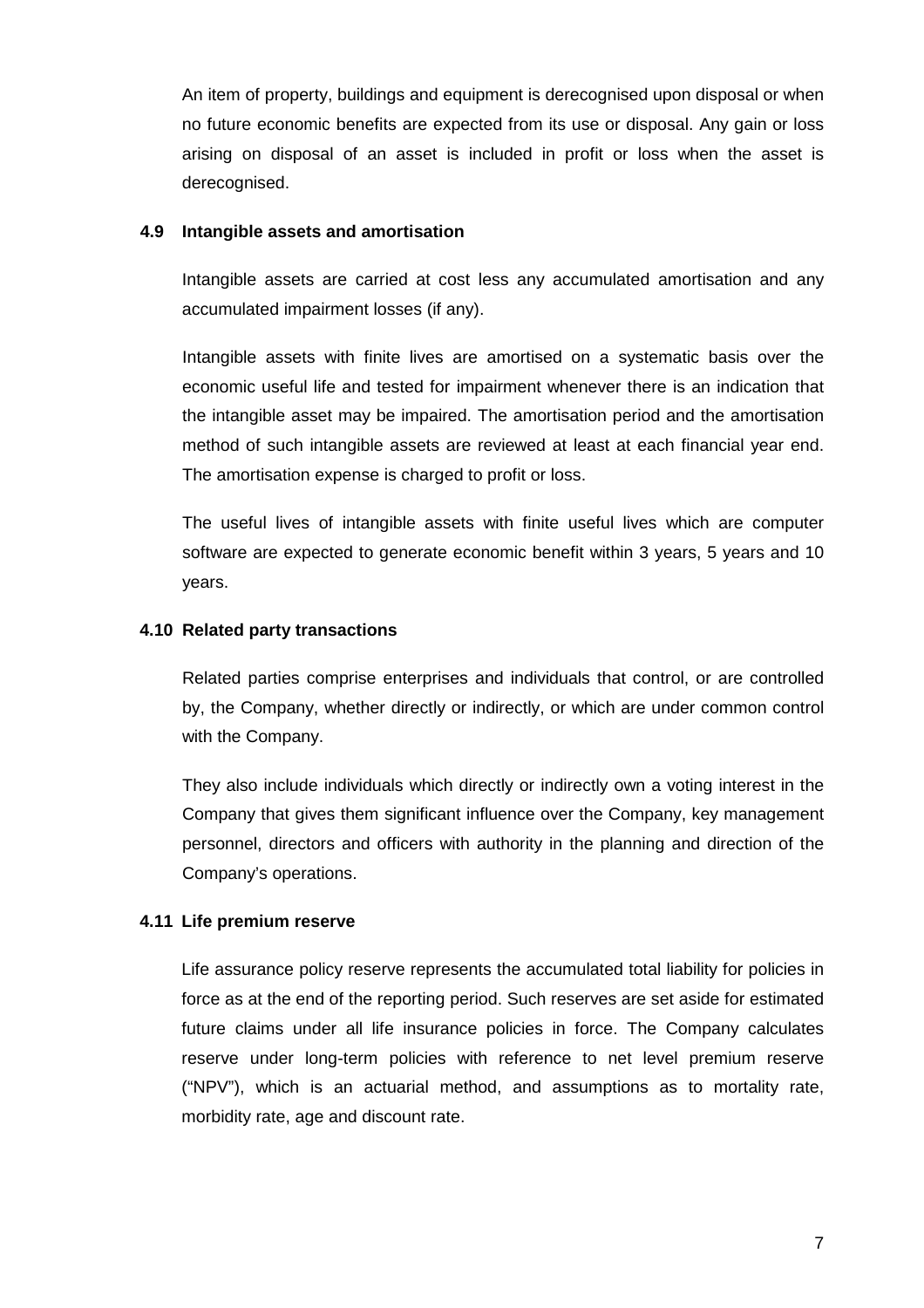### **4.12 Loss reserve and outstanding claims**

 Outstanding claims are recorded at the amount to be actually paid. Loss reserve is provided upon receipt of claim advices from the insured based on the claims notified by the insured, and estimates made by the Company's management. The Company has to allocate IBNR, which is calculated by the actuarial method. The maximum value of claims estimate is not however, to exceed the sum-insured under the relevant policy.

## **4.13 Premium reserve**

 Premium reserve consists of unearned premium reserve and unexpired risks reserve.

- (a) Unearned premium reserve for other insurance and group insurance is set aside at the rate of 40% of net premium written for the year.
- (b) Unexpired risks reserve

Unexpired risks reserve is the reserve for the claims, which may occur, of the in-force policy. Unexpired risks reserve is set aside using an actuarial method. The reserve is calculated as the best estimate of the claims, which are expected to occur during the remained coverage period, by based on the historical claims data.

 As at the end of reporting period, the Company compares the amounts of unexpired risks reserve with unearned premium reserve, and if unexpired risks reserve is higher than unearned premium reserve, the difference is recognised as unexpired risks reserve in the financial statements.

### **4.14 Long-term lease**

 Leases of property, buildings or equipment which transfer substantially all the risks and rewards of ownership are classified as finance leases. Finance leases are capitalised at the lower of the fair value of the leased assets and the present value of the minimum lease payments. The outstanding rental obligations, net of finance charges, are included in other long-term payables, while the interest element is charged to profit or loss over the lease period. The asset acquired under finance leases is depreciated over the shorter of the useful life of the asset and the lease period.

 Operating lease payments are recognised as an expense in profit or loss on a straight line basis over the lease term.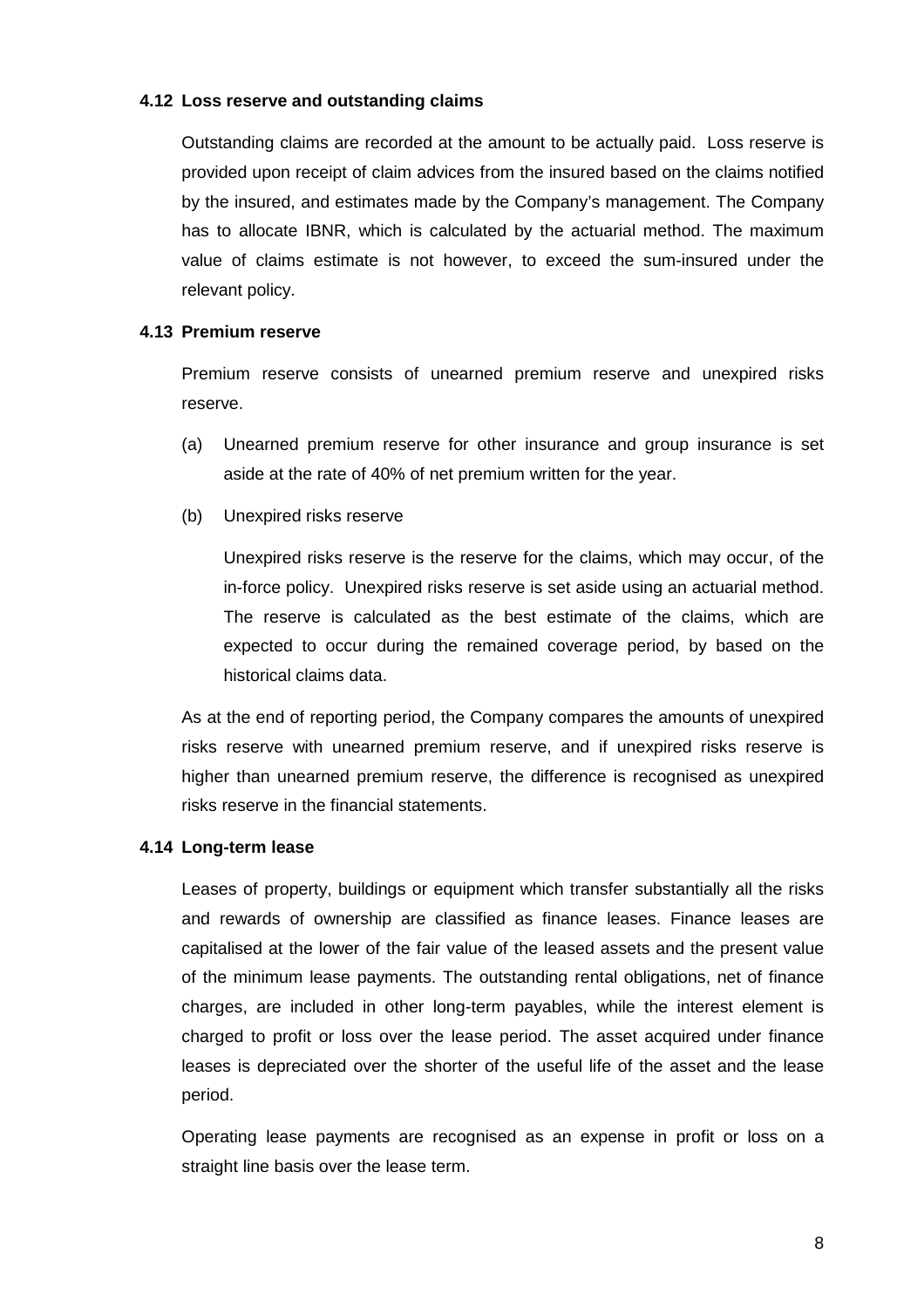#### **4.15 Foreign currencies**

 Transactions in foreign currencies are translated into Baht at the exchange rate ruling at the date of the transaction. Monetary assets and liabilities denominated in foreign currencies are translated into Baht at the exchange rate ruling at the end of reporting period. Gains and losses on exchange are included in determining income.

#### **4.16 Impairment of assets**

 At the end of each reporting period, the Company performs impairment reviews in respect of property, buildings and equipment and intangible assets whenever events or changes in circumstances indicate that an asset may be impaired. An impairment loss is recognised when the recoverable amount of an asset, which is the higher of the asset's fair value less costs to sell and its value in use, is less than the carrying amount.

An impairment loss is recognised in profit or loss.

 In the assessment of asset impairment if there is any indication that previously recognised impairment losses may no longer exist or may have decreased, the Company estimates the asset's recoverable amount. A previously recognised impairment loss is reversed only if there has been a change in the assumptions used to determine the asset's recoverable amount since the last impairment loss was recognised. The increased carrying amount of the asset attributable to a reversal of an impairment loss shall not exceed the carrying amount that would have been determined had no impairment loss been recognised for the asset in prior years. Such reversal is recognised in profit or loss in which case the reversal.

#### **4.17 Employee benefits**

#### **Short-term employee benefits**

 Salaries, wages, bonuses and contributions to the social security fund are recognised as expenses when incurred.

#### **Post-employment benefits and other long-term employee benefits**

#### Defined contribution plans

 The Company and its employees have jointly established a provident fund. The fund is monthly contributed by employees and by the Company. The fund's assets are held in a separate trust fund and the Company's contributions are recognised as expenses when incurred.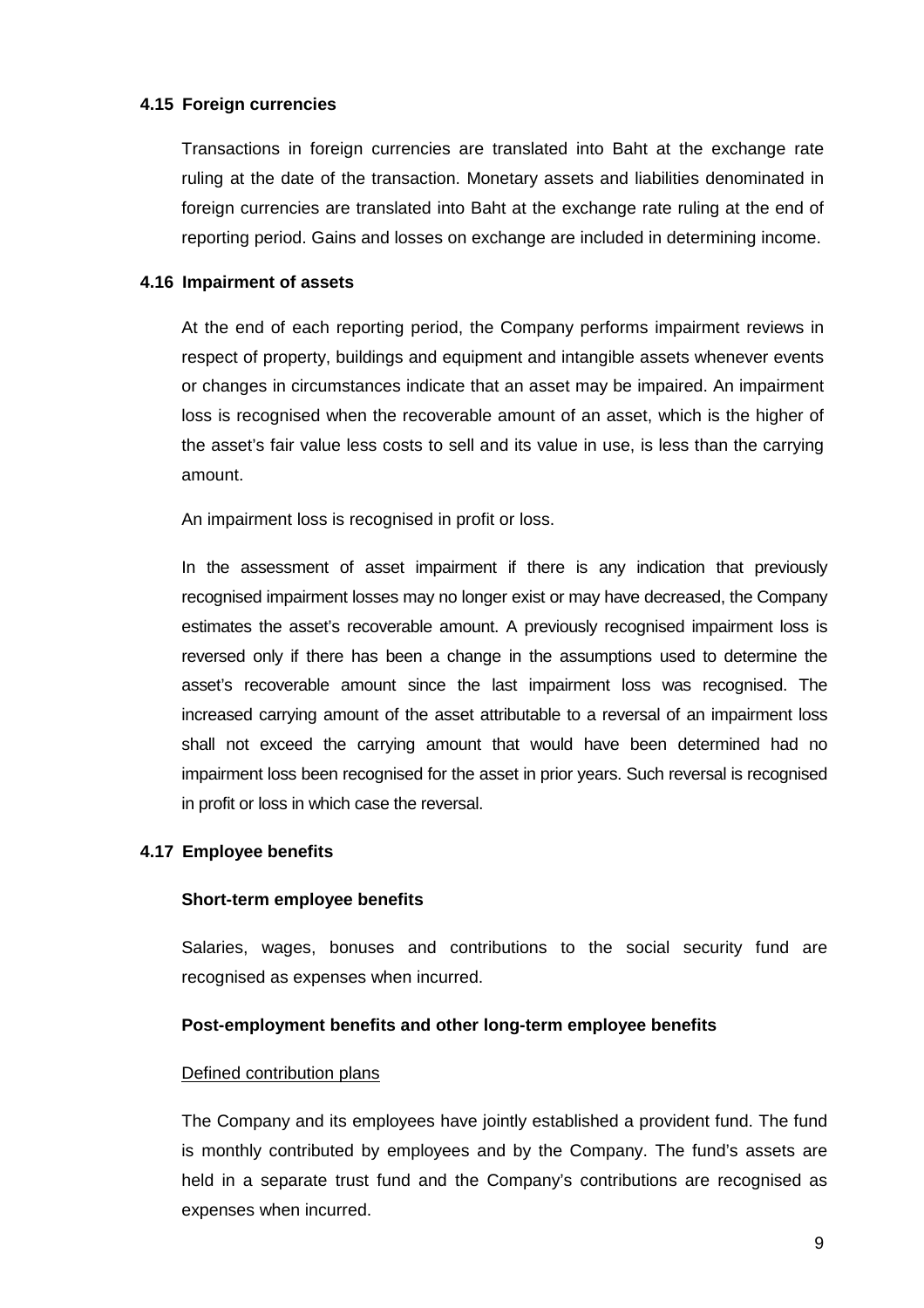## Defined benefit plans and other long-term employee benefits

 The Company has obligations in respect of the severance payments it must make to employees upon retirement under labor law and other employee benefit plans. The Company treats these severance payment obligations as a defined benefit plan. In addition, the Company provides other long-term employee benefit plan, namely long service awards.

 The obligation under the defined benefit plan and other long-term employee benefit plans is determined based on actuarial techniques, using the projected unit credit method.

 Actuarial gains and losses arising from post-employment benefits and other longterm benefits are recognised immediately in profit or loss.

 The defined benefits liability and other long-term benefit liabilities comprise the present value of the defined benefit obligation less unrecognised past service cost and unrecognised actuarial gains or losses.

 For the first-time adoption of TAS 19 Employee Benefits in 2011, the Company elected to recognise the transitional liability, which exceeds the liability that would have been recognised at the same date under the previous accounting policy, through an adjustment to the beginning balance of retained earnings in 2011.

### **4.18 Provisions**

 Provisions are recognised when the Company has a present obligation as a result of a past event, it is probable that an outflow of resources embodying economic benefits will be required to settle the obligation, and a reliable estimate can be made of the amount of the obligation.

### **4.19 Income tax**

 Income tax is provided in the accounts at the amount expected to be paid to the taxation authorities, based on taxable profits determined in accordance with tax legislation.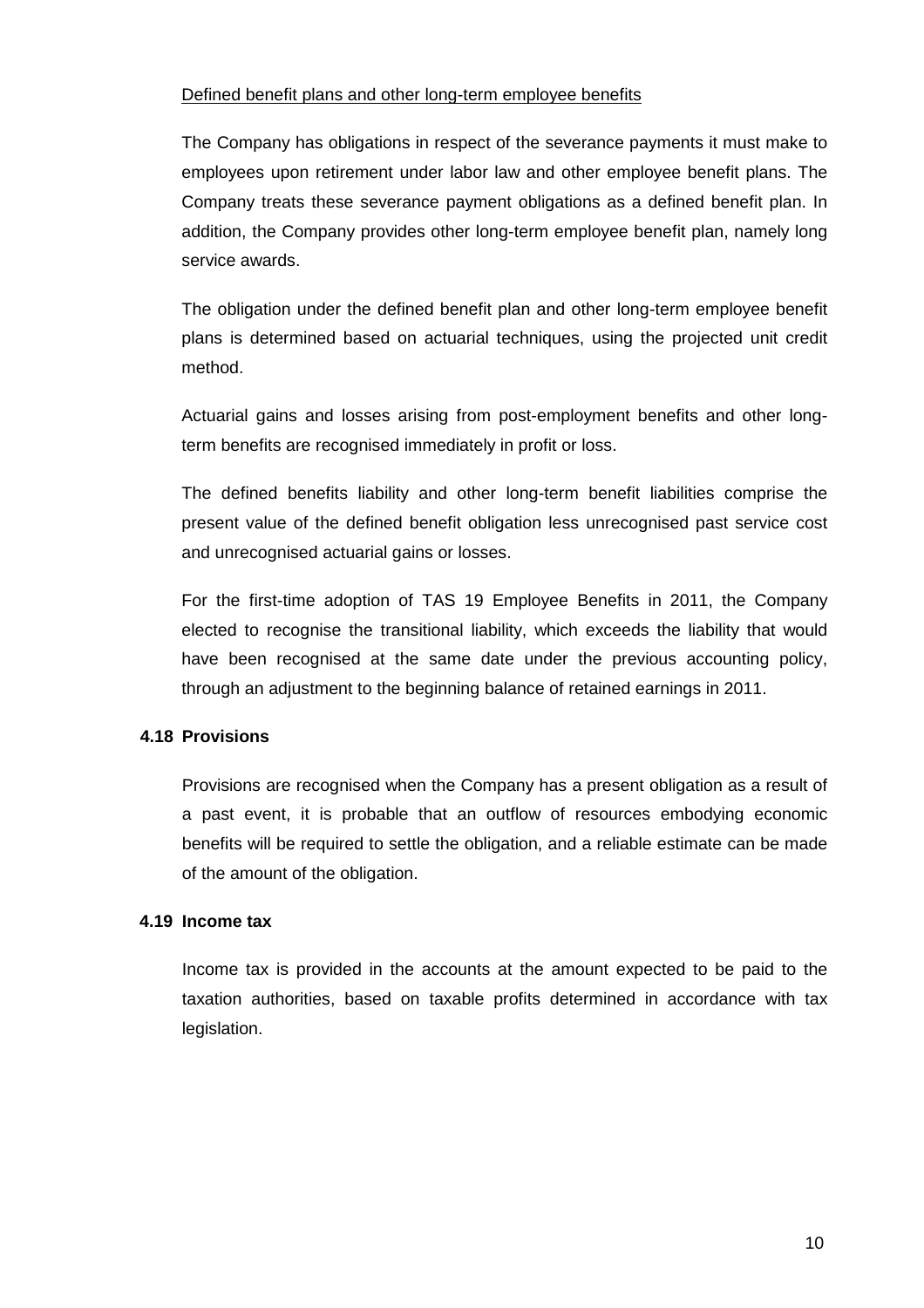#### **4.20 Derivatives**

#### **Forward exchange contracts**

 Receivables and payables arising from forward exchange contracts are translated into Baht at the rates of exchange ruling at the end of reporting period. Unrecognised gains and losses from the translation are included in determining income. Premium or discounts on forward exchange contracts are amortised on a straight-line basis over the contract periods.

#### **Cross currency swap agreement**

 Payables and receivables arising from cross currency swap agreements are translated into Baht at the rates of exchange ruling at the end of reporting period. Unrecognised gains and losses from the translation are recognised in profit or loss.

### **4.21 Share-based payment transactions**

 The Company recognises the share-based payment transactions at the date on which the options are granted, based on the fair value of the share options. They are recorded as expenses over the vesting period of the share options, and a capital reserve for share-based payment transactions is presented in equity.

 Estimating fair value for share-based payment transactions requires determination relating to appropriate assumptions, including the expected life of the share options, share price volatility and dividend yield.

### **5. Significant accounting judgments and estimates**

 The preparation of financial statements in conformity with Thai Financial Reporting Standards at times requires management to make subjective judgments and estimates regarding matters that are inherently uncertain. These judgments and estimates affect reported amounts and disclosures; and actual results could differ from these estimates. Significant judgments and estimates are as follows:

#### **Leases**

In determining whether a lease is to be classified as an operating lease or finance lease, the management is required to use judgment regarding whether significant risk and rewards of ownership of the leased asset has been transferred, taking into consideration terms and conditions of the arrangement.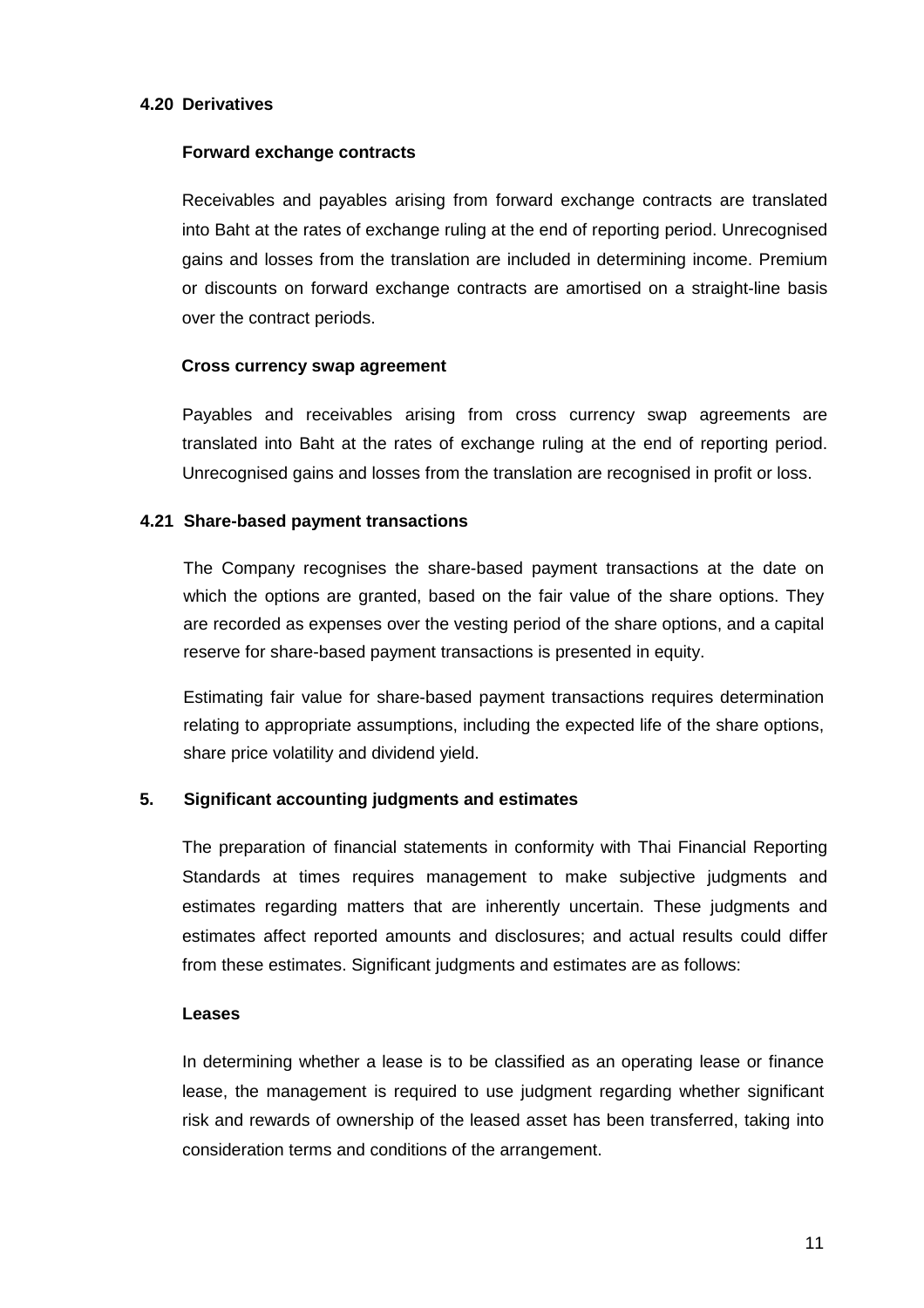### **Allowance for doubtful accounts**

 In determining an allowance for doubtful accounts, the management needs to make judgment and estimates based upon, among other things, past collection history, aging profile of outstanding debts and the prevailing economic condition.

### **Impairment of equity investments**

 The Company treats available-for-sale equity investments and other investments as impaired when there has been a significant or prolonged decline in the fair value below their cost or where other objective evidence of impairment exists. The determination of what is "significant" or "prolonged" requires judgment of the management.

### **Property, buildings and equipment/Depreciation**

 In determining depreciation of buildings and equipment, the management is required to make estimates of the useful lives and residual values of the Company's, buildings and equipment and to reviews estimated useful lives and residual values when there are any changes.

 In addition, the management is required to review property, buildings and equipment for impairment on a periodical basis and record impairment losses when it is determined that their recoverable amount is lower than the carrying amount. This requires judgements regarding forecast of future revenues and expenses relating to the assets subject to the review.

### **Intangible assets**

 The initial recognition and measurement of intangible assets, and subsequent impairment testing, require management to make estimates of cash flows to be generated by the asset and to choose a suitable discount rate in order to calculate the present value of those cash flows.

### **Life insurance premium reserve**

 Life insurance premium reserve is calculated under the actuarial method, based on the current assumptions or on assumptions established at inception of the contract which reflect the best estimate at the time increased with a margin for risk and adverse deviation. The main assumptions used relate to mortality, morbidity, longevity, and discount rates.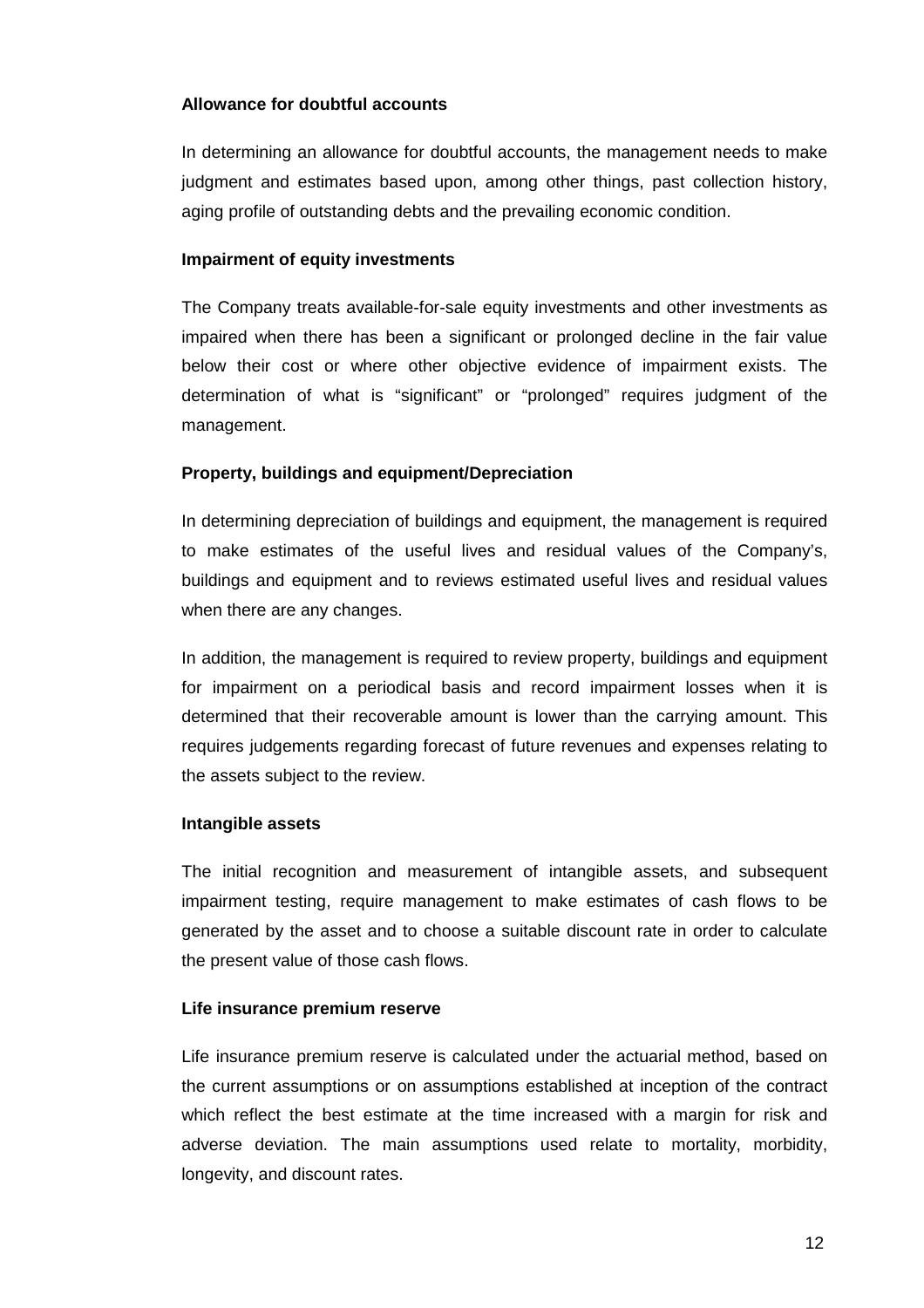### **Loss reserve and outstanding claims**

 At each reporting period, the Company has to estimate loss reserve and outstanding claims taking into account two parts. These are the claims incurred and reported at the reporting date, and the claims incurred but not reported (IBNR) at the reporting date. The main assumptions underlying these actuarial techniques relate to historical experience, including the development of claims estimates, paid and incurred losses, average costs per claim and claim numbers, etc.

 Nevertheless, such estimates are forecasts of future outcomes, and actual results could differ.

## **Unexpired risk reserve**

 Unexpired risk reserve is calculated using an actuarial method, based on a best estimate of the claims expected to be paid over the remaining term of the insurance. Estimating the reserve requires the management to exercise judgment, with reference to historical data and the best estimates available at the time.

# **Post-employment benefits under defined benefit plans and other long-term employee benefits**

 The obligation under the defined benefit plan and other long-term employee benefit plans is determined based on actuarial techniques. Such determination is made based on various assumptions, including discount rate, future salary increase rate, mortality rate and staff turnover rate.

### **Cost of share-based payment transactions**

 Estimating the cost of share-based payment transactions requires the determination of the fair value of the options granted under the transactions which involves appropriate assumptions, including but not limited to the expected life of the share options, share price volatility and dividend yield.

## **Litigation**

 The Company has contingent liabilities as a result of litigation. The Company's management has used judgment to assess of the results of the litigation and believes that no loss will result. Therefore no contingent liabilities are recorded as at the end of reporting period.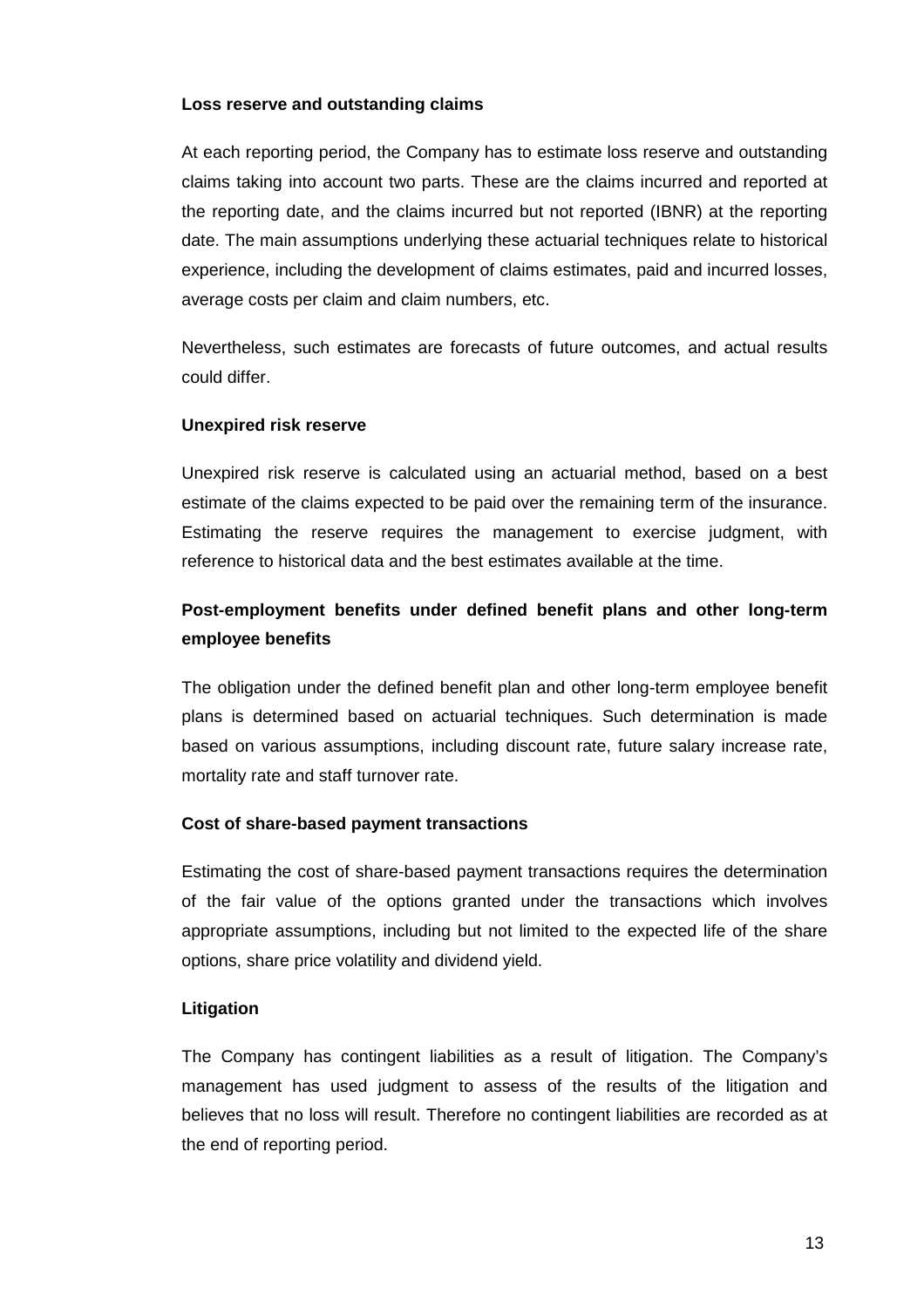### **6. Cash and cash equivalents**

|                                                |               | (Unit: Baht)    |
|------------------------------------------------|---------------|-----------------|
|                                                | 2012          | 2011            |
| Cash on hand                                   | 6,438,416     | 5,741,220       |
| Deposits at banks with no fixed maturity date  | 859,407,531   | 710,979,256     |
| Deposits at banks with fixed maturity date     | 750,000,000   | 1,875,000,000   |
| Total cash and financial institutions          | 1,615,845,947 | 2,591,720,476   |
| Short-term investment which amounts maturing   |               |                 |
| within 3 months                                |               | 2,020,000,000   |
| Less: Deposits at banks which amounts maturing |               |                 |
| in over 3 months                               | (750,000,000) | (1,875,000,000) |
| Cash and cash equivalents                      | 865,845,947   | 2,736,720,476   |

 As at 31 December 2012, interest rates of saving account, fixed account and promissory notes are 0.063% - 6.10% per annum (2011: 0.75% - 6.10% per annum).

### **7. Premium receivables**

 The balances as at 31 December 2012 and 2011 of premium receivables are classified by aging from the maturity date under the stipulated credit terms as follows:

|  | (Unit: Baht) |
|--|--------------|
|  |              |

|                           | 2012                                                  |            |               |  |  |  |
|---------------------------|-------------------------------------------------------|------------|---------------|--|--|--|
|                           | Due from<br>Due from agents<br>and brokers<br>insured |            |               |  |  |  |
|                           |                                                       |            | Total         |  |  |  |
| Not yet due               | 1,561,794,383                                         | 27,009,885 | 1,588,804,268 |  |  |  |
| Not over 30 days          | 192,880                                               | 7,344,220  | 7,537,100     |  |  |  |
| Over 30 days to 60 days   | 970,342                                               | 5,327,853  | 6,298,195     |  |  |  |
| Over 60 days to 90 days   | 1,208,521                                             | 3,986,228  | 5,194,749     |  |  |  |
| Over 90 days to 1 year    | 1,655,794                                             | 2,828,770  | 4,484,564     |  |  |  |
| Over 1 year               | 10,315                                                | 400,448    | 410,763       |  |  |  |
| Total premium receivables | 1,565,832,235                                         | 46,897,404 | 1,612,729,639 |  |  |  |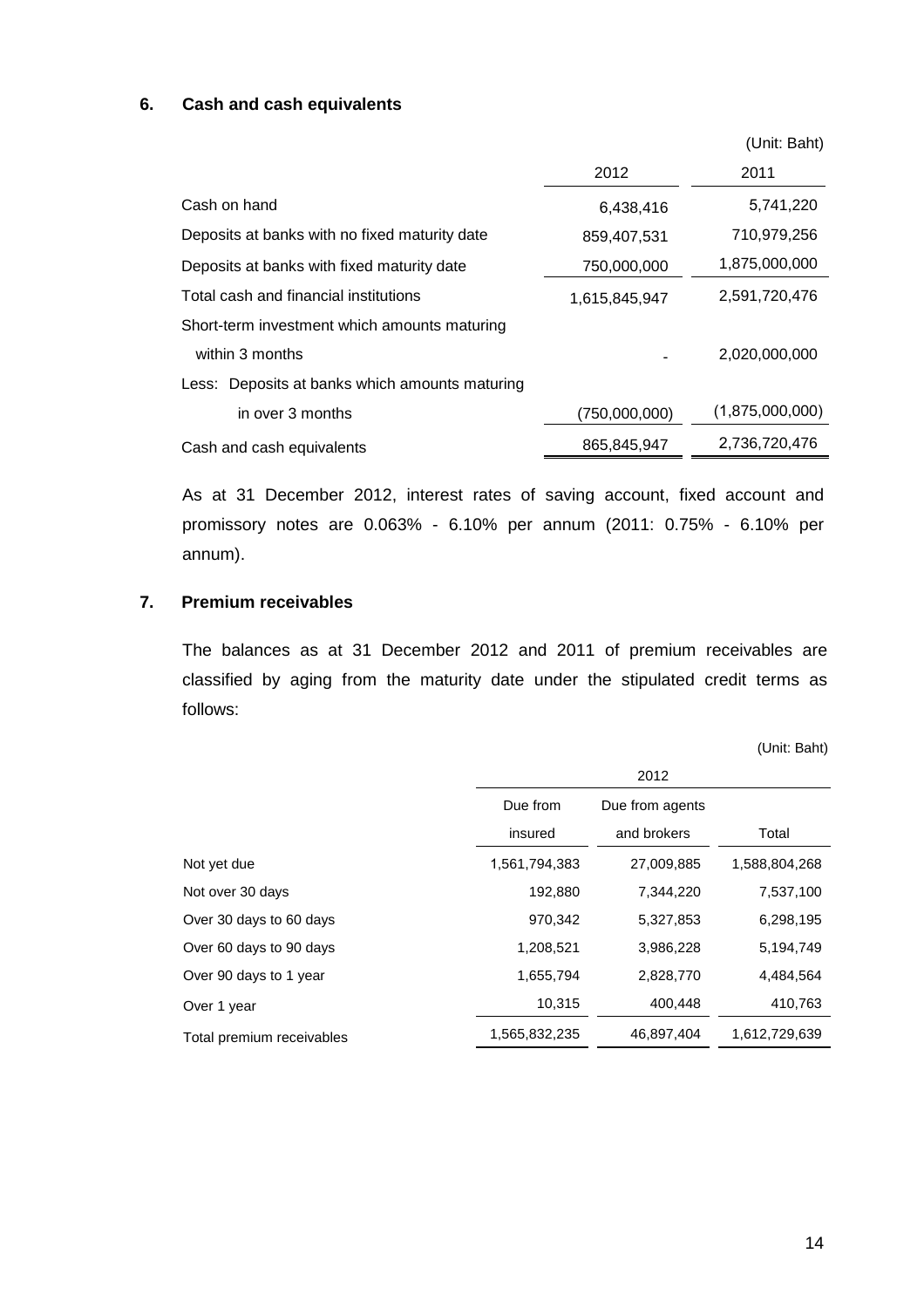(Unit: Baht)

|                           | 2011          |                 |               |  |  |  |
|---------------------------|---------------|-----------------|---------------|--|--|--|
|                           | Due from      | Due from agents |               |  |  |  |
|                           | insured       | and brokers     | Total         |  |  |  |
| Not yet due               | 2,243,833,205 | 28,594,810      | 2,272,428,015 |  |  |  |
| Not over 30 days          | 1,633,290     | 13,826,807      | 15,460,097    |  |  |  |
| Over 30 days to 60 days   | 2,678,410     | 3,149,146       | 5,827,556     |  |  |  |
| Over 60 days to 90 days   | 1,223,199     | 2,970,963       | 4,194,162     |  |  |  |
| Over 90 days to 1 year    | 799,176       | 13,565,635      | 14,364,811    |  |  |  |
| Over 1 year               | 10,315        | 362,489         | 372,804       |  |  |  |
| Total premium receivables | 2,250,177,595 | 62,469,850      | 2,312,647,445 |  |  |  |

 For premium receivables due form agents and brokers, the Company has stipulated credit term. For overdue premium receivables, the Company has the legal process with such agents and brokers.

#### **8. Reinsurance assets**

|                                              |             | (Unit: Baht) |
|----------------------------------------------|-------------|--------------|
|                                              | 2012        | 2011         |
| Insurance reserve refundable from reinsurers | 66,994,992  | 44,362,258   |
| Amounts due from reinsurers                  | 443,017,820 | 287,692,778  |
| Reinsurance assets                           | 510,012,812 | 332,055,036  |

The balances as at 31 December 2012 and 2011 of amounts due from reinsurers are classified by aging as follows:

|                                   |             | (Unit: Baht) |
|-----------------------------------|-------------|--------------|
|                                   | 2012        | 2011         |
| Not vet due                       | 443,017,820 | 287,692,778  |
| Total amounts due from reinsurers | 443,017,820 | 287,692,778  |
|                                   |             |              |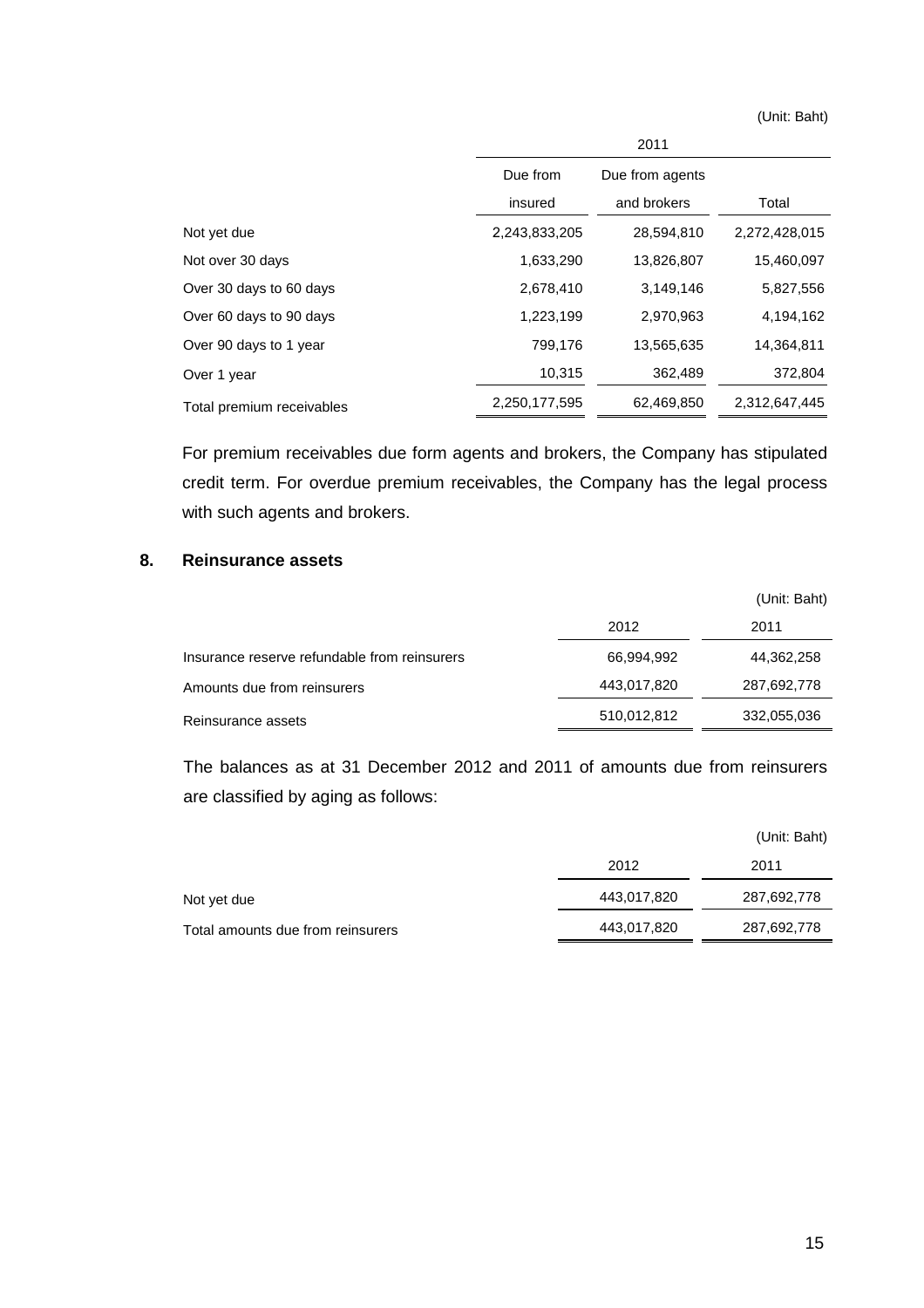# **9. Investments in securities**

# **9.1 Trading investments**

|                                            |             |            |                          |             |                |             |                          |                          |             | (Unit: Baht)   |
|--------------------------------------------|-------------|------------|--------------------------|-------------|----------------|-------------|--------------------------|--------------------------|-------------|----------------|
|                                            |             |            | 2012                     |             |                |             | 2011                     |                          |             |                |
|                                            |             | Unrealised | Unrealised               |             | Percentage     |             | Unrealised               | Unrealised               |             | Percentage     |
|                                            | Cost        | gains      | losses                   | Fair Value  | of total asset | Cost        | gains                    | losses                   | Fair Value  | of total asset |
| Government and state enterprise securities |             |            |                          |             |                |             |                          |                          |             |                |
| Thai government bond                       | 476,046,230 | 3,261,599  | (2,071,461)              | 477,236,368 | 0.33           |             | $\overline{\phantom{a}}$ | $\overline{\phantom{a}}$ |             |                |
| Total                                      | 476,046,230 | 3,261,599  | (2,071,461)              | 477,236,368 | 0.33           |             |                          |                          |             |                |
| Private enterprises debt securities        |             |            |                          |             |                |             |                          |                          |             |                |
| Equity securities                          |             |            |                          |             |                | 312,236,412 | 626,240                  | (16, 169, 802)           | 296,692,850 | 0.26           |
| Warrants                                   |             |            |                          |             |                |             | 2,326,745                |                          | 2,326,745   | 0.01           |
| Total                                      | ۰           |            | $\overline{\phantom{a}}$ |             | ۰              | 312,236,412 | 2,952,985                | (16, 169, 802)           | 299,019,595 | 0.27           |
| Total trading investments                  | 476,046,230 | 3,261,599  | (2,071,461)              | 477,236,368 | 0.33           | 312,236,412 | 2,952,985                | (16, 169, 802)           | 299,019,595 | 0.27           |
|                                            |             |            |                          |             |                |             |                          |                          |             |                |

## **9.2 Available-for-sale investments**

|                           |                |                  |                          |                |               |                |                  |                          |                | (Unit: Baht)  |  |
|---------------------------|----------------|------------------|--------------------------|----------------|---------------|----------------|------------------|--------------------------|----------------|---------------|--|
|                           |                |                  | 2012                     |                |               |                | 2011             |                          |                |               |  |
|                           |                |                  |                          |                | Percentage of |                |                  |                          |                | Percentage of |  |
|                           | Cost           | Unrealised gains | Unrealised losses        | Fair Value     | total asset   | Cost           | Unrealised gains | <b>Unrealised losses</b> | Fair Value     | total asset   |  |
| Government and state      |                |                  |                          |                |               |                |                  |                          |                |               |  |
| enterprise securities     |                |                  |                          |                |               |                |                  |                          |                |               |  |
| Thai government bond      | 3,098,389,385  | 71,168,953       | $\overline{\phantom{a}}$ | 3,169,558,338  | 2.22          | 2,958,300,610  | 68,610,850       | (890, 678)               | 3,026,020,782  | 2.69          |  |
| Equity securities         | 235,579,111    | 254,012,239      |                          | 489,591,350    | 0.34          | 385,914,167    |                  | (59, 788, 037)           | 326,126,130    | 0.29          |  |
| Total                     | 3,333,968,496  | 325, 181, 192    |                          | 3,659,149,688  | 2.56          | 3,344,214,777  | 68,610,850       | (60, 678, 715)           | 3,352,146,912  | 2.98          |  |
| Private enterprises debt  |                |                  |                          |                |               |                |                  |                          |                |               |  |
| securities                |                |                  |                          |                |               |                |                  |                          |                |               |  |
| Debenture                 |                |                  | $\overline{\phantom{a}}$ |                |               | 50,000,157     | 1,416,923        |                          | 51,417,080     | 0.05          |  |
| Equity securities         | 6,400,851,827  | 5,796,101,012    | (16, 458, 349)           | 12,180,494,490 | 8.53          | 5,247,888,506  | 2,374,374,096    | (47, 344, 497)           | 7,574,918,105  | 6.74          |  |
| Unit trusts               | 1,327,416,487  | 204,808,780      | (12, 137, 654)           | 1,520,087,613  | 1.06          | 1,814,664,836  | 169,061,811      | (10,618,848)             | 1,973,107,799  | 1.75          |  |
| Total                     | 7,728,268,314  | 6,000,909,792    | (28,596,003)             | 13,700,582,103 | 9.59          | 7,112,553,499  | 2,544,852,830    | (57, 963, 345)           | 9,599,442,984  | 8.54          |  |
| <b>Foreign securities</b> |                |                  |                          |                |               |                |                  |                          |                |               |  |
| Unit trusts               | 921,608,000    | 141,581,775      | (27,590,206)             | 1,035,599,569  | 0.73          | 423,350,000    | 14,957,245       | (30, 949, 689)           | 407,357,556    | 0.36          |  |
| Total                     | 921,608,000    | 141,581,775      | (27,590,206)             | 1,035,599,569  | 0.73          | 423,350,000    | 14,957,245       | (30, 949, 689)           | 407,357,556    | 0.36          |  |
| Total available- for-sale |                |                  |                          |                |               |                |                  |                          |                |               |  |
| investments               | 11,983,844,810 | 6,467,672,759    | (56, 186, 209)           | 18,395,331,360 | 12.88         | 10,880,118,276 | 2,628,420,925    | (149, 591, 749)          | 13,358,947,452 | 11.88         |  |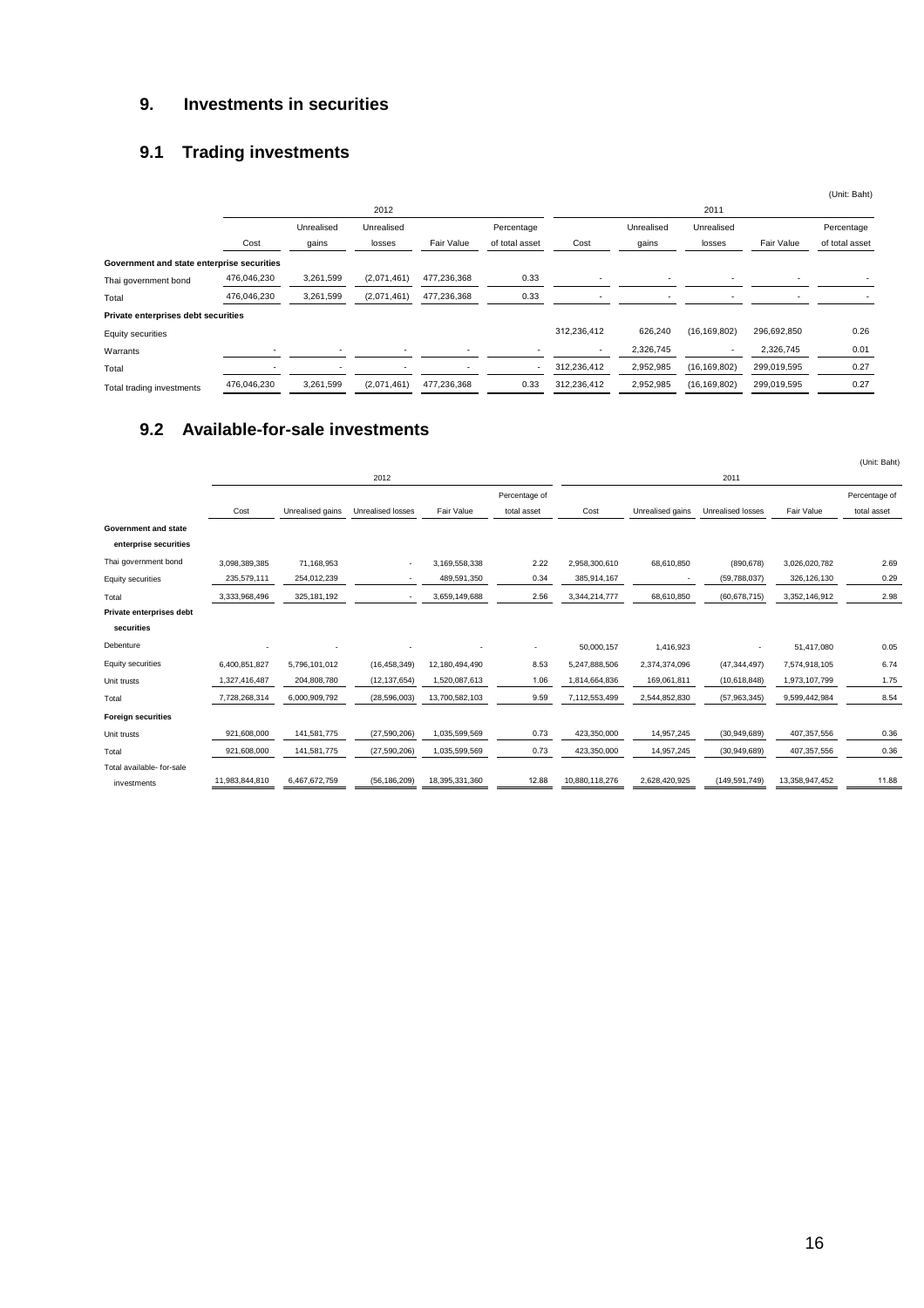# **9.3 Held-to-maturity investments**

(Unit: Baht)

|                                         |                 | 2012          | 2011           |               |  |  |
|-----------------------------------------|-----------------|---------------|----------------|---------------|--|--|
|                                         | Cost/           | Percentage of | Cost/          | Percentage of |  |  |
|                                         | Amortised cost  | total asset   | Amortised cost | total asset   |  |  |
| Government and state enterprise         |                 |               |                |               |  |  |
| securities                              |                 |               |                |               |  |  |
| Thai government bond                    | 70,965,540,915  | 49.70         | 48,467,761,460 | 43.10         |  |  |
| State enterprise bond                   | 14,266,402,411  | 9.99          | 13,884,381,226 | 12.35         |  |  |
| Debenture                               | 2,595,140,818   | 1.82          | 2,116,059,896  | 1.88          |  |  |
| Promissory note                         | 2,500,000,000   | 1.75          | 395,000,000    | 0.35          |  |  |
| Total                                   | 90,327,084,144  | 63.26         | 64,863,202,582 | 57.68         |  |  |
| Private enterprises debt securities     |                 |               |                |               |  |  |
| Promissory note - bills of exchange     | 9,072,307,669   | 6.35          | 9,480,000,000  | 8.43          |  |  |
| Debenture                               | 9,739,819,027   | 6.82          | 8,380,621,815  | 7.45          |  |  |
| Total                                   | 18,812,126,696  | 13.17         | 17,860,621,815 | 15.88         |  |  |
| <b>Foreign debt securities</b>          |                 |               |                |               |  |  |
| <b>Bond</b>                             | 2,370,936,657   | 1.66          | 2,068,763,701  | 1.84          |  |  |
| Debenture                               | 3,799,633,765   | 2.66          | 2,726,751,378  | 2.42          |  |  |
| Total                                   | 6,170,570,422   | 4.32          | 4,795,515,079  | 4.26          |  |  |
| Deposit at financial institutions which |                 |               |                |               |  |  |
| amounts maturing in over 3 months       |                 |               |                |               |  |  |
| Deposit at bank                         | 450,000,000     | 0.32          | 1,575,000,000  | 1.40          |  |  |
| Certificate of deposit                  | 300,000,000     | 0.21          | 300,000,000    | 0.27          |  |  |
| Total                                   | 750,000,000     | 0.53          | 1,875,000,000  | 1.67          |  |  |
| Total held-to-maturity investments      | 116,059,781,262 | 81.28         | 89,394,339,476 | 79.49         |  |  |

# **9.4 Other investments**

|                                    |            |               |            | (Unit: Baht)  |  |
|------------------------------------|------------|---------------|------------|---------------|--|
|                                    |            | 2012          | 2011       |               |  |
|                                    |            | Percentage of |            | Percentage of |  |
|                                    | Cost       | total asset   | Cost       | total asset   |  |
| Investment in non-listed companies |            |               |            |               |  |
| Thailand                           | 29,887,830 | 0.02          | 29,587,830 | 0.03          |  |
| Overseas                           | 17,074,400 | 0.01          |            |               |  |
| Total                              | 46,962,230 | 0.03          | 29,587,830 | 0.03          |  |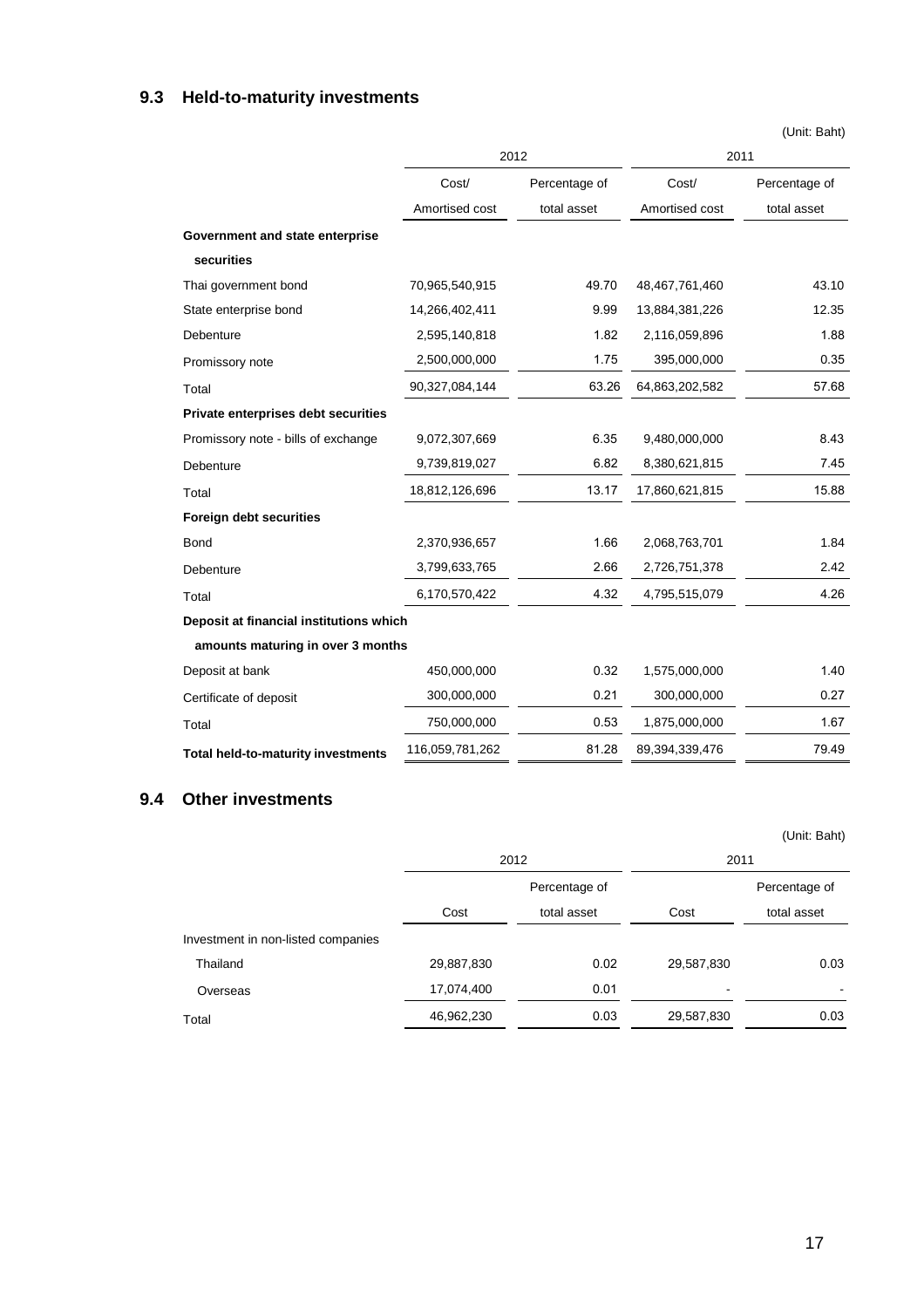# **9.5 Maturity of debt securities**

|                                                                  |                          |                                |                          |                                |                          |                                |                          | (Unit: Baht)                   |
|------------------------------------------------------------------|--------------------------|--------------------------------|--------------------------|--------------------------------|--------------------------|--------------------------------|--------------------------|--------------------------------|
|                                                                  |                          |                                | 2012                     |                                |                          |                                |                          |                                |
|                                                                  |                          | Period to maturity             |                          |                                |                          | Period to maturity             |                          |                                |
|                                                                  | Within 1 year            | $1 - 5$ years                  | Over 5 years             | Total                          | Within 1 year            | $1 - 5$ years                  | Over 5 years             | Total                          |
| <b>Trading investment</b>                                        |                          |                                |                          |                                |                          |                                |                          |                                |
| Government and state                                             |                          |                                |                          |                                |                          |                                |                          |                                |
| enterprise securities                                            |                          |                                | 476,046,230              | 476,046,230                    |                          |                                |                          |                                |
| Thai government bond                                             |                          |                                |                          |                                |                          |                                |                          |                                |
| Add: Unrealised gains on                                         |                          |                                |                          |                                |                          |                                |                          |                                |
| changes in values of                                             |                          |                                |                          |                                |                          |                                |                          |                                |
| investments                                                      |                          |                                | 1,190,138                | 1,190,138                      |                          |                                |                          |                                |
| Total                                                            | $\sim$                   | ×.                             | 477,236,368              | 477,236,368                    |                          |                                |                          |                                |
| Available-for-sale investment                                    |                          |                                |                          |                                |                          |                                |                          |                                |
| Government and state                                             |                          |                                |                          |                                |                          |                                |                          |                                |
| enterprise securities                                            |                          |                                |                          |                                |                          |                                |                          |                                |
| Thai government bond                                             |                          | 1,718,370,905                  | 1,380,018,480            | 3,098,389,385                  |                          | 1,263,769,233                  | 1,694,531,377            | 2,958,300,610                  |
| Add: Unrealised gains on                                         |                          |                                |                          |                                |                          |                                |                          |                                |
| changes in values of<br>investments                              |                          | 23,446,166                     | 47,722,787               | 71,168,953                     |                          | 1,910,708                      | 65,809,465               | 67,720,173                     |
|                                                                  | $\overline{\phantom{a}}$ | 1,741,817,071                  | 1,427,741,267            | 3,169,558,338                  | $\overline{\phantom{a}}$ | 1,265,679,941                  | 1,760,340,842            | 3,026,020,783                  |
| Total                                                            |                          |                                |                          |                                |                          |                                |                          |                                |
| Private enterprises securities                                   |                          |                                |                          |                                |                          |                                |                          |                                |
| Debenture                                                        |                          |                                |                          |                                | 50,000,157               |                                |                          | 50,000,157                     |
| Add: Unrealised gains on                                         |                          |                                |                          |                                |                          |                                |                          |                                |
| changes in values of<br>investments                              |                          |                                |                          |                                | 1,416,923                |                                |                          | 1,416,923                      |
| Total                                                            |                          |                                |                          |                                | 51,417,080               |                                |                          | 51,417,080                     |
| <b>Total available-for-sale</b>                                  |                          |                                |                          |                                |                          |                                |                          |                                |
| investments                                                      | $\overline{\phantom{a}}$ | 1,741,817,071                  | 1,427,741,267            | 3,169,558,338                  | 51,417,080               | 1,265,679,941                  | 1,760,340,842            | 3,077,437,863                  |
| Held-to-maturity investment                                      |                          |                                |                          |                                |                          |                                |                          |                                |
| Government and state                                             |                          |                                |                          |                                |                          |                                |                          |                                |
| enterprise securities                                            |                          |                                |                          |                                |                          |                                |                          |                                |
| Thai government bond                                             | 995,364,662              | 3,986,825,845                  | 65,983,350,408           | 70,965,540,915                 |                          | 2,833,957,436                  | 45,633,804,024           | 48,467,761,460                 |
| State enterprise bond                                            | 949,912,063              | 3,216,799,996                  | 10,099,690,352           | 14,266,402,411                 | 1,033,831,067            | 3,731,948,919                  | 9,118,601,240            | 13,884,381,226                 |
| Debenture                                                        |                          | 820,422,922                    | 1,774,717,896            | 2,595,140,818                  |                          | 820,774,187                    | 1,295,285,710            | 2,116,059,897                  |
| Promissory notes                                                 |                          |                                | 2,500,000,000            | 2,500,000,000                  | 395,000,000              |                                |                          | 395,000,000                    |
| Total                                                            | 1,945,276,725            | 8,024,048,763                  | 80,357,758,656           | 90,327,084,144                 | 1,428,831,067            | 7,386,680,542                  | 56,047,690,974           | 64,863,202,583                 |
| Private enterprises securities                                   |                          |                                |                          |                                |                          |                                |                          |                                |
| Promissory notes - bills of                                      |                          |                                |                          |                                |                          |                                |                          |                                |
| exchange                                                         |                          | 2,370,000,000                  | 6,702,307,669            | 9,072,307,669                  | 4,550,000,000            | 1,630,000,000                  | 3,300,000,000            | 9,480,000,000                  |
| Debenture                                                        | 560,000,000              | 1,758,000,000                  | 7,421,819,027            | 9,739,819,027                  | 220,000,000              | 2,126,000,000                  | 6,034,621,815            | 8,380,621,815                  |
| Total                                                            | 560,000,000              | 4,128,000,000                  | 14,124,126,696           | 18,812,126,696                 | 4,770,000,000            | 3,756,000,000                  | 9,334,621,815            | 17,860,621,815                 |
| <b>Foreign investments</b>                                       |                          |                                |                          |                                |                          |                                |                          |                                |
|                                                                  | 380,704,403              |                                | 400,000,000              |                                | ÷                        |                                | 600,000,000              |                                |
| Bond                                                             |                          | 1,590,232,254<br>2,161,628,698 | 1,638,005,067            | 2,370,936,657<br>3,799,633,765 |                          | 1,468,763,701<br>1,500,709,660 | 1,226,041,717            | 2,068,763,701<br>2,726,751,377 |
| Debenture                                                        | 380,704,403              |                                | 2,038,005,067            |                                |                          |                                |                          |                                |
| Total                                                            |                          | 3,751,860,952                  |                          | 6,170,570,422                  |                          | 2,969,473,361                  | 1,826,041,717            | 4,795,515,078                  |
| Deposit at financial institutions which amounts maturing in over |                          |                                |                          |                                |                          |                                |                          |                                |
| 3 months                                                         |                          |                                |                          |                                |                          |                                |                          |                                |
| Certificated deposit                                             | 50,000,000               | 300,000,000                    |                          | 300,000,000                    |                          | 300,000,000                    |                          | 300,000,000<br>1,575,000,000   |
| Deposit at bank                                                  | 50,000,000               | 400,000,000                    | $\overline{\phantom{a}}$ | 450,000,000                    | 1,575,000,000            | 300,000,000                    | $\overline{\phantom{a}}$ |                                |
| Total                                                            |                          | 700,000,000                    |                          | 750,000,000                    | 1,575,000,000            |                                |                          | 1,875,000,000                  |
| Total held-to-maturity<br>investments                            | 2,935,981,128            | 16,603,909,715                 | 96,519,890,419           | 116,059,781,262                | 7,773,831,067            | 14,412,153,903                 | 67,208,354,506           | 89,394,339,476                 |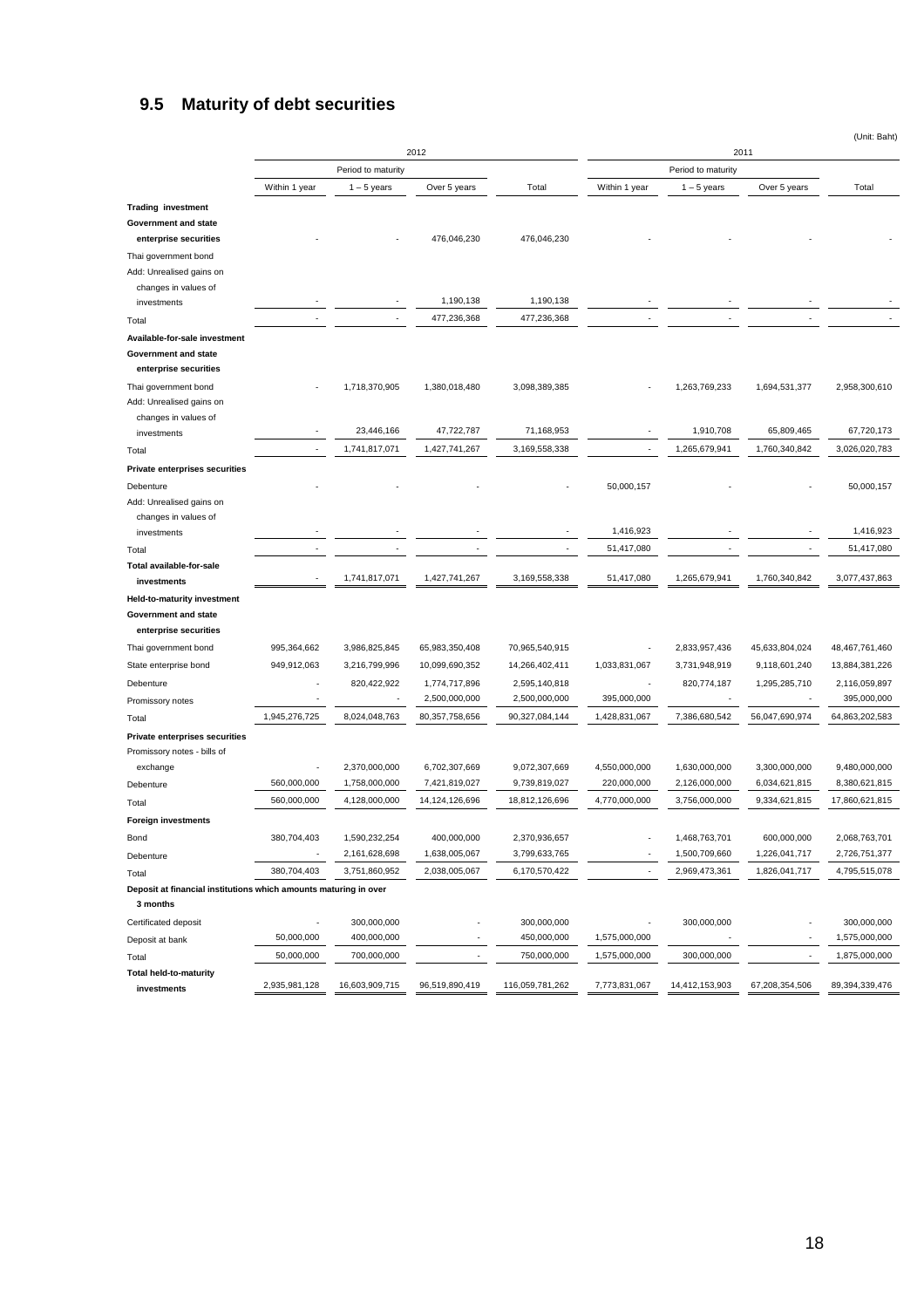As at 31 December 2012, the Company has pledged government and state enterprise bonds of Baht 20,836.47 million (2011: Baht 17,238.64 million) as life assurance policy reserve and assets pledged with the Registrar in accordance with the Life Insurance Act as mentioned in Notes 30 and 31.

- (a) As at 31 December 2012, the Company has investments of Baht 1,400 million (2011: Baht 1,800 million) in promissory notes and bills of exchange, which have been classified as held-to-maturity investments and are presented at amortised cost. Such notes were issued by local banks and branches of foreign commercial banks, have remaining lives of 7 - 9 years, and contain conditions related to early redemption rights or put options obliging the Company to purchase additional notes released by issuers.
- (b) As at 31 December 2012, the Company has investments of Baht 1,570 million (2011: Baht 1,330 million) in promissory notes and bills of exchange, which have been classified as held-to-maturity investments and are presented at amortised cost. Such notes were issued by branches of foreign commercial banks, have remaining lives of 4 years, and contain conditions whereby settlement of principal and interest is to be received on the maturity date per the agreement.
- (c) As at 31 December 2012, the Company has investments of Baht 3,600 million (2011: Baht 600 million) in promissory notes and bills of exchange, which have been classified as held-to-maturity investments and are presented at amortised cost. Such notes were issued by branches of foreign commercial banks, have remaining lives of 7 – 10 years, and contain conditions whereby settlement of principal and interest is to be received based on the rate of return of government bond (CMT Index).
- (d) As at 31 December 2012, the Company has investments of Baht 1,702.31 million (2011: Baht 900 million) in promissory notes and bills of exchange, which have been classified as held-to-maturity investments and are presented at amortised cost. Such notes were issued by branches of foreign commercial banks, have remaining lives of 7 - 15 years, and contain conditions whereby settlement of principal is based on the credit event.

The promissory notes and bills of exchange contain embedded derivatives that are not closely related to the host contract instruments, except for one structured note as described in (b).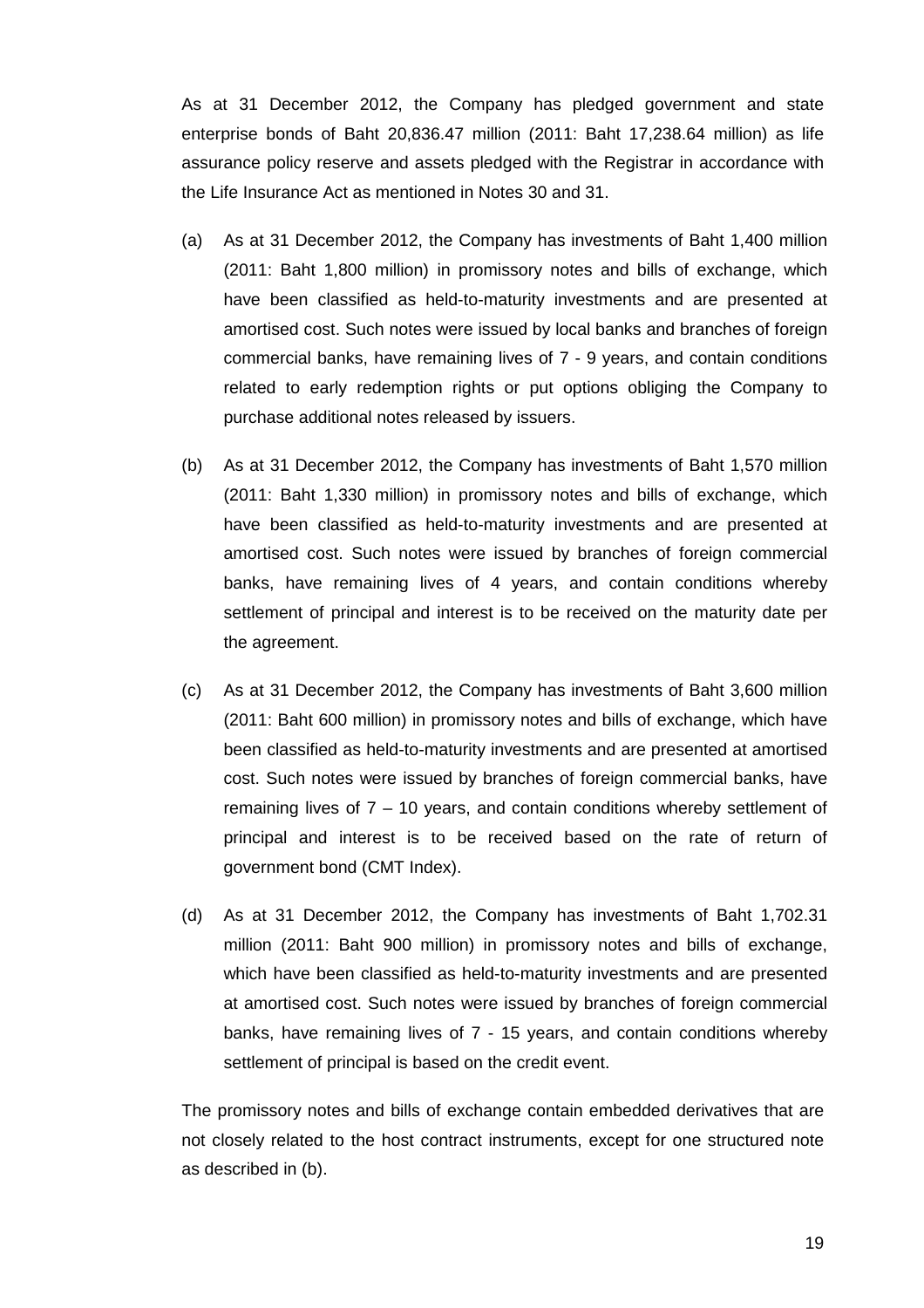The Company recorded gains (losses) from investments in securities for the years ended 31 December 2012 and 2011 by included the following.

|                                                         |             | (Unit: Baht)   |
|---------------------------------------------------------|-------------|----------------|
|                                                         | 2012        | 2011           |
| Unrealised gains (losses) from trading securities       | 1,190,138   | (13, 216, 817) |
| Gains from sales of trading securities                  | 124,550,181 | 56,940,570     |
| Gains from sales of available-for-sale securities       | 347,747,459 | 283,770,601    |
| Gains from sales of held-to-maturity securities         | 7,801,283   | 3,390,822      |
| Unrealised gains (losses) on foreign exchange contracts | 20,492,700  | (17,632,500)   |
| Reversal of impairment loss                             |             | 16,913         |
| Total                                                   | 501,781,761 | 313,269,589    |

### **10. Loans and accrued interest**

 As at 31 December 2012 and 2011, the balances of loans and accrued interest are aged by principal and accrued interest as follows:

|                                  |               |             |                          |                          | 2012                     |                          |               |                          |               |
|----------------------------------|---------------|-------------|--------------------------|--------------------------|--------------------------|--------------------------|---------------|--------------------------|---------------|
| Outstanding period               | Policy loans  |             | Mortgage loans           |                          | Other loans              |                          | Total         |                          |               |
|                                  |               | Accrued     |                          | Accrued                  |                          | Accrued                  |               | Accrued                  |               |
|                                  | Principal     | interest    | Principal                | interest                 | Principal                | interest                 | Principal     | interest                 | Total         |
| Current                          |               |             |                          |                          |                          |                          |               |                          |               |
| Overdue:                         | 2,379,924,493 | 177,370,233 | 250,004,809              | 27,795                   | 17,274,290               | $\overline{\phantom{a}}$ | 2,647,203,592 | 177,398,028              | 2,824,601,620 |
| Less than 6 months               |               |             |                          |                          |                          |                          |               |                          |               |
| 6 - 12 months                    |               |             | 639,699                  | 3,143                    | $\overline{\phantom{a}}$ |                          | 639,699       | 3,143                    | 642,842       |
| Over 12 months                   |               |             | $\overline{\phantom{a}}$ | $\overline{\phantom{a}}$ | 16,188                   |                          | 16,188        | $\overline{a}$           | 16,188        |
| Total                            |               |             | 1,222,637                | 79,478                   | 84,713                   | 1,583                    | 1,307,350     | 81,061                   | 1,388,411     |
| Less: Allowance for doubtful     | 2,379,924,493 | 177,370,233 | 251,867,145              | 110,416                  | 17,375,191               | 1,583                    | 2,649,166,829 | 177,482,232              | 2,826,649,061 |
| accounts                         |               |             | (66, 408)                | (79, 478)                |                          | $\overline{\phantom{a}}$ | (66, 408)     | (79, 478)                | (145, 886)    |
| Loans and accrued interest - net |               |             |                          |                          |                          |                          |               |                          |               |
|                                  | 2,379,924,493 | 177,370,233 | 251,800,737              | 30,938                   | 17,375,191               | 1,583                    | 2,649,100,421 | 177,402,754              | 2,826,503,175 |
|                                  |               |             |                          |                          |                          |                          |               |                          | (Unit: Baht)  |
|                                  |               |             |                          |                          | 2011                     |                          |               |                          |               |
| Outstanding period               | Policy loans  |             | Mortgage loans           |                          | Other loans              |                          |               | Total                    |               |
|                                  |               | Accrued     |                          | Accrued                  |                          | Accrued                  | Accrued       |                          |               |
|                                  | Principal     | interest    | Principal                | interest                 | Principal                | interest                 | Principal     | interest                 | Total         |
| Current                          | 1,939,305,479 | 136,778,194 | 155,587,371              | 38,546                   | 16,145,621               |                          | 2,111,038,471 | 136,816,740              | 2,247,855,211 |
| Overdue:                         |               |             |                          |                          |                          |                          |               |                          |               |
| Less than 6 months               |               |             | 724,652                  | 4.308                    | $\overline{\phantom{a}}$ |                          | 724,652       | 4,308                    | 728,960       |
| 6 - 12 months                    |               |             | $\overline{\phantom{a}}$ | $\overline{\phantom{a}}$ | 14,592                   | $\overline{\phantom{a}}$ | 14,592        | $\overline{\phantom{a}}$ | 14,592        |
| Over 12 months                   |               |             | 1,258,520                | 79,478                   | 112,625                  | 3,353                    | 1,371,145     | 82,831                   | 1,453,976     |
| Total                            | 1,939,305,479 | 136,778,194 | 157,570,543              | 122,332                  | 16,272,838               | 3,353                    | 2,113,148,860 | 136,903,879              | 2,250,052,739 |
| Less: Allowance for doubtful     |               |             |                          |                          |                          |                          |               |                          |               |
| accounts                         |               |             | (66, 408)                | (79, 478)                |                          |                          | (66, 408)     | (79, 478)                | (145, 886)    |
| Loans and accrued interest - net | 1,939,305,479 | 136,778,194 | 157,504,135              | 42,854                   | 16,272,838               | 3,353                    | 2,113,082,452 | 136,824,401              | 2,249,906,853 |

 Loans provided to employees are in accordance with employee's benefits plan under a credit line of Baht 100,000 or less for personal guarantee loans. In case of secured loans, the credit line is not to exceed 50 times the employee's salary. The interest rates for the loans charge at the rates of 6 percent and 5 percent per annum, respectively. As at 31 December 2012, loans to employees and agents totaled Baht 68.90 million (2011: Baht 67.06 million).

(Unit: Baht)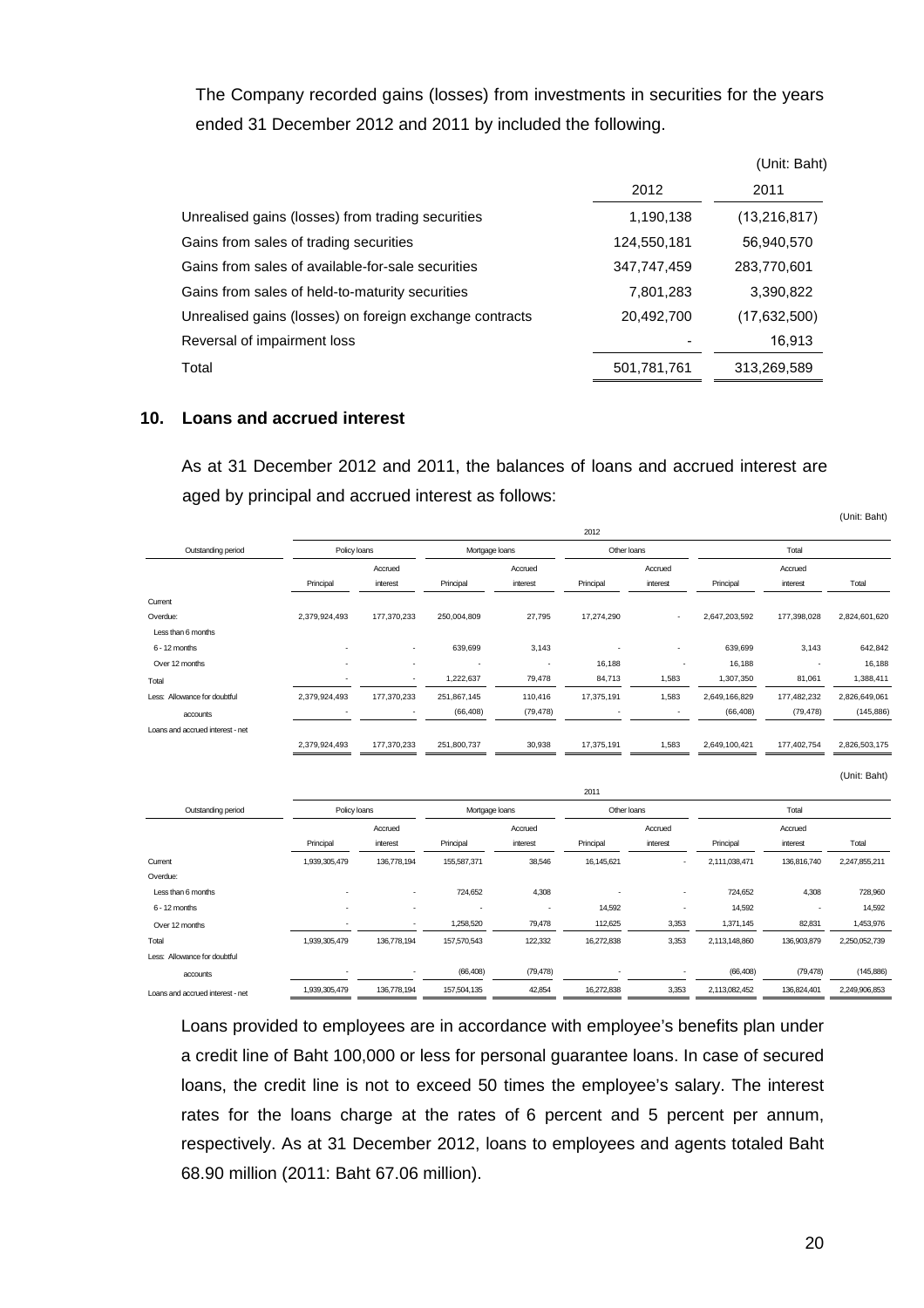# **11. Property, buildings and equipment**

|                           |                          |                  |                          |                   |                |            |               | (Unit: Baht)   |
|---------------------------|--------------------------|------------------|--------------------------|-------------------|----------------|------------|---------------|----------------|
|                           |                          | <b>Buildings</b> |                          | Office furniture, |                |            |               |                |
|                           |                          | and buildings    |                          | fixture and       |                | Properties | Construction  |                |
|                           | Land                     | improvements     | Condominium              | equipment         | Motor vehicles | foreclosed | In progress   | Total          |
| Cost:                     |                          |                  |                          |                   |                |            |               |                |
| 1 January 2011            | 72,476,800               | 322,211,933      | 36,632,960               | 393,035,120       | 21,957,565     | 6,685,000  | 825,000       | 853,824,378    |
| <b>Additions</b>          |                          | 3,757,381        | ٠                        | 37,976,026        | 1,248,757      |            | 1,359,000     | 44,341,164     |
| <b>Disposals</b>          |                          |                  |                          | (7,049,551)       |                |            |               | (7,049,551)    |
| Transfer in (out)         |                          | 829,000          |                          | 1,355,000         |                |            | (2, 184, 000) |                |
| 31 December 2011          | 72,476,800               | 326,798,314      | 36,632,960               | 425,316,595       | 23,206,322     | 6,685,000  |               | 891,115,991    |
| Additions                 |                          |                  |                          |                   |                |            |               |                |
|                           | 24,764,090               | 3,067,796        | $\ddot{\phantom{1}}$     | 36,288,991        | 1,626,580      |            | 6,440,000     | 72,187,457     |
| Disposals                 |                          |                  | $\overline{\phantom{a}}$ | (11,619,125)      | (4, 123, 000)  |            |               | (15, 742, 125) |
| 31 December 2012          | 97,240,890               | 329,866,110      | 36,632,960               | 449,986,461       | 20,709,902     | 6,685,000  | 6,440,000     | 947,561,323    |
| Accumulated depreciation: |                          |                  |                          |                   |                |            |               |                |
| 1 January 2011            | $\overline{\phantom{a}}$ | 207,662,022      | 13,127,647               | 279,097,940       | 13,429,024     | 1,459,973  |               | 514,776,606    |
| Depreciation on disposals |                          |                  |                          | (6,855,662)       |                |            |               | (6,855,662)    |
| Depreciation for the year |                          | 21,982,362       | 1,831,648                | 49,324,969        | 3,515,797      | 125,000    |               | 76,779,776     |
| 31 December 2011          |                          | 229,644,384      | 14,959,295               | 321,567,247       | 16,944,821     | 1,584,973  |               | 584,700,720    |
| Depreciation on disposals |                          |                  |                          | (11, 287, 020)    | (4, 122, 980)  |            |               | (15, 410, 000) |
| Depreciation for the year |                          |                  |                          |                   |                |            |               |                |
|                           |                          | 17,099,902       | 1,831,648                | 50,828,346        | 3,465,777      | 90,000     |               | 73,315,673     |
| 31 December 2012          |                          |                  |                          |                   |                |            |               |                |
|                           | $\overline{\phantom{a}}$ | 246,744,286      | 16,790,943               | 361,108,573       | 16,287,618     | 1,674,973  |               | 642,606,393    |
| Net book value:           |                          |                  |                          |                   |                |            |               |                |
| 31 December 2011          | 72,476,800               | 97,153,930       | 21,673,665               | 103,749,348       | 6,261,501      | 5,100,027  |               | 306,415,271    |
| 31 December 2012          |                          |                  |                          |                   |                |            |               |                |
|                           | 97,240,890               | 83,121,824       | 19,842,017               | 88,877,888        | 4,422,284      | 5,010,027  | 6,440,000     | 304,954,930    |
| Depreciation for the year |                          |                  |                          |                   |                |            |               |                |
| 2011                      |                          |                  |                          |                   |                |            |               | 76,779,776     |
| 2012                      |                          |                  |                          |                   |                |            |               | 73,315,673     |

 As at 31 December 2012, certain of the buildings and equipment items of the Company have been fully depreciated but are still in use. The cost before deducting accumulated depreciation of those assets amounted to Baht 343.25 million (2011: Baht 313.26 million).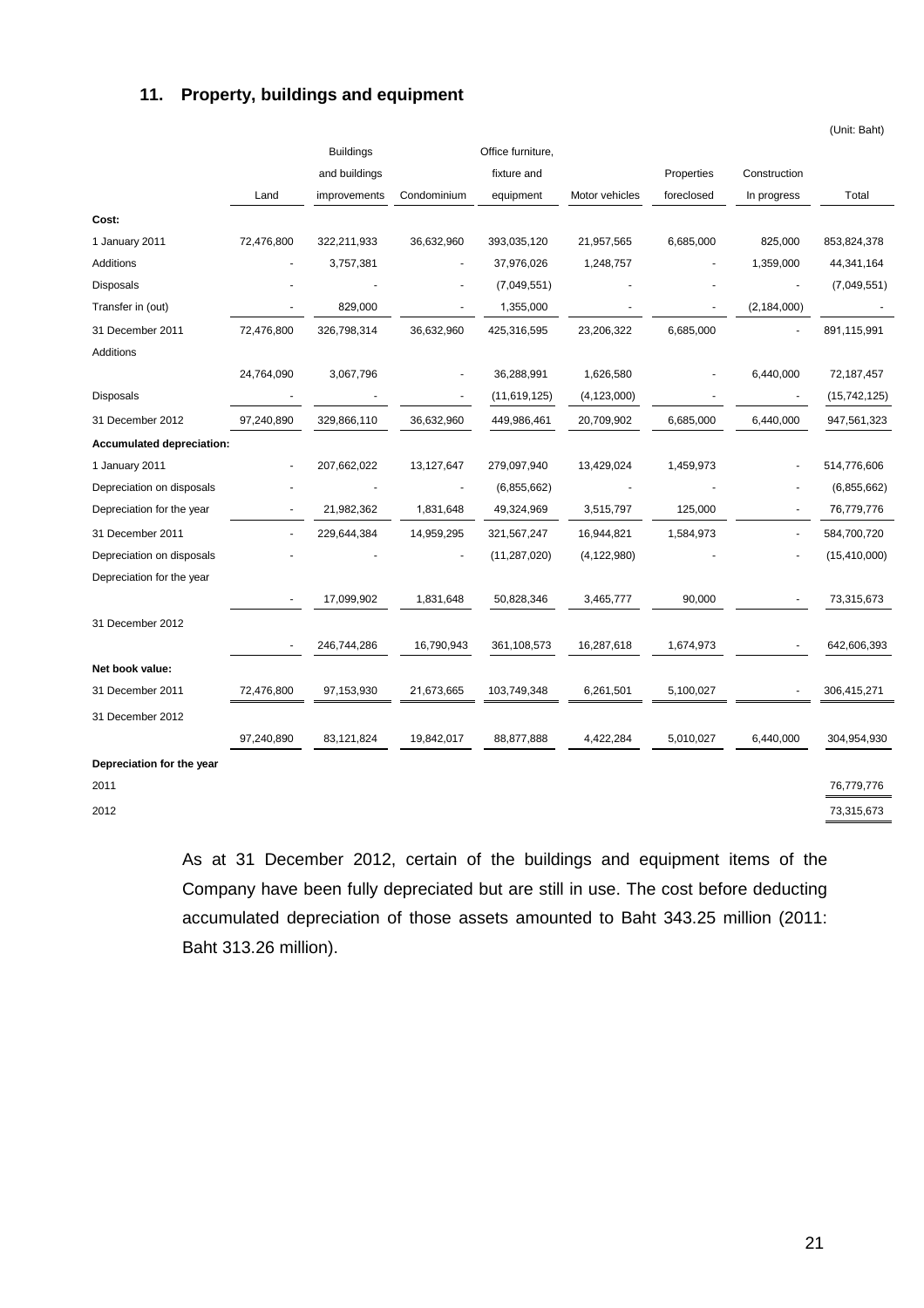# **12. Intangible assets**

(Unit: Baht)

|                                   |            | System      |            |
|-----------------------------------|------------|-------------|------------|
|                                   |            | development |            |
|                                   | Software   | in progress | Total      |
| Cost:                             |            |             |            |
| 1 January 2011                    | 48,876,665 | 160,500     | 49,037,165 |
| Increase                          | 11,949,609 |             | 11,949,609 |
| Adjust                            | (232, 477) |             | (232, 477) |
| 31 December 2011                  | 60,593,797 | 160,500     | 60,754,297 |
| Increase                          | 5,753,500  |             | 5,753,500  |
| 31 December 2012                  | 66,347,297 | 160,500     | 66,507,797 |
| <b>Accumulated amortisation:</b>  |            |             |            |
| 1 January 2011                    | 30,088,134 |             | 30,088,134 |
| Amortisation charged for the year | 9,275,348  |             | 9,275,348  |
| 31 December 2011                  | 39,363,482 |             | 39,363,482 |
| Amortisation charged for the year | 9,942,283  |             | 9,942,283  |
| 31 December 2012                  | 49,305,765 |             | 49,305,765 |
| Net book value                    |            |             |            |
| 31 December 2011                  | 21,230,315 | 160,500     | 21,390,815 |
| 31 December 2012                  | 17,041,532 | 160,500     | 17,202,032 |
| Amortisation for the year         |            |             |            |
| 2011                              |            |             | 9,275,348  |
| 2012                              |            |             | 9,942,283  |
|                                   |            |             |            |

## **13. Other assets**

(Unit: Baht)

|                                      | 2012        | 2011        |
|--------------------------------------|-------------|-------------|
| Prepaid rental expenses              | 93,410,039  | 105,235,731 |
| Receivable from sales of investments | 193,287,500 | 5,651,811   |
| Prepaid expenses                     | 24,459,693  | 32,565,528  |
| Deposits                             | 19,160,406  | 24,770,787  |
| <b>Others</b>                        | 17,661,265  | 11,384,269  |
| Total                                | 347,978,903 | 179,608,126 |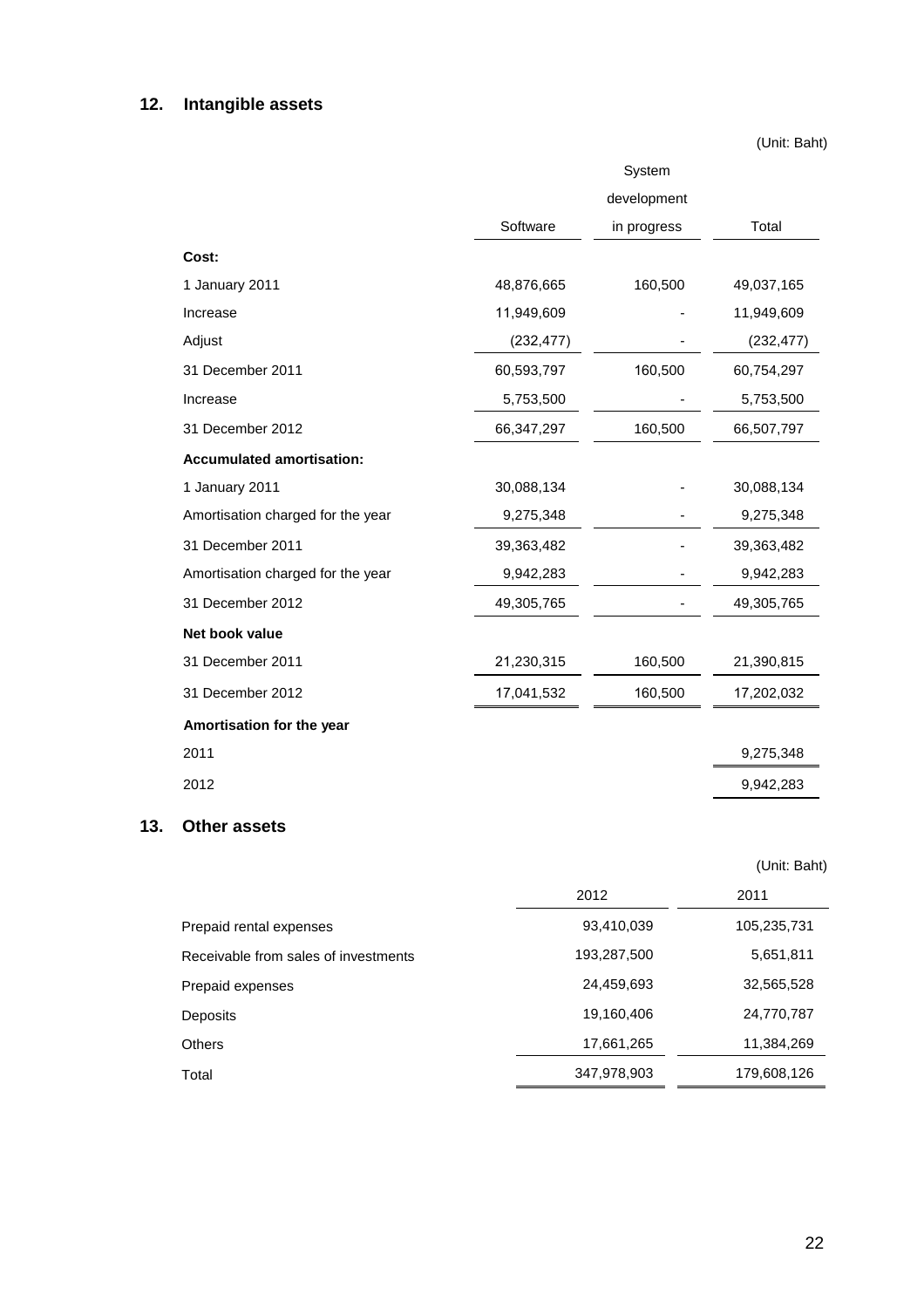## **14**. **Due to reinsurers**

(Unit: Baht)

|                         | 2012        | 2011        |
|-------------------------|-------------|-------------|
| Outward premium payable | 400,098,875 | 266,778,378 |
| Total due to reinsurers | 400,098,875 | 266,778,378 |

# **15. Life policy reserve**

|                                                 |                 | (Unit: Baht)    |
|-------------------------------------------------|-----------------|-----------------|
|                                                 | 2012            | 2011            |
| Beginning balance                               | 88,386,403,850  | 68,189,797,590  |
| Life policy reserve for premium received during |                 |                 |
| the year and reserve for enforced policy        |                 |                 |
| benefit and other claims                        | 28,891,861,757  | 25,096,628,836  |
| Benefit paid for death, maturity, surrender and |                 |                 |
| other claims                                    | (6,019,059,207) | (4,900,022,576) |
| Ending balance                                  | 111,259,206,400 | 88,386,403,850  |

# **16. Unpaid policy benefits**

|                  |            | (Unit: Baht) |
|------------------|------------|--------------|
|                  | 2012       | 2011         |
| Death benefit    | 87,751,151 | 81,726,023   |
| Maturity payment | 709,445    | 862,107      |
| Total            | 88,460,596 | 82,588,130   |

# **17. Loss reserves and outstanding claims**

|                                            |                 | (Unit: Baht)    |
|--------------------------------------------|-----------------|-----------------|
|                                            | 2012            | 2011            |
| Beginning balance                          | 333,830,276     | 320,619,427     |
| Claims and losses adjustment expenses for  |                 |                 |
| the year                                   | 2,033,661,404   | 1,799,686,133   |
| Claims and losses adjustment expenses paid |                 |                 |
| during the year                            | (2,026,582,100) | (1,786,475,284) |
| Ending balance                             | 340,909,580     | 333,830,276     |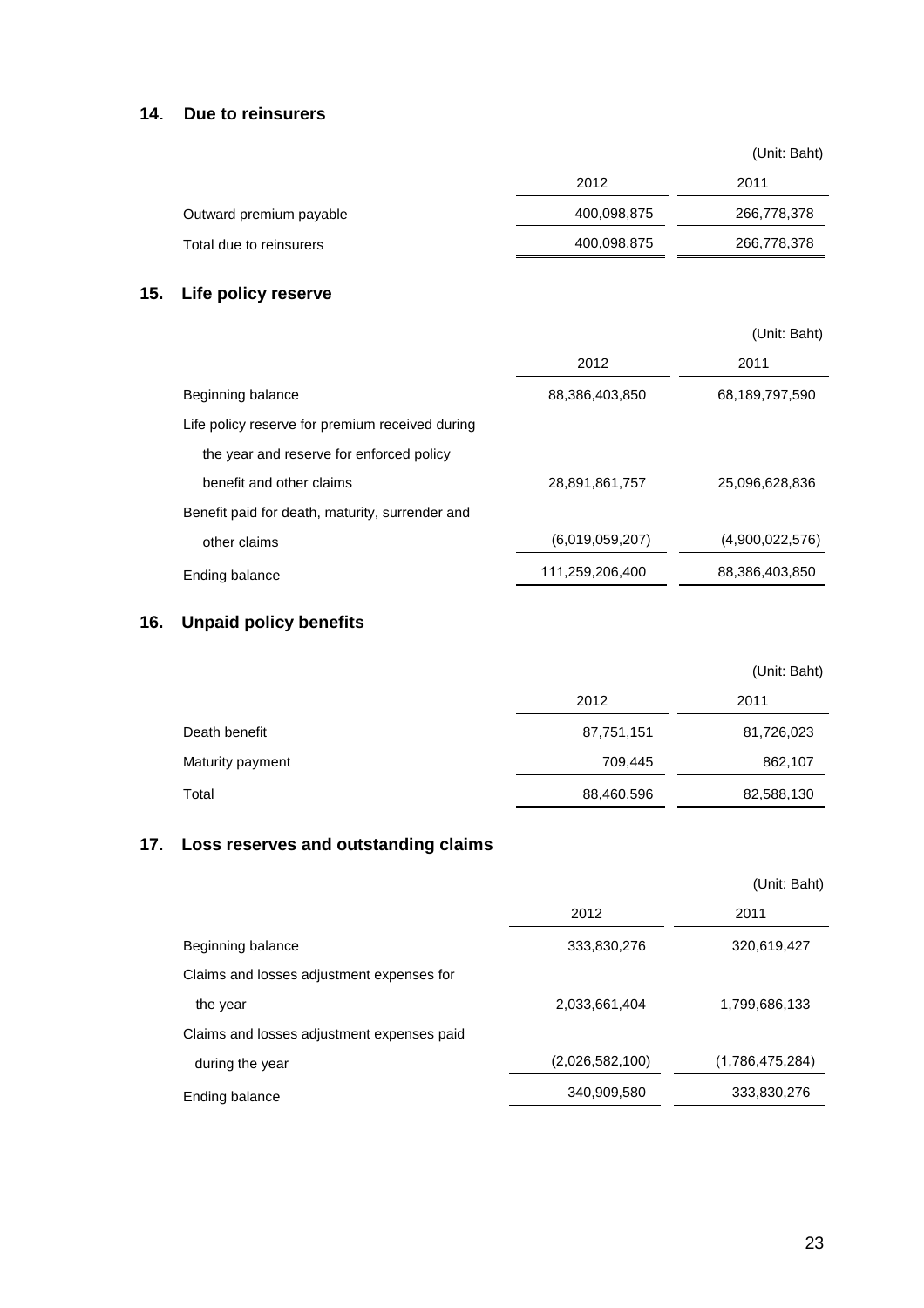## **18. Premium reserve**

#### **18.1 Unearned premium reserve**

|                                     |                 | (Unit: Baht)    |
|-------------------------------------|-----------------|-----------------|
|                                     | 2012            | 2011            |
| Beginning balance                   | 1,085,196,967   | 1,013,363,551   |
| Premium written for the year        | 2,695,302,374   | 2,712,992,417   |
| Premium earned for the current year | (2,702,378,392) | (2,641,159,001) |
| Ending balance                      | 1,078,120,949   | 1,085,196,967   |

## **18.2 Unexpired risk reserve**

|                          |              | (Unit: Baht) |
|--------------------------|--------------|--------------|
|                          | 2012         | 2011         |
| Beginning balance        | 759,637,877  | 780,289,934  |
| Decrease during the year | (15,734,422) | (20,652,057) |
| Ending balance           | 743,903,455  | 759,637,877  |

### **19. Employee benefit obligations**

|                              |             | (Unit: Baht) |
|------------------------------|-------------|--------------|
|                              | 2012        | 2011         |
| Short-term employee benefit  | 111,701,364 | 112,672,558  |
| Long-term employee benefit   | 155,257,296 | 121,121,145  |
| Employee benefit obligations | 266,958,660 | 233,793,703  |

 Provision from long-term employee benefits as at 31 December 2012 and 2011 which are compensations on employee retirement and other long-term employee benefit, were as follows:

|                                                 |               | (Unit: Baht)  |
|-------------------------------------------------|---------------|---------------|
|                                                 | 2012          | 2011          |
| Defined benefit obligation at beginning of year | 121, 121, 145 | 108,188,146   |
| Current service cost                            | 13,448,999    | 8,354,432     |
| Interest cost                                   | 5,645,145     | 5,408,816     |
| Benefit paid during the year                    | (5,925,800)   | (7,084,640)   |
| Actuarial losses                                | 20,967,807    | 6,254,391     |
| Defined benefit obligation at end of year       | 155,257,296   | 121, 121, 145 |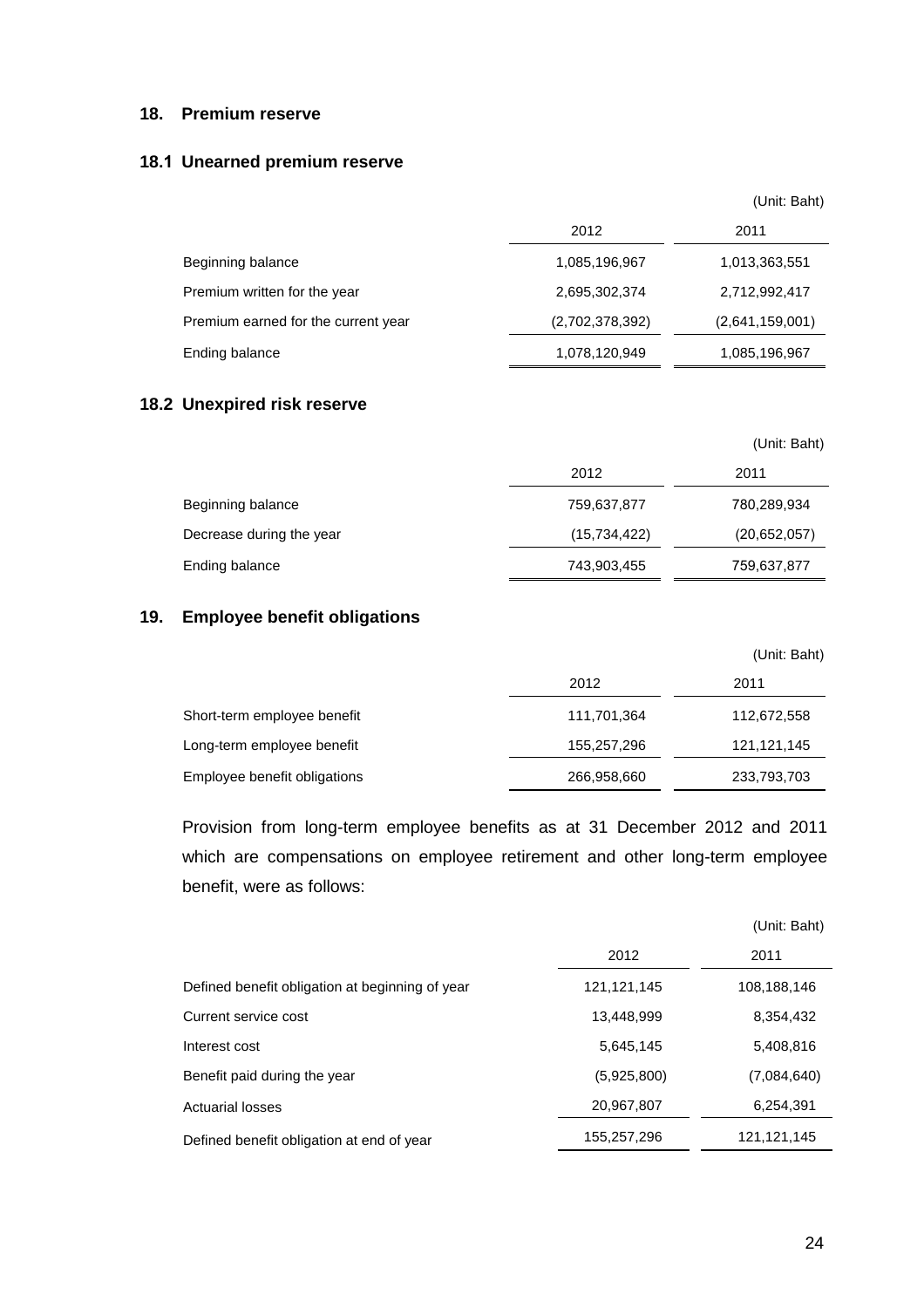Long-term employee benefit expenses included in the profit or loss for the year ended 31 December 2012 and 2011 were as follows:

|                                             |            | (Unit: Baht) |
|---------------------------------------------|------------|--------------|
|                                             | 2012       | 2011         |
| Current service cost                        | 13,448,999 | 8,354,432    |
| Interest cost                               | 5,645,145  | 5,408,816    |
| Actuarial losses recognised during the year | 20,967,807 | 6,254,391    |
| Total expense recognised in profit or loss  | 40,061,951 | 20,017,639   |

Principal assumptions at the valuation date were as follows:

|                                                    | 2012            | 2011          |  |
|----------------------------------------------------|-----------------|---------------|--|
|                                                    | (% per annum)   | (% per annum) |  |
| Discount rate                                      | 4.25%           | 5%            |  |
| Future salary increasing rate                      | 5.75%           | 5.75%         |  |
| Staff turnover rate (depending on age of employee) | Monthly 1% - 5% | $1\% - 9\%$   |  |
|                                                    | Daily 3% - 9%   |               |  |

 Amounts of defined benefit obligation for the current and previous two years are as follows:

|           |                 | (Unit: Thousand Baht)  |
|-----------|-----------------|------------------------|
|           |                 | Experience             |
|           | Defined benefit | adjustments arising on |
|           | obligation      | the plan liabilities   |
| Year 2012 | 155,257         |                        |
| Year 2011 | 121,121         | -                      |
| Year 2010 | 108,188         |                        |

## **20. Other liabilities**

|                                                   |               | (Unit: Baht)  |
|---------------------------------------------------|---------------|---------------|
|                                                   | 2012          | 2011          |
| Accrued commission expenses                       | 474,991,671   | 420,500,352   |
| Accrued expenses                                  | 279,245,304   | 138,228,344   |
| Withholding tax payable                           | 57,780,393    | 21,413,594    |
| Premium received for policies not yet approved    | 102,988,520   | 72,012,505    |
| Amounts received awaiting transfer                | 127,189,555   | 95,778,232    |
| Unpaid benefits to life policies exempted premium | 95,833,722    | 95,767,729    |
| Forward contracts payables                        | 54,357,000    | 56,231,300    |
| Payable from purchases of investments             | 243,882,562   | 72,303,102    |
| <b>Others</b>                                     | 82,873,187    | 76,626,246    |
| Total                                             | 1,519,141,914 | 1,048,861,404 |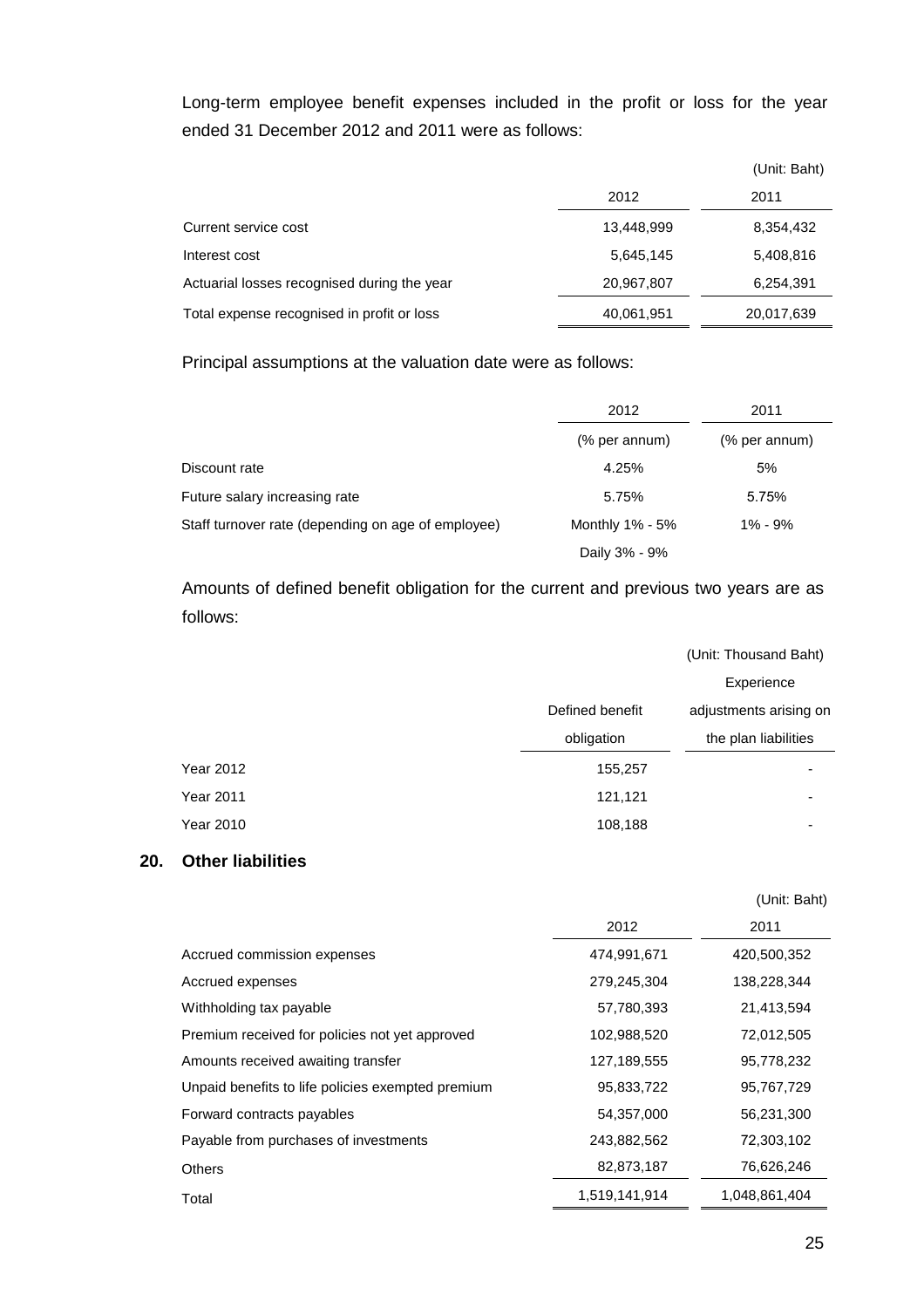#### **21. Warrants**

On 23 November 2007, Extraordinary General Meeting No. 2 of the Company's shareholders passed a resolution approving the issuance of 20 million registered and non-transferrable units of Warrant No.1 to subscribe to the Company's ordinary shares, to be allotted to employees. The Company allocated 12.85 million warrants to employees leaving 7.15 million units unallocated. On 26 April 2011, the Annual General Meeting of shareholders of the Company passed a resolution approving the cancelation of these 7.15 million unallocated warrants and the issuance of 7.15 million registered and non-transferrable units of Warrant No.2 to employees and/or management. The stipulated grant date for Warrant No.2 is 1 April 2012.

The allocations of warrants to employees can be summarised as follows:

|                                                  | Number of warrants |               |            |  |
|--------------------------------------------------|--------------------|---------------|------------|--|
| Approved by                                      | Warrants No.1      | Warrants No.2 | Total      |  |
| The Executive Board of Directors of the Company, |                    |               |            |  |
| on 29 May 2008                                   | 11,500,000         |               | 11,500,000 |  |
| The Executive Board of Directors of the Company, |                    |               |            |  |
| on 11 August 2009                                | 1,350,000          |               | 1,350,000  |  |
| The Executive Board of Directors of the Company, |                    |               |            |  |
| on 22 February 2012                              |                    | 7,150,000     | 7,150,000  |  |
| Total                                            | 12,850,000         | 7,150,000     | 20,000,000 |  |

 These warrants expire 5 years from the issue date or on the termination date of employment, if earlier. The exercise ratio is 1 warrant to 1 new ordinary share and their exercise price is equal to the public offering price of Baht 13.50 per share for Warrant No.1 and Baht 35 per share for Warrant No.2. The first rights can be exercised 3 years from the grant date.

 The issue of Warrants No.2 was approved by the Annual General Meeting of shareholders after 1 January 2011, which is when Thai Financial Reporting Standard No. 2 "Share-Based Payment" (TFRS 2) became effective. The Company therefore calculated the average fair value of the options at the grant date as Baht 20.45 per share and recorded share-based payment transactions as expenses, in compliance with this standard.

(Units)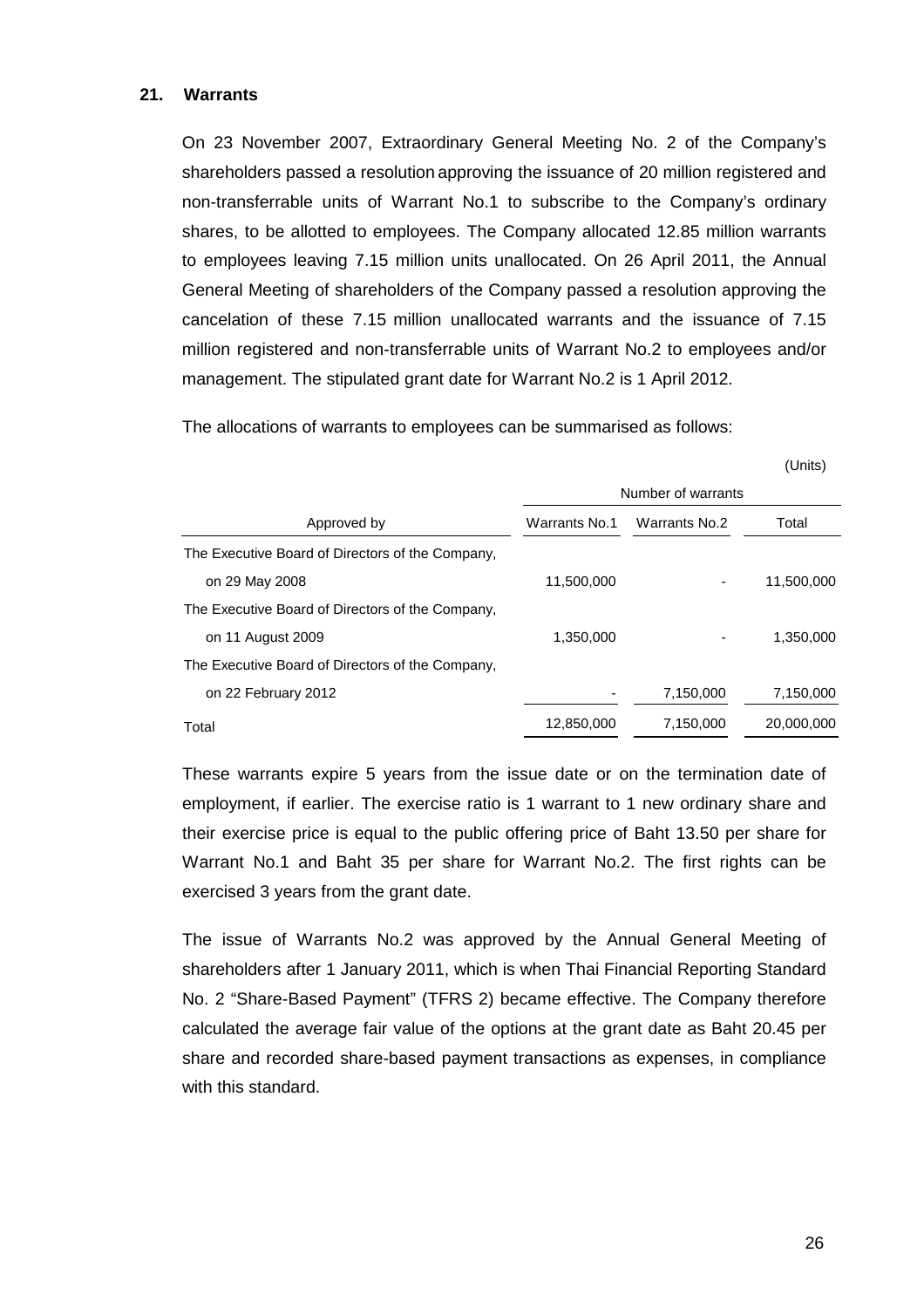The following tables list the inputs to the models:

| Dividend yield                   | $-1.5\%$                             |
|----------------------------------|--------------------------------------|
| <b>Expected stock volatility</b> | $-39.9%$                             |
| Risk-free interest rate          | $-3.51\% -3.64\%$                    |
| Expected life of share options   | - Less than 5 years from the date of |
|                                  | issuance or upon termination of an   |
|                                  | employee                             |
| Model used                       | - Black Schole - continuous model    |

 The expected volatility of the share options is based on historical data of the Company's stock price.

Expenses recognised for employee services that the Company received for the year 2012 totalled Baht 28.32 million.

As at 31 December 2012, the Company's capital reserve for share-based payment was Baht 28.32 million.

Movements of warrants during the year are summarised below.

|                                    |               |                          | (Units)     |
|------------------------------------|---------------|--------------------------|-------------|
|                                    | Warrants No.1 | Warrants No.2            | Total       |
| Brought forward/Number unexercised | 12,850,000    | 7,150,000                | 20,000,000  |
| Warrants of holders who resigned   |               |                          |             |
| during the year                    | (100,000)     |                          | (100,000)   |
| Exercised during the year          | (7, 399, 800) | $\overline{\phantom{0}}$ | (7,399,800) |
| Number of unexercised warrants     | 5,350,200     | 7,150,000                | 12,500,200  |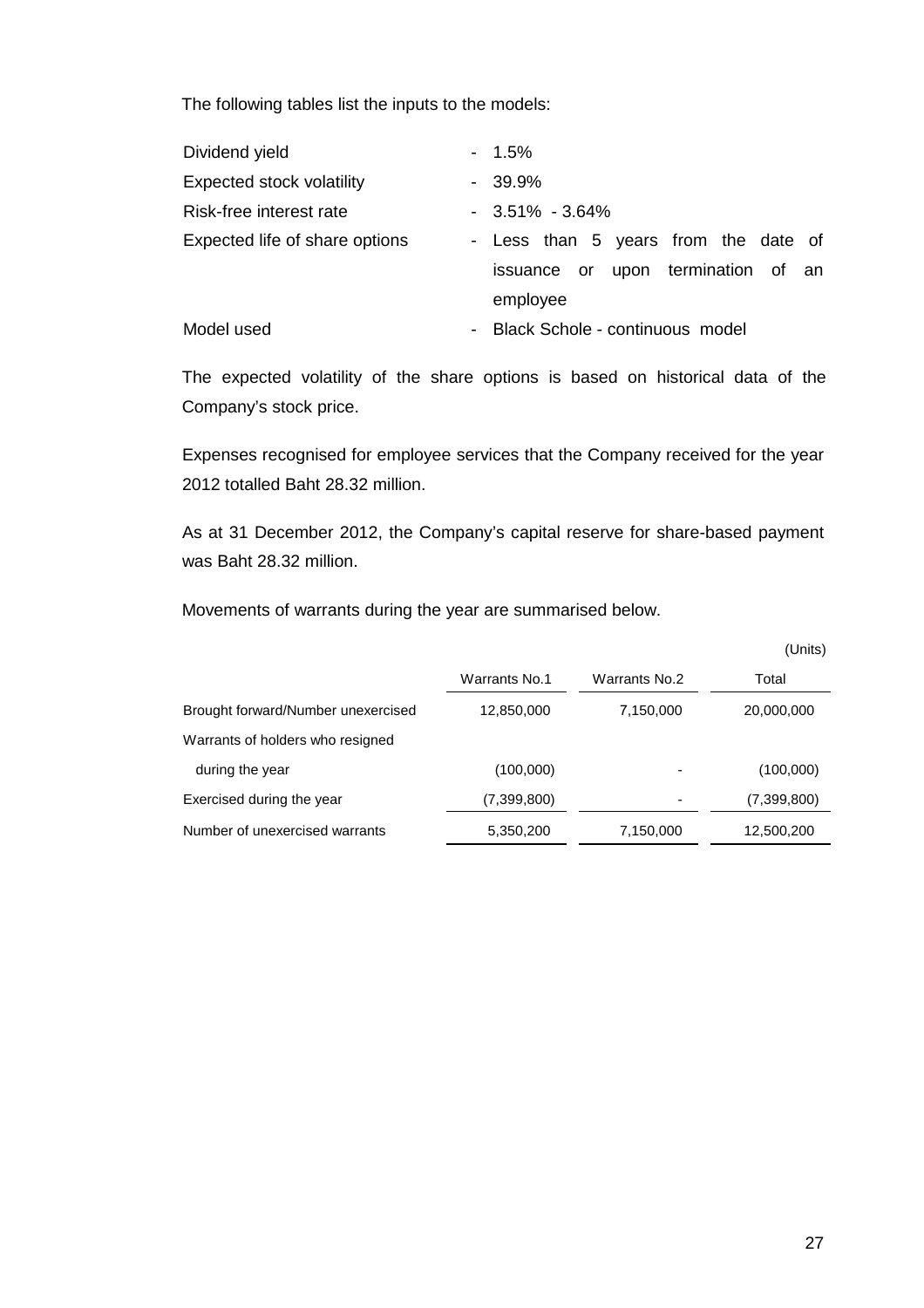During the year, the holders of ordinary share warrants offered to the directors and employees (Warrants No.1) exercised 7,399,800 warrants at an exercise price of Baht 13.50 each. The offers are summarized below.

|                     |           |                |                |               | (Unit: Baht) |                      |                    |
|---------------------|-----------|----------------|----------------|---------------|--------------|----------------------|--------------------|
|                     |           |                |                |               |              |                      | Date the stock     |
|                     |           |                |                |               | Subscription |                      | Exchange of        |
|                     |           |                |                |               | received in  | Date of registering  | Thailand approved  |
|                     |           |                |                |               | advance for  | share capital        | the additional     |
|                     |           | Exercise price | Issued and     |               | exercise of  | increase with the    | ordinary shares as |
|                     | Warrants  | per share      | paid up Shares | Share Premium | warrants     | Ministry of Commerce | listed securities  |
| The first exercise  | 4,771,855 | 13.50          | 4,771,855      | 59,648,188    |              | 16 October 2012      | 19 October 2012    |
| The second exercise | 2,627,945 | 13.50          |                |               | 35,477,257   | 14 January 2013      | 18 January 2013    |
| Total               | 7,399,800 |                | 4,771,855      | 59,648,188    | 35,477,257   |                      |                    |

## **22. Dividend paid**

Dividend declared during the years 2012 and 2011 consist of the following:

|                                         |                               |                | Dividend per |
|-----------------------------------------|-------------------------------|----------------|--------------|
|                                         | Approved by                   | Total dividend | share        |
|                                         |                               | (Million Baht) | (Baht)       |
| Final dividend for 2011<br>a)           | Annual General Meeting of the | 408.0          | 0.34         |
|                                         | Shareholders on 27 April 2012 |                |              |
|                                         | and the OIC on 23 April 2012  |                |              |
| Interim dividend from operations<br>b). | Meeting of Board of Directors | 432.0          | 0.36         |
| for six-month period ended              | on 8 August 2012 and the OIC  |                |              |
| 30 June 2012                            | on 14 September 2012          |                |              |
| Total dividend for the year 2012        |                               | 840.0          | 0.70         |
| a) Final dividend for 2010              | Annual General Meeting of the | 480.0          | 0.40         |
|                                         | Shareholders on 26 April 2011 |                |              |
|                                         | and the OIC on 20 April 2011  |                |              |
| b) Interim dividend from operations     | Meeting of Board of Directors | 456.0          | 0.38         |
| for six-month period ended              | on 10 August 2011 and the     |                |              |
| 30 June 2011                            | OIC on 6 September 2011       |                |              |
| Total dividend for the year 2011        |                               | 936.0          | 0.78         |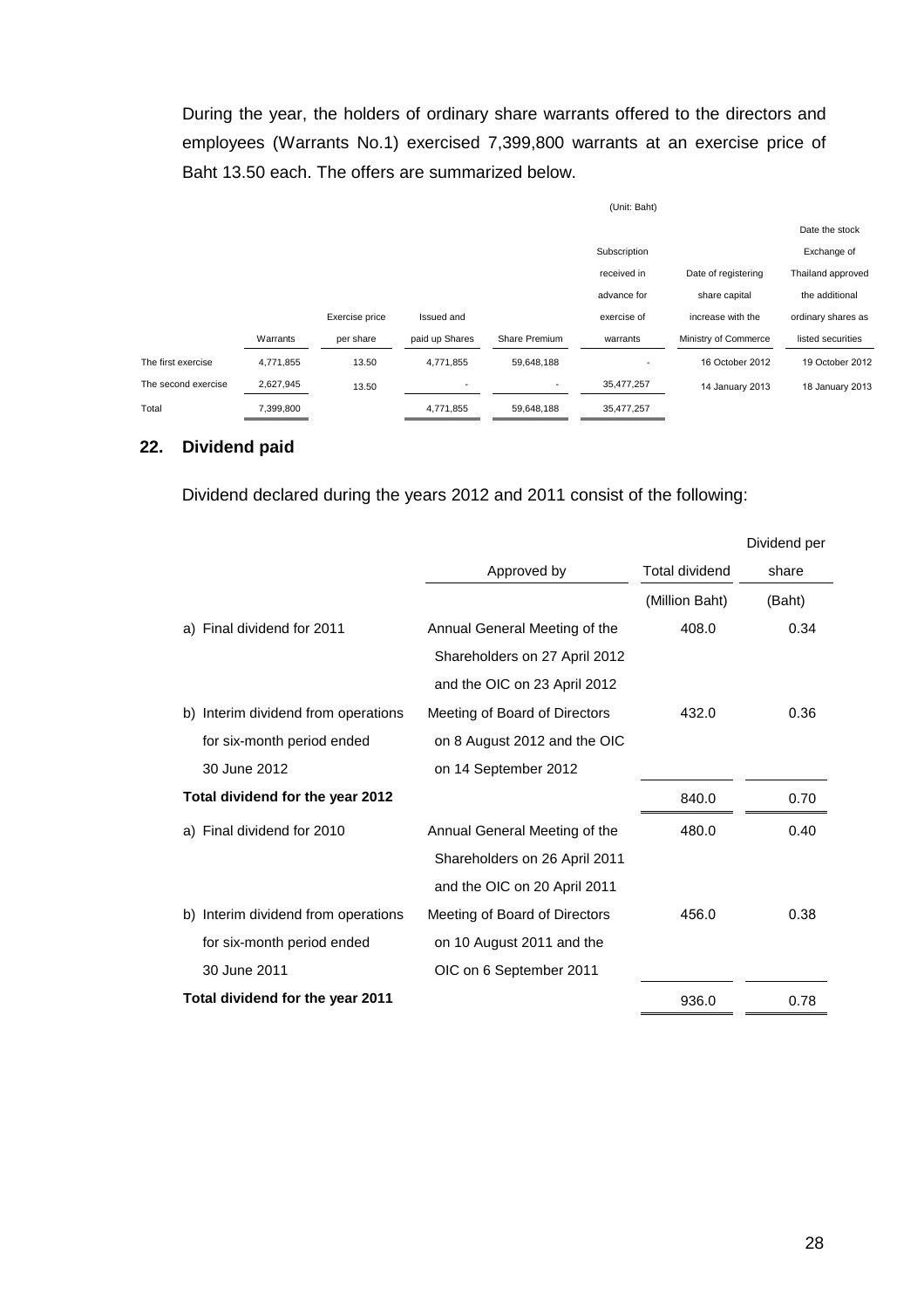### **23. Statutory reserve**

 Pursuant to Section 116 of the Public Limited Companies Act B.E. 2535, the Company is required to set aside to a statutory reserve at least 5 percent of its net profit after deducting accumulated deficit brought forward (if any), until the reserve reaches 10 percent of the registered capital. The statutory reserve is not available for dividend distribution.

#### **24. Underwriting information reported by insurance categories**

Underwriting information classified by insurance categories for the year ended 31 December 2012 is as follows:

|                                               | Traditional<br>products - | Life annuity<br>products - |            |                 |
|-----------------------------------------------|---------------------------|----------------------------|------------|-----------------|
|                                               | no participating          | no participating           | Personal   |                 |
|                                               | dividend                  | dividend                   | accident   | Total           |
| <b>Underwriting income</b>                    |                           |                            |            |                 |
| Premium written                               | 34,475,471,069            | 120,734,107                | 43,999,672 | 34,640,204,848  |
| Add (less): Premium ceded                     | (519,688,742)             |                            | 37,021     | (519, 651, 721) |
| Net premium written                           | 33,955,782,327            | 120,734,107                | 44,036,693 | 34,120,553,127  |
| Add: Unearned premium reserve                 | 6,090,089                 |                            | 985,929    | 7,076,018       |
| <b>Total underwriting income</b>              | 33,961,872,416            | 120,734,107                | 45,022,622 | 34,127,629,145  |
| <b>Underwriting expenses</b>                  |                           |                            |            |                 |
| Life policy reserve increase from prior year  | 22,769,710,081            | 103,092,469                |            | 22,872,802,550  |
| Benefit payments to life policies and benefit |                           |                            |            |                 |
| adjustment expenses                           | 6,540,716,322             | 1,981,266                  |            | 6,542,697,588   |
| Losses and losses adjustment expenses         | 1,422,536,306             | 103,374                    | 6,055,031  | 1,428,694,711   |
| Commissions and brokerage expenses            | 2,741,087,402             | 16,114,431                 | 941,720    | 2,758,143,553   |
| Sales promotion expenses                      | 332,217,487               | 1,181,030                  | 440,415    | 333,838,932     |
| Other underwriting expenses                   | 30,076,955                | 106,923                    | 39,872     | 30,223,750      |
| <b>Total underwriting expenses</b>            | 33,836,344,553            | 122,579,493                | 7,477,038  | 33,966,401,084  |

(Unit: Baht)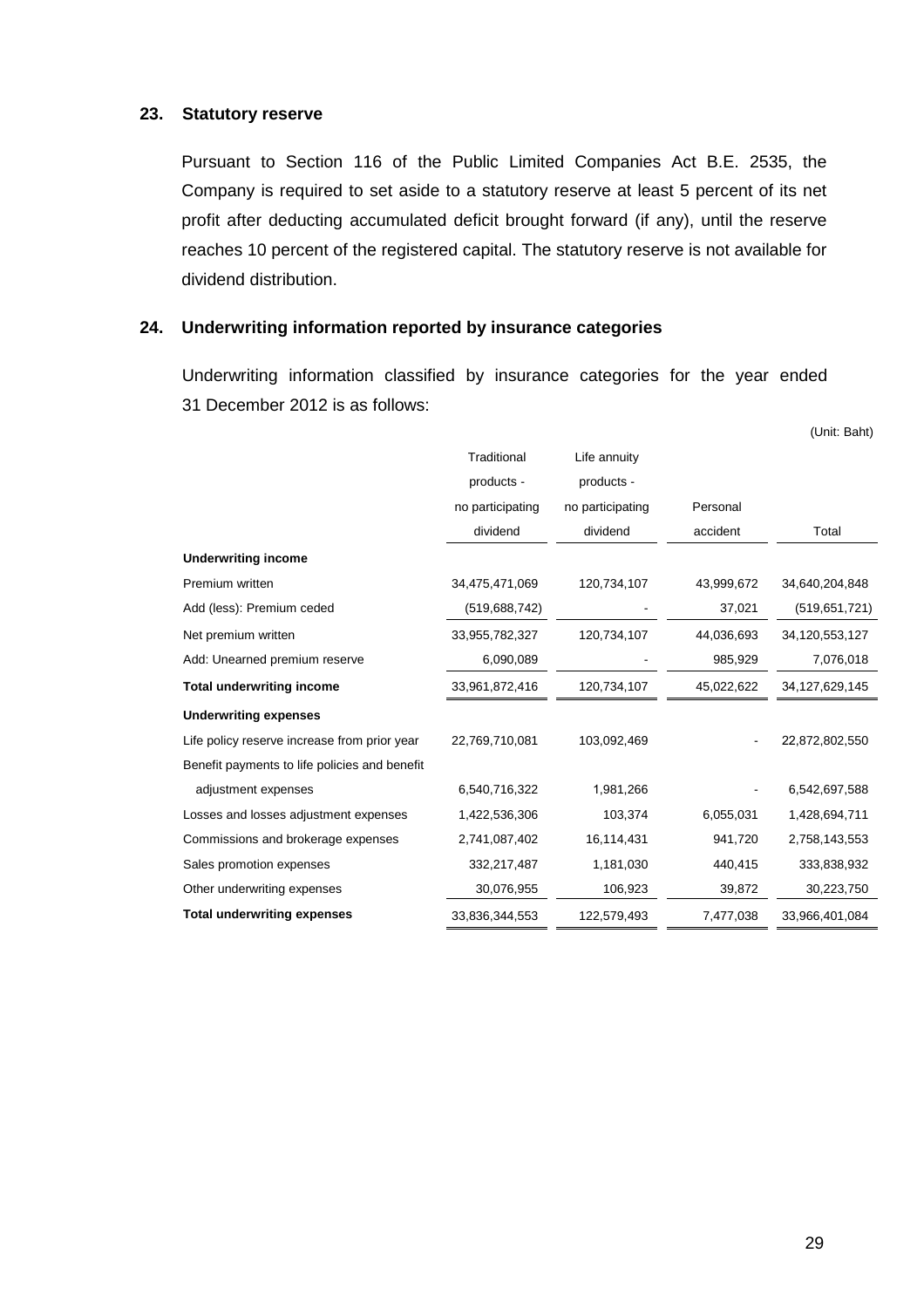Underwriting information classified by insurance categories for the year ended 31 December 2011 is as follows:

|                                               |                  |                  |             | (Unit: Baht)    |
|-----------------------------------------------|------------------|------------------|-------------|-----------------|
|                                               | Traditional      | Life annuity     |             |                 |
|                                               | products -       | products -       |             |                 |
|                                               | no participating | no participating | Personal    |                 |
|                                               | dividend         | dividend         | accident    | Total           |
| <b>Underwriting income</b>                    |                  |                  |             |                 |
| Premium written                               | 31,435,113,112   | 74,591,186       | 46,464,496  | 31,556,168,794  |
| Less: Premium ceded                           | (414,142,541)    |                  | (3,489,838) | (417, 632, 379) |
| Net premium written                           | 31,020,970,571   | 74,591,186       | 42,974,658  | 31,138,536,415  |
| Add (less): Unearned premium reserve          | (73, 583, 867)   |                  | 1,750,451   | (71, 833, 416)  |
| <b>Total underwriting income</b>              | 30,947,386,704   | 74,591,186       | 44,725,109  | 31,066,702,999  |
| <b>Underwriting expenses</b>                  |                  |                  |             |                 |
| Life policy reserve increase from prior year  | 20,130,805,798   | 65,800,462       |             | 20,196,606,260  |
| Benefit payments to life policies and benefit |                  |                  |             |                 |
| adjustment expenses                           | 5,380,207,311    |                  |             | 5,380,207,311   |
| Losses and losses adjustment expenses         | 1,552,372,823    | 49,918           | 6,682,173   | 1,559,104,914   |
| Commissions and brokerage expenses            | 2,421,216,018    | 17,261,623       | 714,958     | 2,439,192,599   |
| Sales promotion expenses                      | 327,511,002      | 789,386          | 473,318     | 328,773,706     |
| Other underwriting expenses                   | 20,704,321       | 49,903           | 29,922      | 20,784,146      |
| <b>Total underwriting expenses</b>            | 29,832,817,273   | 83,951,292       | 7,900,371   | 29,924,668,936  |

# **25. Operating expenses**

|                                               |               | (Unit: Baht)  |
|-----------------------------------------------|---------------|---------------|
|                                               | 2012          | 2011          |
| Personal expenses which are not expenses for  |               |               |
| underwriting and claims                       | 717,002,425   | 628,520,842   |
| Premises and equipment expenses which are not |               |               |
| expenses for underwriting                     | 152.432.153   | 149,873,926   |
| Taxes and duties                              | 141,673,476   | 130,892,838   |
| Other operating expenses                      | 468,033,828   | 340,812,226   |
| Total operating expenses                      | 1,479,141,882 | 1,250,099,832 |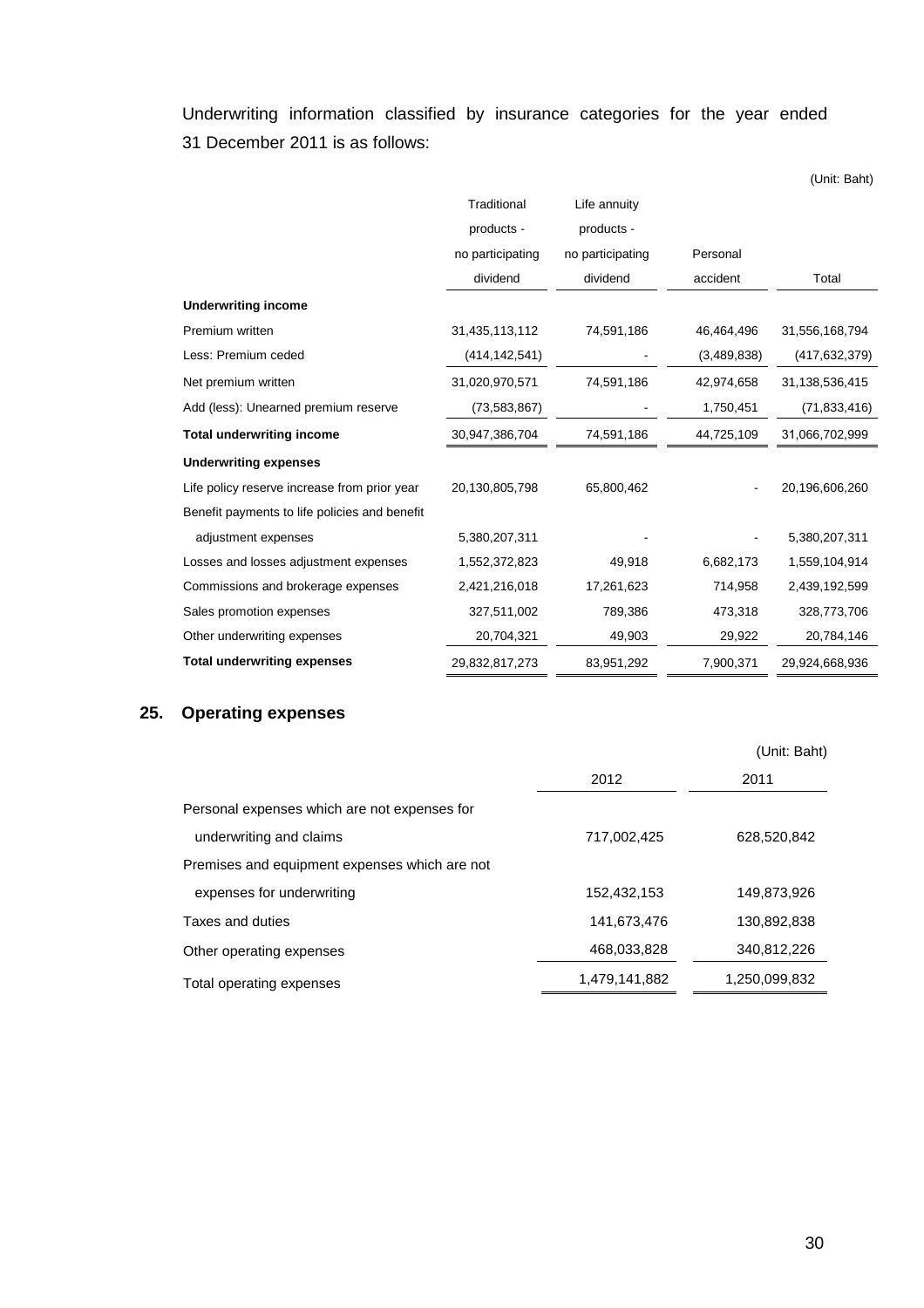#### **26. Employee expenses**

|                                          |             | (UHIL DaHI) |
|------------------------------------------|-------------|-------------|
|                                          | 2012        | 2011        |
| Salary and wages                         | 628,873,396 | 583,414,258 |
| Social security fund                     | 8,193,805   | 10,747,816  |
| Contribution to defined employee benefit | 25,443,255  | 23,843,251  |
| Other benefits                           | 97,075,269  | 39,985,385  |
| Total employee expenses                  | 759,585,725 | 657,990,710 |
|                                          |             |             |

 The Company and its employees have jointly established a provident fund in accordance with the Provident Fund Act. B.E. 2530. Both employees and the Company contribute to the fund at rates ranging from 5 percent to 10 percent and the Company at rates ranging from 5 percent to 10 percent of the employees' basic salaries, based on length of service. The fund, which is managed by a fund manager licensed by the Ministry of Commerce will be paid to the employees upon termination in accordance with the rules of fund. During 2012, a total of Baht 25.44 million (2011: Baht 23.84 million) has been contributed to the fund.

### **27. Corporate income tax**

 Corporate income taxes of the Company for the years ended 31 December 2012 and 2011 have been calculated on taxable income at rates of 23% and 25%, respectively on earnings after adding back provisions and certain expenses which are disallowed for tax computation purposes, deducting dividends exempted from income tax.

#### **28. Basic earnings per share**

 Basic earnings per share is calculated by dividing profit for the year (excluding other comprehensive income) by the weighted average number of ordinary shares in issue during the year.

 Diluted earnings per share is calculated by dividing profit for the year (excluding other comprehensive income) by the weighted average number of ordinary shares in issue during the year plus the weighted average number of ordinary shares which would need to be issued to convert all dilutive potential ordinary shares into ordinary shares. The calculation assumes that the conversion took place either at the beginning of the period or on the date the potential ordinary shares were issued.

(Unit: Baht)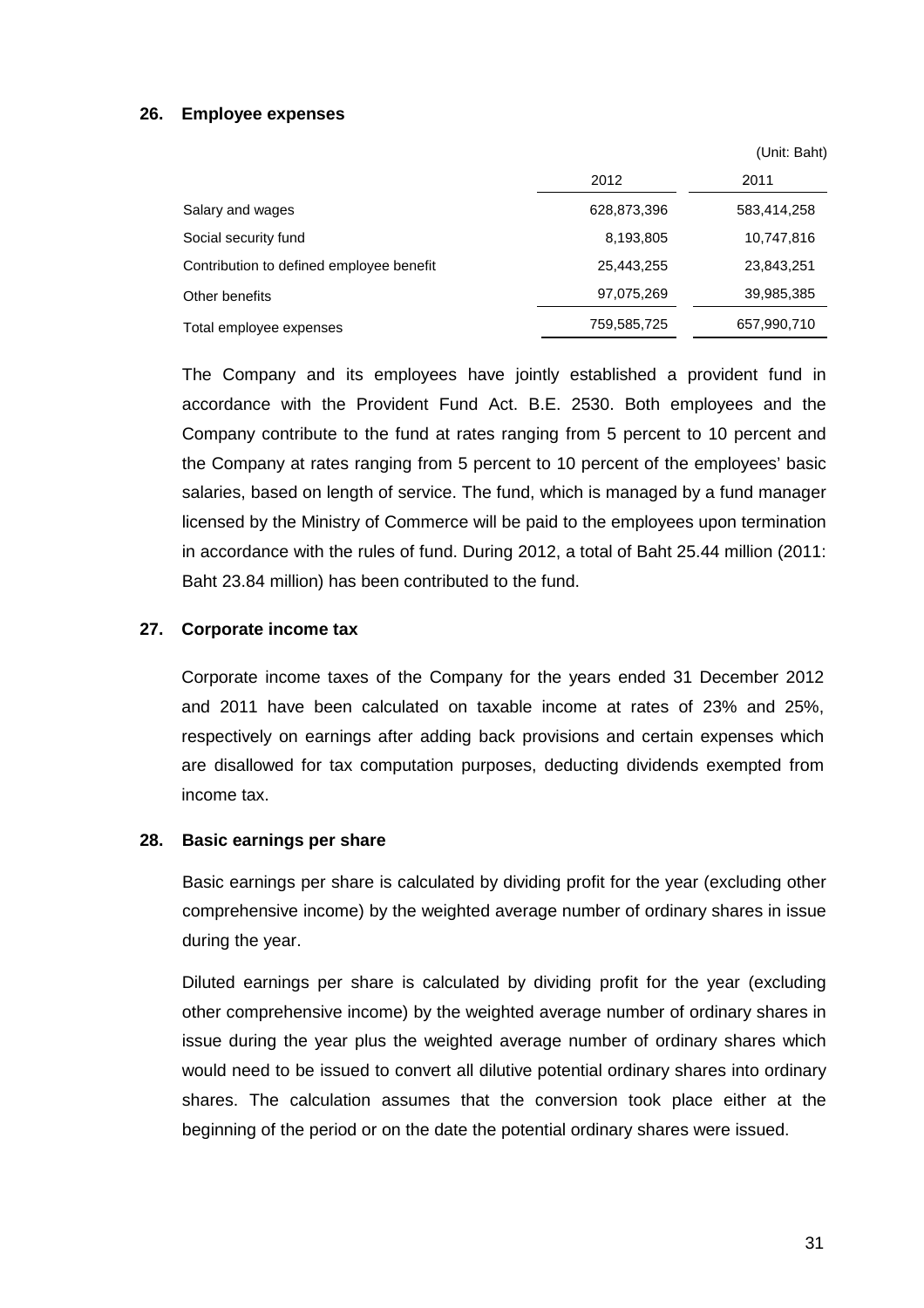The exercise price and the fair value of employee services to be supplied to the Company in the future per each of the BLA-W2 warrants allocated to the Company's employees and management were higher than the average market price for the year. Therefore, the calculation of diluted earnings per share for the current year did not include the effect of the 7.15 million potential ordinary shares from the exercise of BLA-W2 warrants because the effect to earnings per share for the reporting period was anitdilutive.

Basis earning per share and diluted earnings per share were calculated as follows:

|                                     | Profit for the year<br>(Thousand Baht) |           |           | Weighted average number of<br>shares (Thousand shares) |       | Earnings per<br>share (Baht) |  |
|-------------------------------------|----------------------------------------|-----------|-----------|--------------------------------------------------------|-------|------------------------------|--|
|                                     |                                        |           |           |                                                        |       |                              |  |
|                                     | 2012                                   | 2011      | 2012      | 2011                                                   | 2012  | 2011                         |  |
| <b>Basic earnings per share</b>     |                                        |           |           |                                                        |       |                              |  |
| Profit for the year                 | 3,284,370                              | 3,417,098 | 1,201,247 | 1,200,000                                              | 2.734 | 2.848                        |  |
| <b>Effect of dilutive potential</b> |                                        |           |           |                                                        |       |                              |  |
| ordinary share                      |                                        |           |           |                                                        |       |                              |  |
| Dilutive effect of warrants to      |                                        |           |           |                                                        |       |                              |  |
| subscribe to ordinary shares        |                                        |           |           |                                                        |       |                              |  |
| allotted to directors and           |                                        |           |           |                                                        |       |                              |  |
| employees (BLA-W1)                  |                                        |           | 8,217     | 8,929                                                  |       |                              |  |
| Diluted earnings per share          |                                        |           |           |                                                        |       |                              |  |
| Profit of ordinary                  |                                        |           |           |                                                        |       |                              |  |
| shareholder assuming the            |                                        |           |           |                                                        |       |                              |  |
| conversion of warrants to           |                                        |           |           |                                                        |       |                              |  |
| ordinary shares                     | 3,284,370                              | 3,417,098 | 1,209,464 | 1,208,929                                              | 2.716 | 2.827                        |  |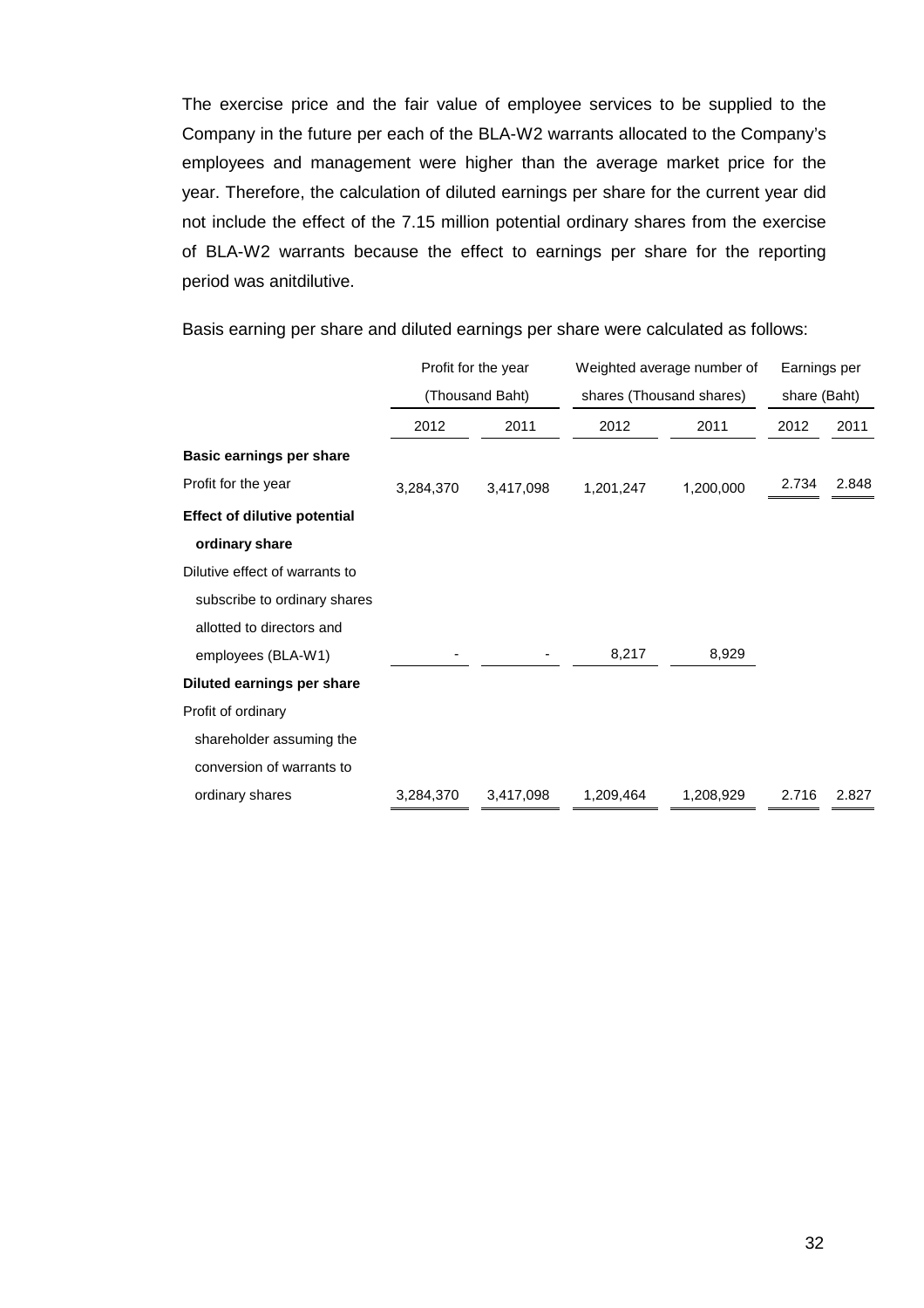# **29. Related party transactions**

 In considering each possible related party relationship, attention is directed to the substance of the relationship, and not merely the legal form.

 The relationship between the Company and its related parties are summarised below.

| Name of related parties                          | Type of business     | Relationship with the Company                                               |
|--------------------------------------------------|----------------------|-----------------------------------------------------------------------------|
| Bangkok Bank Pcl.                                | Banking              | Shareholding and related by way of<br>common directors                      |
| Bangkok Insurance Pcl.                           | Insurance            | Shareholding and related by way of<br>common directors                      |
| Thai Reinsurance Pcl.                            | Insurance            | Related by way of common directors                                          |
| Thaire Life Assurance Pcl.                       | Life assurance       | Subsidiary of Thai Reinsurance Pcl.                                         |
| Sorachai Vivatn Co., Ltd.                        | Property development | Related by way of common directors                                          |
| Bumrungrad Hospital Pcl.                         | Health care services | Related by way of common directors and<br>shareholders                      |
| The Phyathai 1 Hospital Co., Ltd.                | Health care services | Related by way of common directors                                          |
| The Phyathai 2 Hospital Co., Ltd.                | Health care services | Related by way of common directors                                          |
| The Phyathai 3 Hospital Co., Ltd.                | Health care services | Related by way of common directors                                          |
| Rajburi Sugar Co., Ltd.                          | Industry             | Related by way of common directors                                          |
| Narai Ruamphiphat Co., Ltd.                      | Property development | Holding by an individual related to the<br>major shareholder of the Company |
| Bangkok Business Building (1987)<br>Co., Ltd.    | Rental of assets     | Related by way of common directors and<br>shareholders                      |
| Tris Corporation Ltd.                            | Services             | Related by way of common directors and<br>shareholders                      |
| Union Textile Industries Pcl.                    | Industry             | Related by way of common shareholders                                       |
| Charoen Pokphand Foods Pcl.                      | Agriculture          | Related by way of common directors                                          |
| <b>TICON Industrial Connection Pcl.</b>          | Property development | Holding by an individual related to the<br>major shareholder of the Company |
| Indorama Polymers Pcl.                           | Petrochemical        | Related by way of common directors                                          |
| Asia warehouse Co., Ltd.                         | Rental of assets     | Holding by the major shareholder of the<br>Company                          |
| Ex-chai Distribution System Co., Ltd. Commercial |                      | Related by way of common directors                                          |
| BBL Asset Management Co., Ltd.                   | Asset management     | Related by way of common directors and<br>shareholders                      |
| <b>Bualuang Securities Pcl.</b>                  | Securities           | Subsidiary of the major shareholder<br>of the Company                       |
| Asia Insurance Company Limited                   | Insurance            | Related by way of common directors                                          |
| BLA Insurance Broker Co., Ltd                    | Insurance            | Related by way of common directors are<br>the management of the Company     |
| Bangpain Golf Co., Ltd                           | Services             | Related by way of common directors                                          |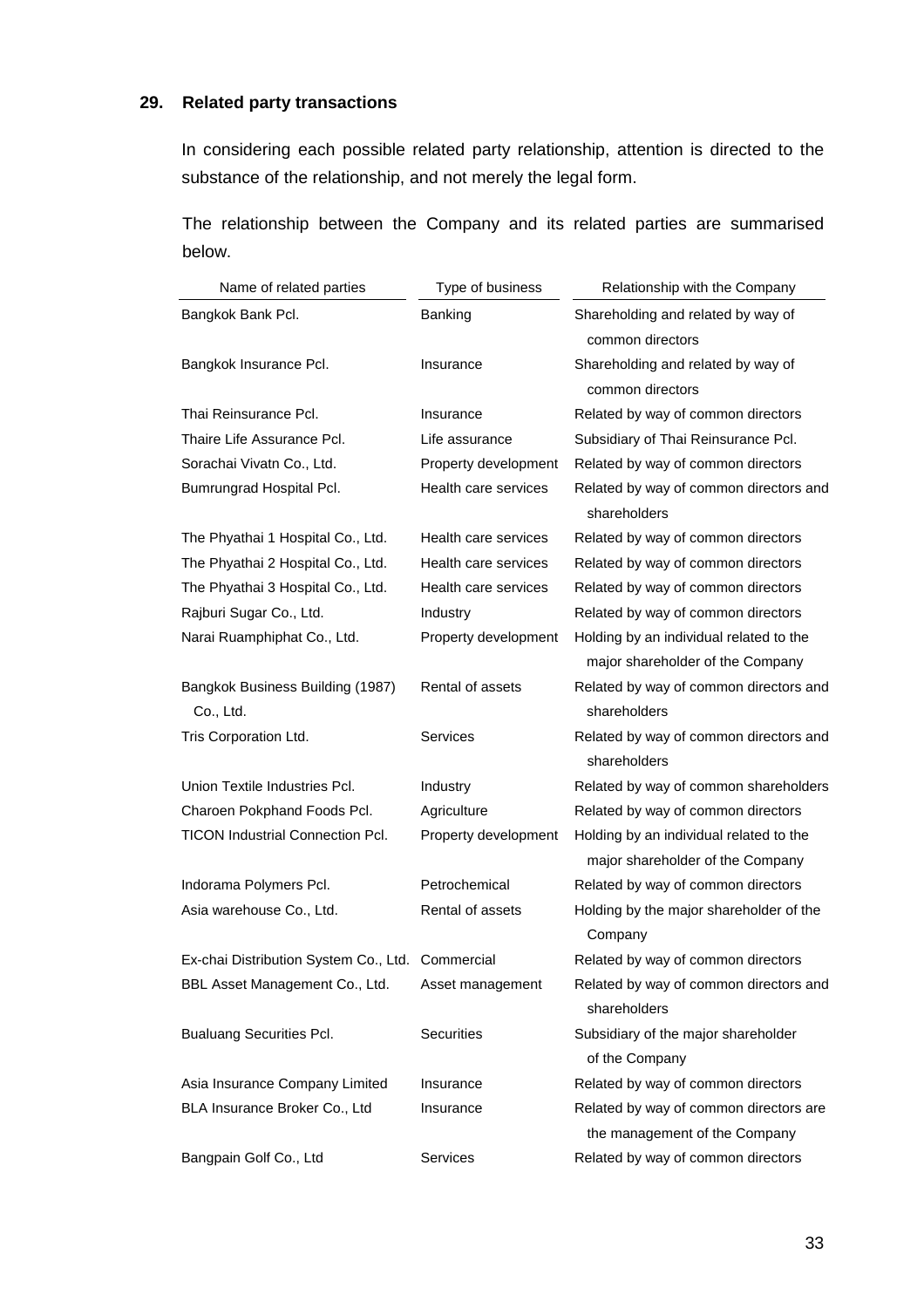During the years, the Company had significant business transactions with its related parties. Such transactions, which have been concluded on commercial terms and bases agreed upon in the ordinary course business between the Company and those parties are as follows:

(Unit: Baht)

|                                                                           | 2012          | 2011          | <b>Pricing Policy</b>                                                                                                                                                                                                                                                                                                                                                                                                                                                                                                                                                                                                                                       |
|---------------------------------------------------------------------------|---------------|---------------|-------------------------------------------------------------------------------------------------------------------------------------------------------------------------------------------------------------------------------------------------------------------------------------------------------------------------------------------------------------------------------------------------------------------------------------------------------------------------------------------------------------------------------------------------------------------------------------------------------------------------------------------------------------|
| Transactions with related companies                                       |               |               |                                                                                                                                                                                                                                                                                                                                                                                                                                                                                                                                                                                                                                                             |
| Premium written                                                           | 4,102,558     | 3,879,210     | Normal commercial terms for underwriting                                                                                                                                                                                                                                                                                                                                                                                                                                                                                                                                                                                                                    |
| Premium ceded                                                             | 108,866,898   | 21,263,036    | Normal commercial terms for reinsurance<br>depending on type of insurance and<br>reinsurance contract                                                                                                                                                                                                                                                                                                                                                                                                                                                                                                                                                       |
| Claim recoverable from reinsurer                                          | 96,695,180    | 24,398,091    | At a mutually agreed percentage of<br>reinsurance premium                                                                                                                                                                                                                                                                                                                                                                                                                                                                                                                                                                                                   |
| Commission and brokerages                                                 | 1,195,129,091 | 1,068,694,475 | At a mutually agreed percentage of<br>premium written                                                                                                                                                                                                                                                                                                                                                                                                                                                                                                                                                                                                       |
| Claim payment and diagnose<br>charge                                      | 67,172,029    | 73,016,717    | Normal commercial terms for underwriting                                                                                                                                                                                                                                                                                                                                                                                                                                                                                                                                                                                                                    |
| Interest income - deposits at<br>bank, promissory notes and<br>debentures | 241,875,473   | 76,481,564    | Same rates as those offered by financial<br>institutions and related companies to<br>general customers                                                                                                                                                                                                                                                                                                                                                                                                                                                                                                                                                      |
| Interest income mortgage loans                                            | 8,645,344     | 5,541,058     | Same rates as the Company charged to<br>general borrowers who mortgage<br>assets as collateral                                                                                                                                                                                                                                                                                                                                                                                                                                                                                                                                                              |
| Dividend income                                                           | 121,251,685   | 130,561,381   | The declared amount                                                                                                                                                                                                                                                                                                                                                                                                                                                                                                                                                                                                                                         |
| Bank charges                                                              | 88,977,940    | 71,321,935    | Same rates as those charged by financial<br>institutions and related companies to<br>general customers                                                                                                                                                                                                                                                                                                                                                                                                                                                                                                                                                      |
| Insurance premium                                                         | 1,110,464     | 921,275       | Normal commercial terms for underwriting                                                                                                                                                                                                                                                                                                                                                                                                                                                                                                                                                                                                                    |
| Building space rental<br>and services                                     | 62,724,251    | 61,433,042    | office<br>Head<br>building:<br>Rental<br>fee<br>of<br>approximately Baht 90 per square meter<br>per month and service fee of Baht 29 per<br>square meter per month since 1 August<br>2010 (before 1 August 2010: fee of Baht<br>per square meter) for long-term<br>21<br>agreement and approximately Baht 47,<br>Baht 138 per square meter per month and<br>service fees approximately Baht 100, Baht<br>307 per square meter per month.<br>Branch office buildings: Rental fees of<br>approximately Baht 100, Baht 150, Baht<br>188 and Baht 315 per square meter per<br>month and service fees of approximately<br>Baht 342 and Baht 200 per square meter |
| Other services                                                            | 40,075        |               | per month.<br>Normal commercial terms for services                                                                                                                                                                                                                                                                                                                                                                                                                                                                                                                                                                                                          |
| Brokerage income from<br>securities trading                               | 1,805,171     |               | Normal commercial terms for securities<br>brokerage                                                                                                                                                                                                                                                                                                                                                                                                                                                                                                                                                                                                         |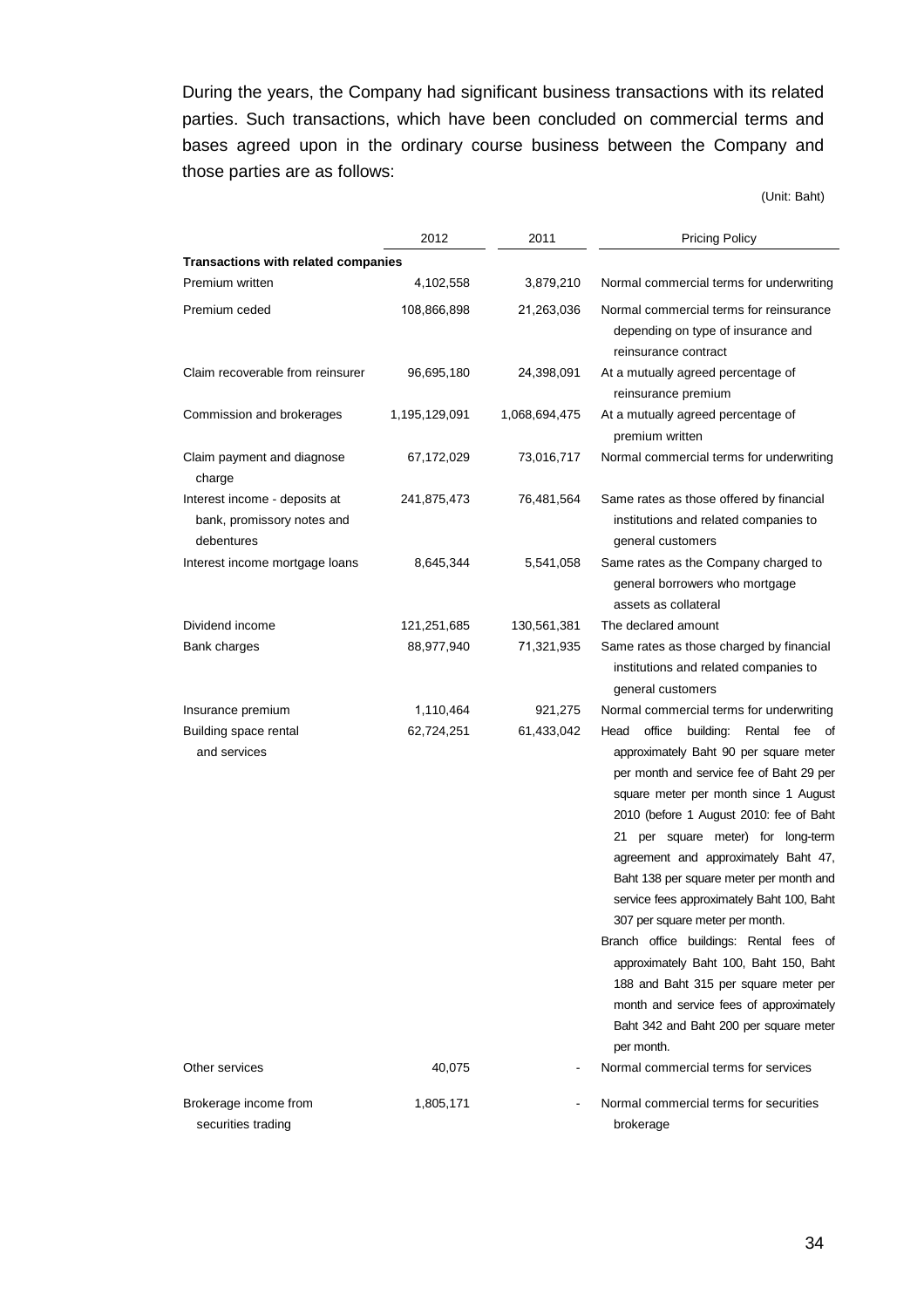For the years 2012 and 2011, the premium generated from the Bancassurance distribution channel represented approximately 62.21 percent and 61.83 percent of total net premium written, respectively.

As at 31 December 2012 and 2011, the balance of the accounts between the Company and those related companies are as follows:

|                                                     |             |           | (Unit: Thousand Baht) |
|-----------------------------------------------------|-------------|-----------|-----------------------|
|                                                     | <b>Note</b> | 2012      | 2011                  |
| <b>Transactions with related companies</b>          |             |           |                       |
| Investments in marketable equity securities - cost  | 9           | 1,450,475 | 1,266,585             |
| Add: Unrealised gain                                |             | 1,324,345 | 576,627               |
| Investments in marketable equity securities -       |             |           |                       |
| fair value                                          |             | 2,774,820 | 1,843,212             |
| Investments in unit trusts - cost                   | 9           | 780,348   | 1,247,518             |
| Add: Unrealised gain                                |             | 86,868    | 102,972               |
| Investments in unit trusts - fair value             |             | 867,216   | 1,350,490             |
| Investments in non-marketable equity securities     | 9           | 11,467    | 11,167                |
| Investments in debentures                           | 9           | 3,705,000 | 3,555,000             |
| Investments in foreign debentures                   | 9           | 1,638,005 | 1,046,041             |
| Deposit at financial institution                    | 6           | 852,168   | 689,495               |
| Mortgage Ioans                                      | 10          | 183,115   | 83,620                |
| Prepaid rental expense (Including in other assets)  | 13          | 93,410    | 105,236               |
| Prepaid expense (Including in other assets)         | 13          | 1,162     |                       |
| Reinsurance assets                                  | 8           | 91,931    | 16,903                |
| Amounts due to reinsurers                           | 14          | 51,534    | 10,887                |
| Accrued commission (Including in other liabilities) | 20          | 173,364   | 160,787               |
| Accrued rental and service expense                  | 20          | 691       | 412                   |
| (Including in other liabilities)                    |             |           |                       |
| Outstanding claims                                  | 17          | 11,826    | 16,113                |

#### **Directors and management's benefits**

 During the year ended 31 December 2012 and 2011, the Company had employee benefit expenses payable to their directors and management as below.

|                                            |       | (Unit: Million Baht) |  |  |
|--------------------------------------------|-------|----------------------|--|--|
|                                            | 2012  | 2011                 |  |  |
| Short-term employee benefits               | 38.65 | 33.37                |  |  |
| Long-term employee benefits                | 2.52  | 11.66                |  |  |
| Share-based payment transactions (Note 21) | 2.20  |                      |  |  |
| Total                                      | 43.37 | 45.03                |  |  |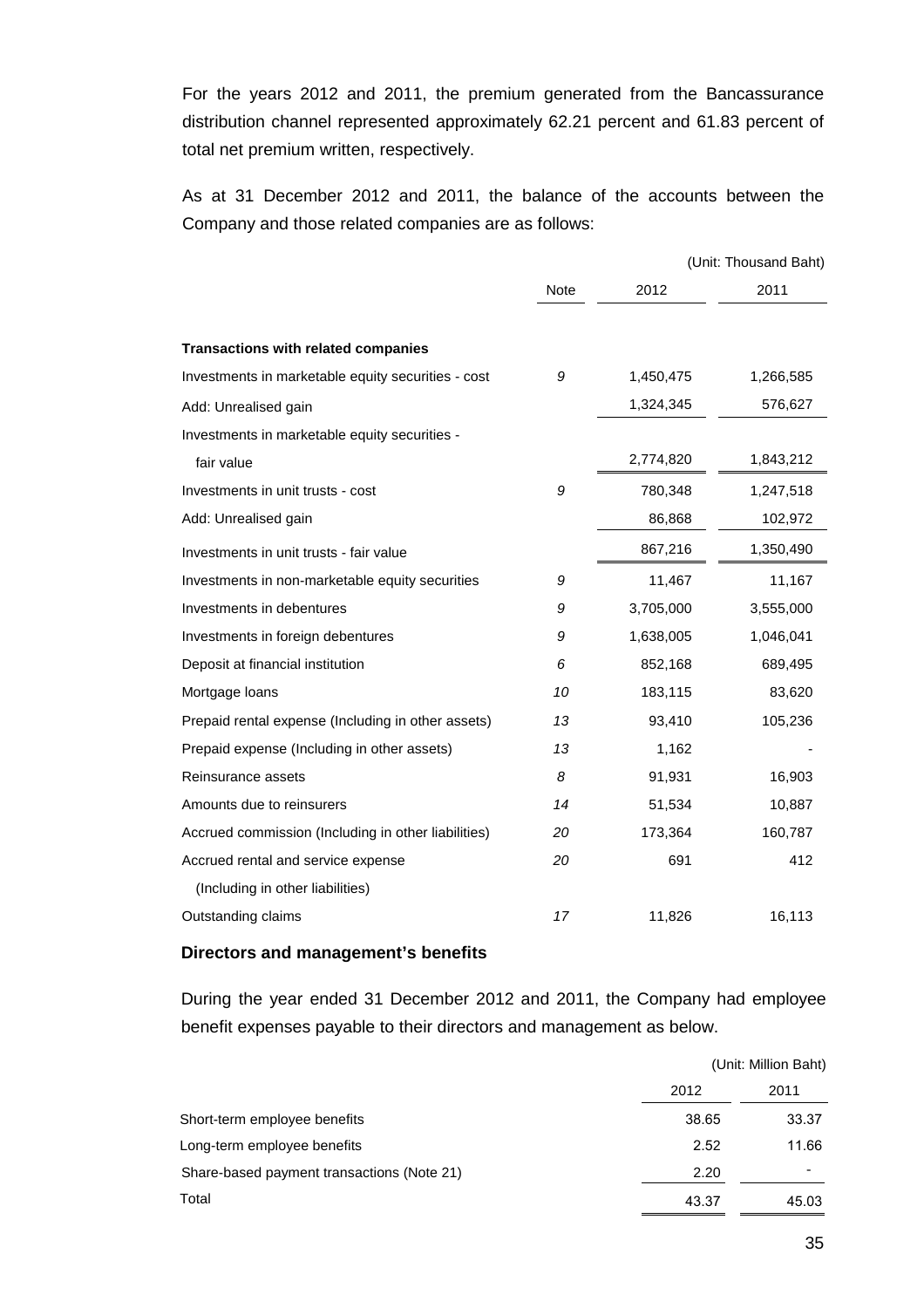The details of the warrants which allocated to the Company's employees are presented in Note 21.

## **30. Assets pledged with the Registrar**

 As at 31 December 2012 and 2011, the following assets have been pledged with the Registrar in accordance with the Life Insurance Act.

(Unit: Baht)

(Unit: Baht)

|                        | 2012           |            | 2011           |            |
|------------------------|----------------|------------|----------------|------------|
|                        | Cost/          |            | Cost/          |            |
|                        | Amortised cost | Fair value | Amortised cost | Fair value |
| State enterprise bonds | 20,000,000     | 21,156,977 | 20,000,000     | 21,361,905 |

### **31. Assets reserve with the Registrar**

 As at 31 December 2012 and 2011, the following assets have been pledged as life assurance policy reserve with the Registrar in accordance with the Life Insurance Act.

|                        |                | 2012           | 2011           |                |
|------------------------|----------------|----------------|----------------|----------------|
|                        | Cost/          |                | Cost/          |                |
|                        | Amortised cost | Fair value     | Amortised cost | Fair value     |
| Government bonds       | 12,480,608,158 | 13,414,367,520 | 8,877,714,310  | 9,667,637,947  |
| State enterprise bonds | 8,335,857,706  | 9,047,014,595  | 8,340,931,088  | 9,194,442,506  |
| Total                  | 20,816,465,864 | 22,461,382,115 | 17,218,645,398 | 18,862,080,453 |

#### **32. Commitments**

 The Company has entered into several lease agreements in respect of the lease of office building space, motor vehicles and equipment. The terms of the agreements are generally between 3 and 24 years for lease of building space and are generally between 1 and 5 years for lease of motor vehicles and equipments. Operating lease agreements can not be cancelled.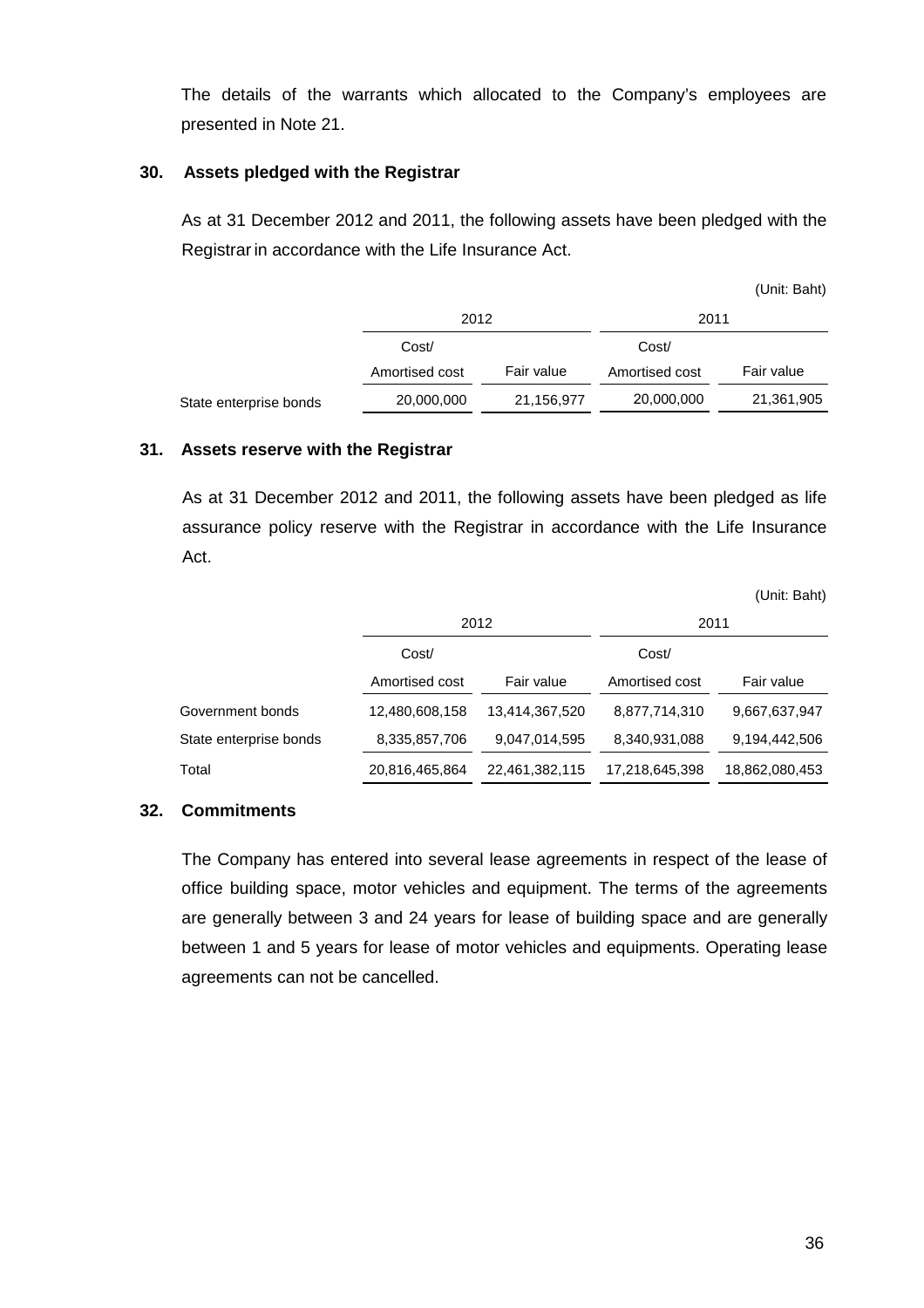As at 31 December 2012, future minimum lease payments required under these noncancellable operating lease contracts were as follows:

|                            |        |               |         | (Unit: Million Baht) |
|----------------------------|--------|---------------|---------|----------------------|
|                            |        | Pay within    |         |                      |
|                            |        |               | Over    |                      |
|                            | 1 year | 1 - $5$ years | 5 years | Total                |
| Operating lease agreements | 34.59  | 30.10         | 2.82    | 67.51                |
| Services agreements        | 44.37  | 43.98         | 13.26   | 101.61               |
| Total                      | 78.96  | 74.08         | 16.08   | 169.12               |

 As at 31 December 2011, future minimum lease payments required under these noncancellable operating lease contracts were as follows:

|                            |        | Pay within  |         |        |  |  |  |
|----------------------------|--------|-------------|---------|--------|--|--|--|
|                            |        | Over        |         |        |  |  |  |
|                            | 1 vear | 1 - 5 years | 5 years | Total  |  |  |  |
| Operating lease agreements | 28.91  | 34.07       | 3.76    | 66.74  |  |  |  |
| Services agreements        | 42.13  | 66.49       | 17.68   | 126.30 |  |  |  |
| Total                      | 71.04  | 100.56      | 21.44   | 193.04 |  |  |  |

### **33. Litigation**

As at 31 December 2012, the Company has been sued for damaged totaling approximately Baht 41.82 million (2011: Baht 38.27 million) as insurer. The outcomes of these causes have not yet been finalised. The Company did not set up for the above liabilities due to the uncertainly of the outcome.

### **34. Financial information by segment**

 The Company's operations involve a single industry segment in life insurance and are carried on in the single geographic area in Thailand. As a result, all of the revenues, operating profits and assets as reflected in these financial statements pertain to the aforementioned industry segment and geographic area.

(Unit: Million Baht)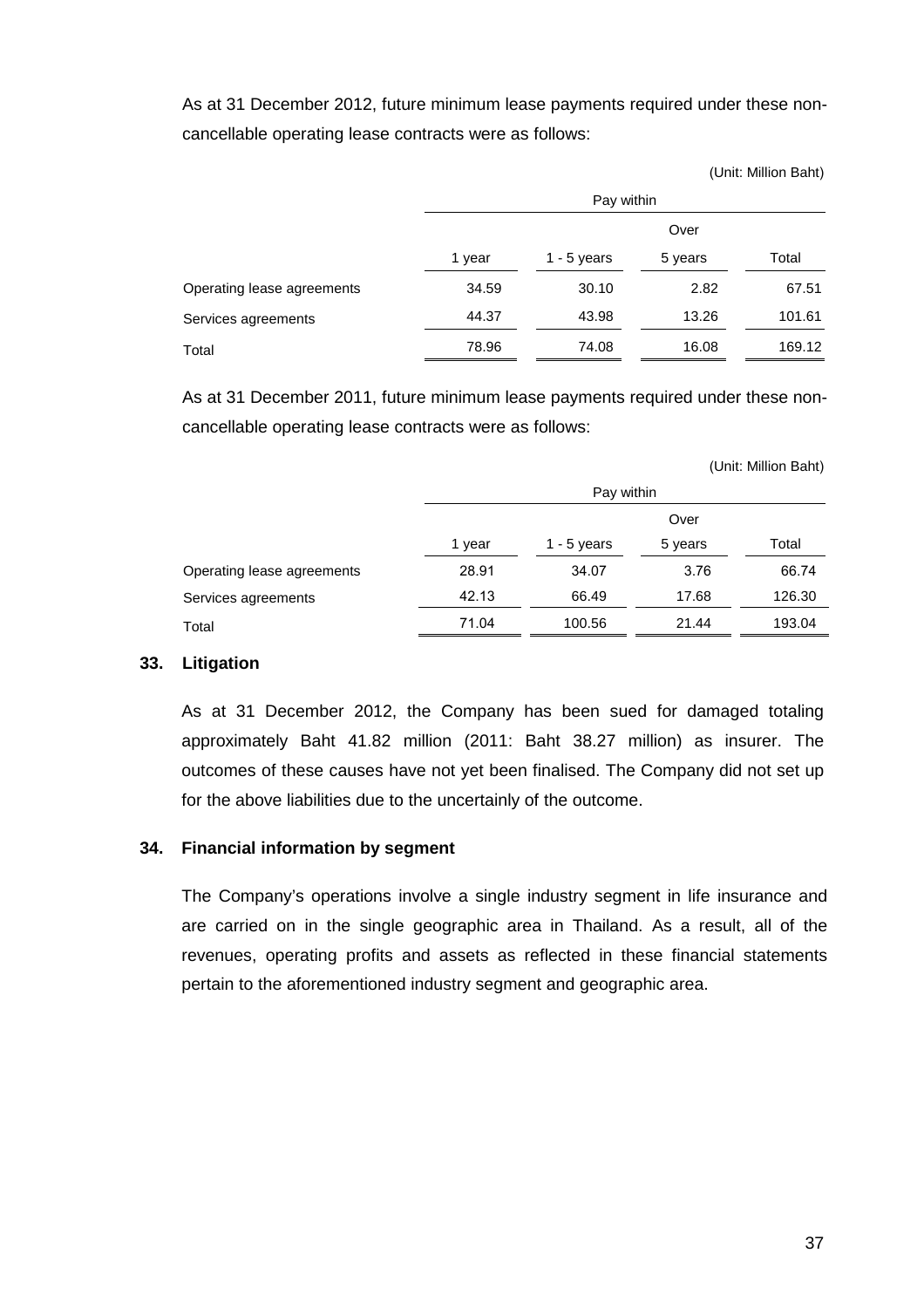#### **35. Financial instruments**

#### **35.1 Financial risk management**

The Company's financial instruments, as defined under Thai Accounting Standard No.107 "Financial Instruments: Disclosure and Presentations", principally comprise cash and cash equivalents, premiums receivable, reinsurance assets (liabilities), loans, and investments. The financial risks associated with these financial instruments and how they are managed is described below.

### **Credit risk**

 Concentrations of the credit risk with respect to loans and premium receivables are insignificant due to the large number of customers comprising the customer base and their dispersion across different industries and geographic regions in Thailand. The maximum exposure to credit risk is the book value of assets as presented in statement of financial position.

 There is insignificant risk from policy loans since the sum that the Company has lent to insured parties is less than cash value of their policies with the Company. The maximum value of the risk arising from secured loans is the amount of the loan less the value which the Company is able to derive from the assets placed as collateral.

#### **Interest rate risk**

 The Company's exposure to interest rate risk relates primarily to its deposits at financial institutions, investments in securities and loans.

 As at 31 December 2012, financial assets classified by type of interest rate are summarised in the table below.

|                                   |                                |             | (Unit: Baht)        |  |  |
|-----------------------------------|--------------------------------|-------------|---------------------|--|--|
|                                   | Balance as at 31 December 2012 |             |                     |  |  |
|                                   | <b>Floating interest</b>       |             |                     |  |  |
|                                   | No interest                    | rate        | Fixed interest rate |  |  |
| Cash equivalent                   | 437,959,233                    | 427,886,714 |                     |  |  |
| Government and state              |                                |             |                     |  |  |
| enterprise securities             |                                |             | 93,973,878,850      |  |  |
| Private enterprises debt          |                                |             |                     |  |  |
| securities                        |                                |             | 18,812,126,696      |  |  |
| Foreign debt securities           |                                |             | 6,170,570,422       |  |  |
| Deposit at financial institutions |                                |             |                     |  |  |
| which amounts maturing in         |                                |             |                     |  |  |
| over 3 months                     |                                |             | 750,000,000         |  |  |
| Loans                             |                                | 52,690,686  | 2,596,409,735       |  |  |
| Total                             | 437,959,233                    | 480,577,400 | 122,302,985,703     |  |  |

38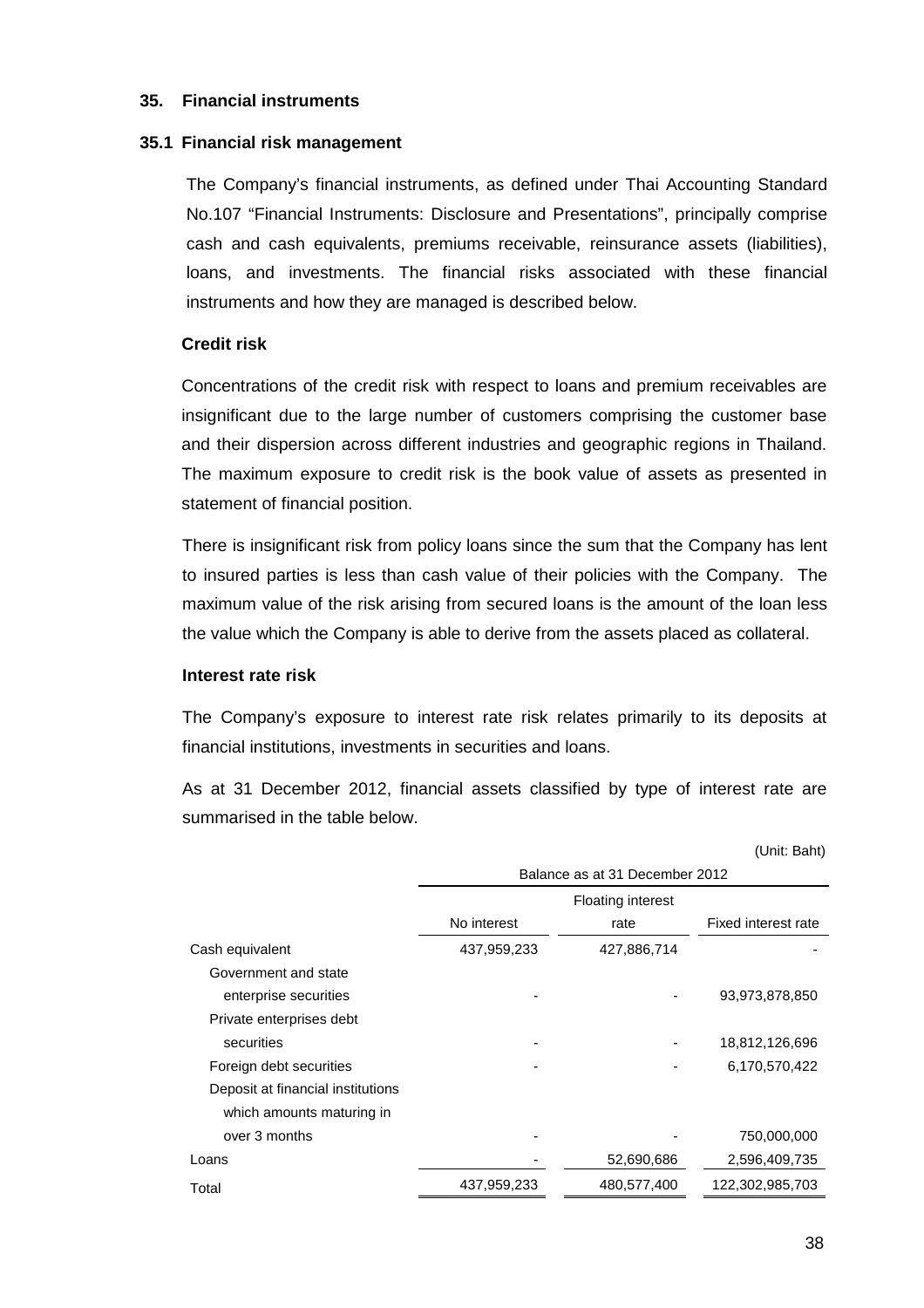As at 31 December 2012, the financial assets that carry fixed interest rates further classified based on the maturity date, or the repricing date if this occurs before the maturity date as follows:

|                                         |               |                |                 |                 | (Unit: Baht)   |
|-----------------------------------------|---------------|----------------|-----------------|-----------------|----------------|
|                                         | Within        |                |                 |                 | Average        |
|                                         | 1 year        | $1 - 5$ years  | Over 5 years    | Total           | interest rate  |
|                                         |               |                |                 |                 | $(%$ $%$ p.a.) |
| Investments in securities               |               |                |                 |                 |                |
| Government and state enterprise         | 1,945,276,725 | 9,765,865,834  | 82,262,736,291  | 93,973,878,850  | 4.41           |
| securities                              |               |                |                 |                 |                |
| Private enterprises debt securities     | 560,000,000   | 4,128,000,000  | 14,124,126,696  | 18,812,126,696  | 5.14           |
| Foreign debt securities                 | 380,704,404   | 3,751,860,952  | 2,038,005,066   | 6,170,570,422   | 5.13           |
| financial<br>Deposit at<br>institutions |               |                |                 |                 |                |
| amounts<br>maturing in<br>which         |               |                |                 |                 |                |
| over 3 months                           | 50,000,000    | 700,000,000    |                 | 750,000,000     | 4.48           |
| Loans                                   | 2,058,955     | 15,788,606     | 2,578,562,174   | 2,596,409,735   | $6.05 - 8.00$  |
| Total                                   | 2,938,040,084 | 18,361,515,392 | 101,003,430,227 | 122,302,985,703 |                |

As at 31 December 2011, financial assets classified by type of interest rate are summarised in the table below.

(Unit: Baht)

|                                   | Balance as at 31 December 2011 |                              |                     |  |  |  |
|-----------------------------------|--------------------------------|------------------------------|---------------------|--|--|--|
|                                   |                                | <b>Floating interest</b>     |                     |  |  |  |
|                                   | No interest                    | rate                         | Fixed interest rate |  |  |  |
| Cash equivalent                   | 308,719,181                    | 408,001,295<br>2,020,000,000 |                     |  |  |  |
| Investments in securities         |                                |                              |                     |  |  |  |
| Government and state              |                                |                              |                     |  |  |  |
| enterprise securities             |                                |                              | 67,889,223,364      |  |  |  |
| Private enterprises debt          |                                |                              | 17,912,038,895      |  |  |  |
| securities                        |                                |                              |                     |  |  |  |
| Foreign debt securities           |                                |                              | 4,795,515,079       |  |  |  |
| Deposit at financial institutions |                                |                              |                     |  |  |  |
| which amounts maturing in         |                                |                              |                     |  |  |  |
| over 3 months                     |                                |                              | 1,875,000,000       |  |  |  |
| Loans                             |                                | 51,981,194                   | 2,061,101,258       |  |  |  |
| Total                             | 308,719,181                    | 459,982,489                  | 96,552,878,596      |  |  |  |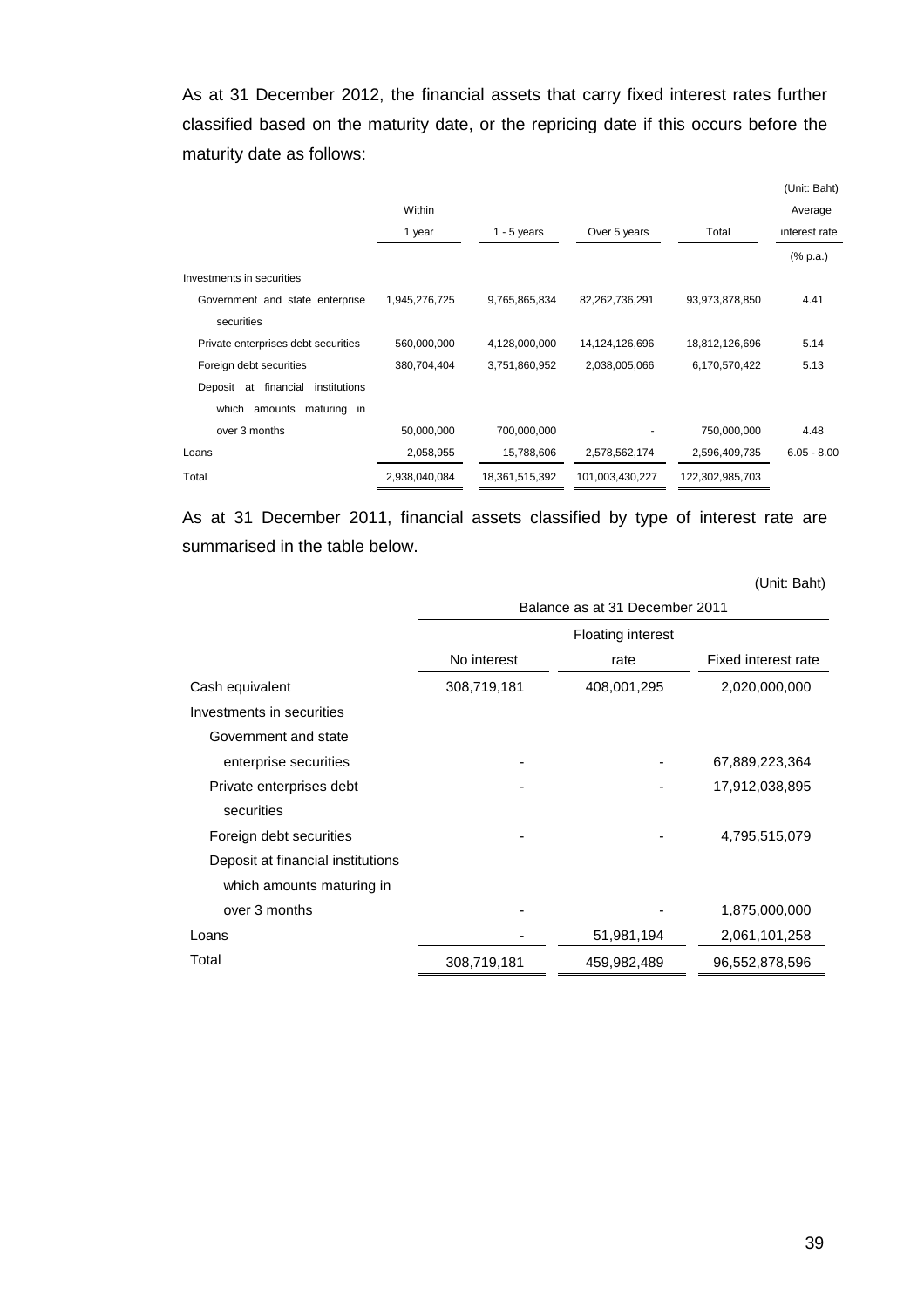As at 31 December 2011, the financial assets that carry fixed interest rates further classified based on the maturity date, or the repricing date if this occurs before the maturity date as follows:

|                                         |                          |                |                          |                | (Unit: Baht)                |
|-----------------------------------------|--------------------------|----------------|--------------------------|----------------|-----------------------------|
|                                         | Within                   |                |                          |                | Average                     |
|                                         | 1 year                   | $1 - 5$ years  | Over 5 years             | Total          | interest rate               |
|                                         |                          |                |                          |                | $(% \mathbb{R}^2)$ (% p.a.) |
| Cash equivalent                         | 2,020,000,000            |                | $\overline{\phantom{a}}$ | 2,020,000,000  | 3.24                        |
| Investments in securities               |                          |                |                          |                |                             |
| Government and state enterprise         |                          |                |                          |                |                             |
| securities                              | 1,428,831,067            | 8,652,360,483  | 57,808,031,814           | 67,889,223,364 | 4.56                        |
| Private enterprises debt securities     | 4,821,417,080            | 3,756,000,000  | 9,334,621,815            | 17,912,038,895 | 5.04                        |
| Foreign debt securities                 | $\overline{\phantom{a}}$ | 2,969,473,362  | 1,826,041,717            | 4,795,515,079  | 5.26                        |
| financial<br>Deposit at<br>institutions |                          |                |                          |                |                             |
| which amounts maturing in               |                          |                |                          |                |                             |
| over 3 months                           | 1,575,000,000            | 300,000,000    |                          | 1,875,000,000  | 4.49                        |
| Loans                                   | 1,286,626                | 16,379,379     | 2,043,435,253            | 2,061,101,258  | $5.72 - 8.00$               |
| Total                                   | 9,846,534,773            | 15,694,213,224 | 71,012,130,599           | 96,552,878,596 |                             |

## **Foreign currency risk**

 The Company's significant exposure to foreign currency risk is in respect of its investments in bonds and unit trusts which are denominated in foreign currencies and reinsurance with foreign reinsurers. The Company utilises forward exchange and cross currency swap contracts to manage the risk.

 As at 31 December 2012 and 2011, the balances of financial assets denominated in foreign currencies are summarised below.

|                  |                         |        | Average exchange rate              |       |  |
|------------------|-------------------------|--------|------------------------------------|-------|--|
| Foreign currency | <b>Financial assets</b> |        | as at 31 December 2012             |       |  |
|                  | (Million)               |        | (Baht per 1 foreign currency unit) |       |  |
|                  | 2012                    | 2011   | 2012                               | 2011  |  |
| US dollar        | 194.04                  | 127.76 | 30.49                              | 31.55 |  |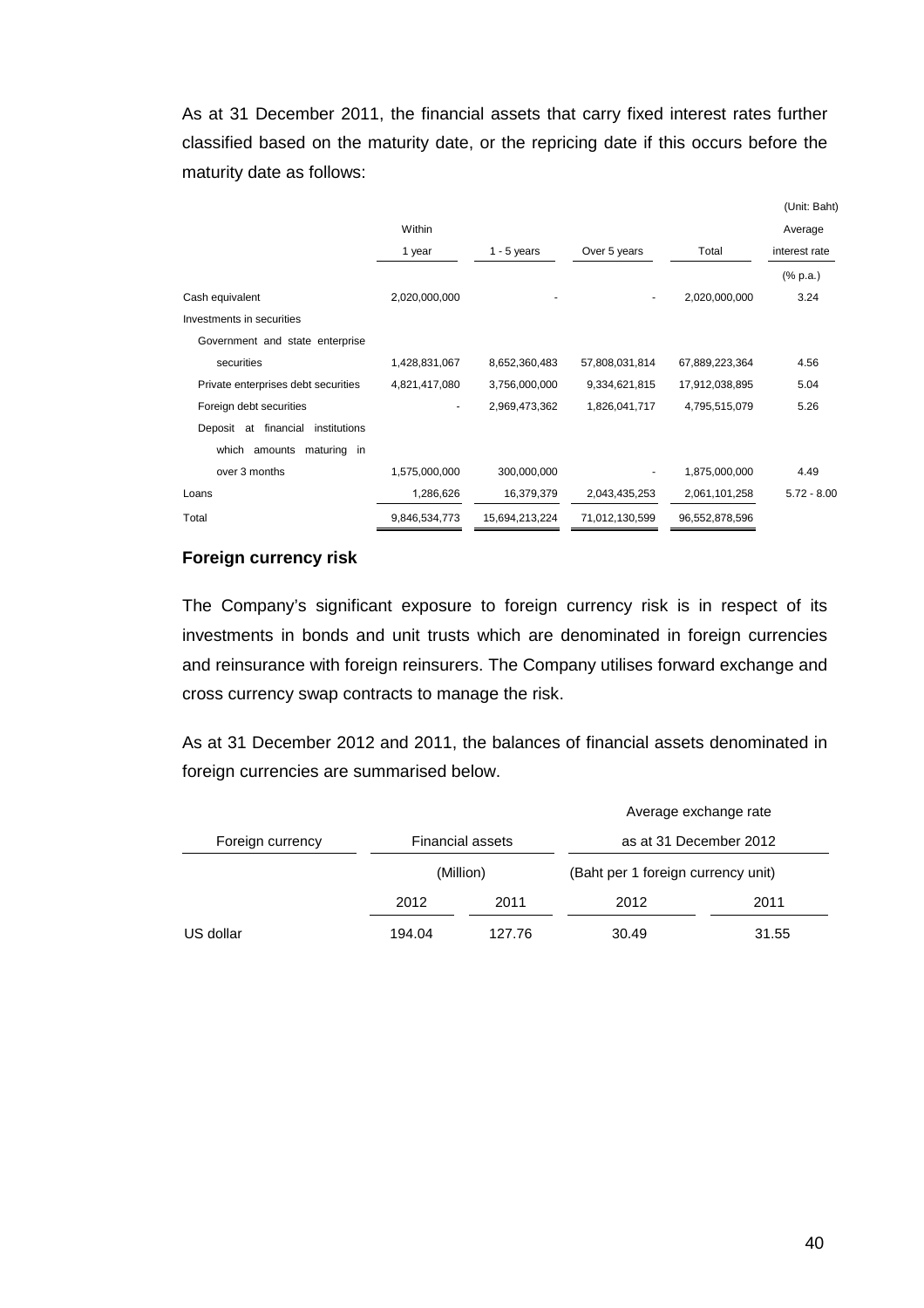|                  |               | 2012                 |                      |
|------------------|---------------|----------------------|----------------------|
|                  |               | Contractual exchange | Contractual maturity |
| Foreign currency | Bought amount | rate bought          | date                 |
|                  | (Million)     | (Baht per 1 foreign  |                      |
|                  |               | currency unit)       |                      |
| US dollar        | 194.02        | $29.80 - 41.00$      | January 2013-        |
|                  |               |                      | September 2022       |
|                  |               | 2011                 |                      |
|                  |               | Contractual exchange | Contractual maturity |
| Foreign currency | Bought amount | rate bought          | date                 |
|                  |               | (Baht per 1 foreign  |                      |
|                  | (Million)     | currency unit)       |                      |
| US dollar        | 127.75        | $29.80 - 41.00$      | February 2012-       |
|                  |               |                      | October 2020         |

 Foreign exchange contracts outstanding at 31 December 2012 and 2011 are summarised below.

### **35.2 Fair value**

 A fair value is the amount for which an asset can be exchanged or a liability settled between knowledgeable, willing parties in an arm's length transaction. The fair value is determined by depending on the nature of the instrument.

 The fair value is determined by reference to the market price of the financial instrument or by using an appropriate valuation technique, depending on the nature of the instrument.

 The following methods and assumptions were used by the Company in estimating the fair values of financial instruments:

#### **Investments in securities**

The fair values of listed securities are based on their quoted market prices.

 The fair values of other securities cannot be properly calculated, and therefore no disclosure is made.

 The fair values of deposits at financial institutions, bonds, treasury bill, debentures and notes with maturity periods of less than 90 days are based on their carrying values. For those with maturity periods longer than 90 days, fair values are estimated using a discounted cash flow analysis based on the current interest rate and the remaining period to maturity.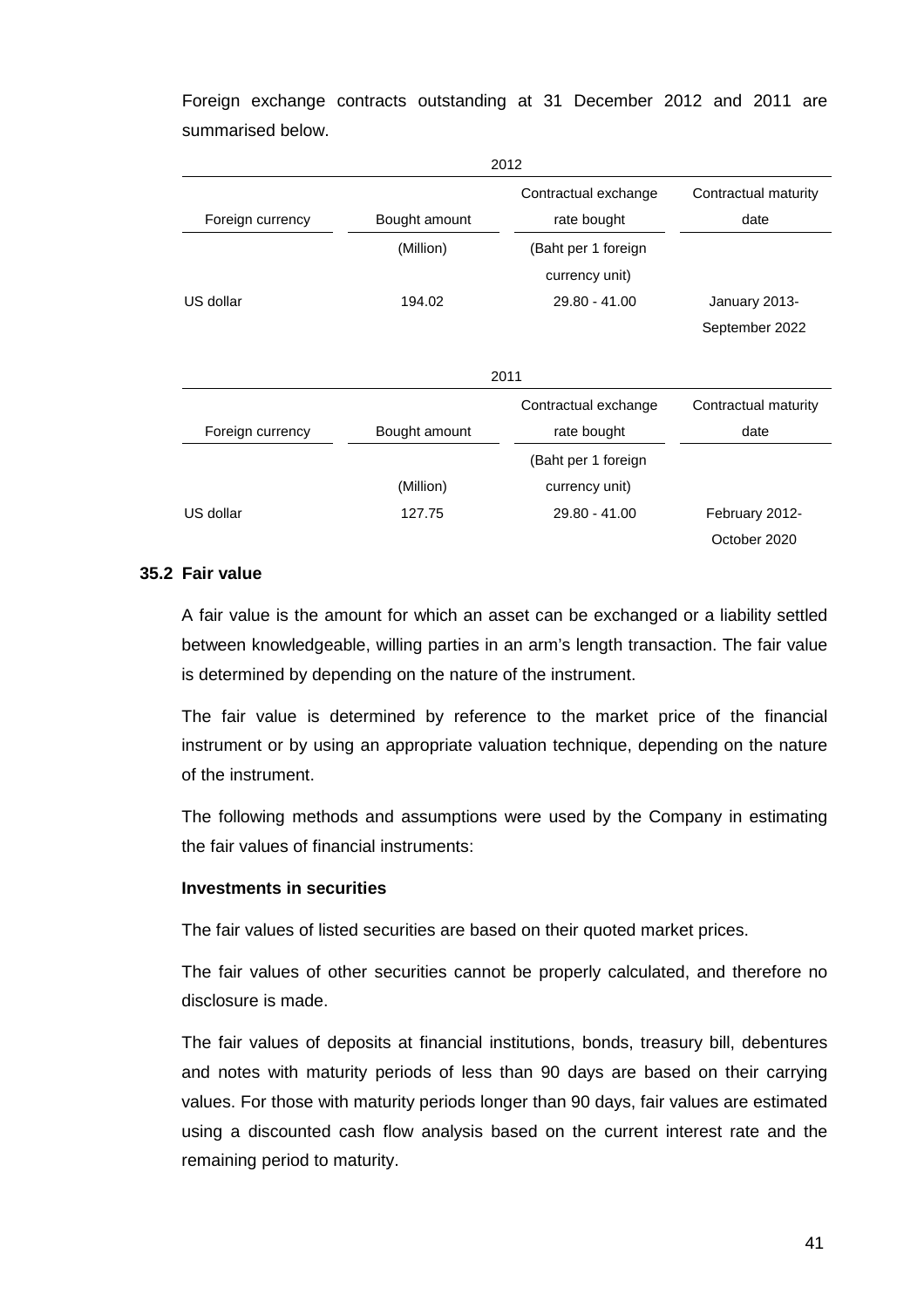The fair value of debt securities in the form of embedded derivatives are based on the calculations made by the issuers.

### **Policy loans**

 The fair value of policy loan is based on the amount presented in the statement of financial position.

 As at 31 December 2012 and 2011, the aggregate carrying values of the Company's financial instruments which are significantly different from their aggregate fair values can be defined as follows:

|                                         |                |                |                | (Unit: Baht)   |
|-----------------------------------------|----------------|----------------|----------------|----------------|
|                                         | 2012           |                | 2011           |                |
|                                         | Carrying value | Fair value     | Carrying value | Fair value     |
| <b>Held-to-maturity debt securities</b> |                |                |                |                |
| <b>Bonds</b>                            | 87,602,879,984 | 90,343,785,802 | 64,420,906,387 | 68,777,238,710 |
| <b>Debentures</b>                       | 16,134,593,610 | 16,947,661,011 | 13,223,433,090 | 14,024,139,862 |
| Investments in notes in Note 9 (a)      |                |                |                |                |
| (exclusion of put option)               | 1,400,000,000  | 1,491,427,123  | 1,800,000,000  | 1,922,014,781  |
| Investments in notes in Note 9 (b)      | 1,570,000,000  | 2,153,567,720  | 1,330,000,000  | 1,836,689,535  |
| Investments in notes in Note 9 (c)      | 3,600,000,000  | 3,662,710,596  | 600,000,000    | 656,940,000    |
| Investments in notes in Note 9 (d)      | 1,702,307,669  | 1,713,100,000  | 900,000,000    | 841,540,000    |

 The Company has recorded the above bonds, debentures and notes at their book values because the Company intends to hold the investments to maturity.

### **Investments in notes as Note 9 (a) and Note 9 (b)**

 As at 31 December 2012 and 2011, the Company may need to deposit additional amounts in the future under the promissory notes and bills of exchange agreements, as summarised below.

|               |       | (Unit: Million Baht) |  |  |
|---------------|-------|----------------------|--|--|
|               | 2012  | 2011                 |  |  |
| Within        |       |                      |  |  |
| 1 year        | 1,240 | 1,640                |  |  |
| $2 - 5$ years | 590   | 830                  |  |  |